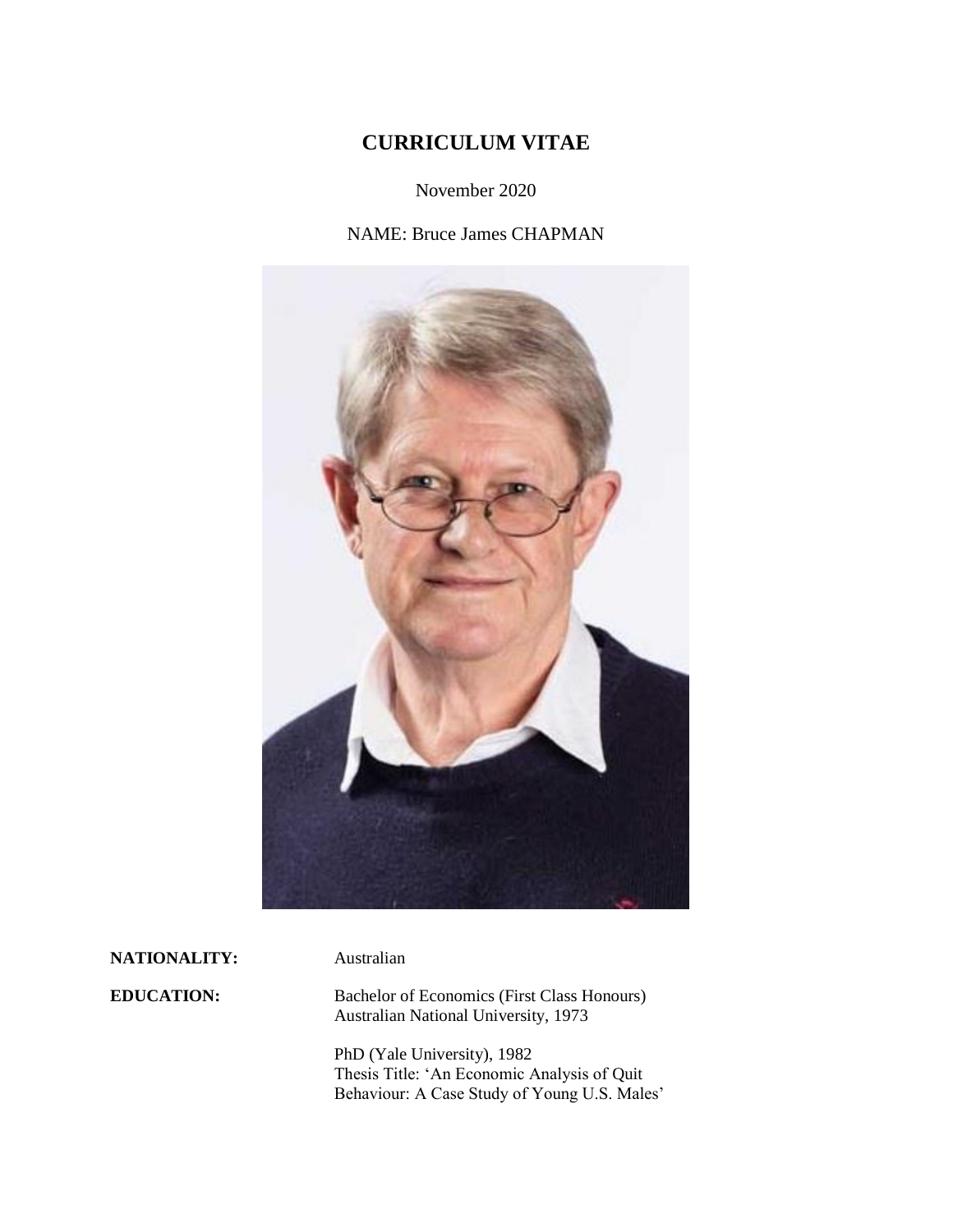| <b>CURRENT POSITION:</b> | Emeritus Professor of Economics,                 |
|--------------------------|--------------------------------------------------|
|                          | Research School of Economics and                 |
|                          | Research School of Finance and Actuarial Studies |
|                          | College of Business and Economics                |
|                          | <b>Australian National University</b>            |

**CONTACT NUMBERS:** (02) 61254050 (W); 0424 589 728 (M).

# **PRIZES, FELLOWSHIPS AND DISTINCTIONS:**

| 2020      | Officer of the <i>Order of Australia</i> (AO) for contributions to higher education, economics<br>and public policy in particular, and for leadership of professional societies.                                       |  |
|-----------|------------------------------------------------------------------------------------------------------------------------------------------------------------------------------------------------------------------------|--|
| 2018      | Appointed Fellow, International Economics Association                                                                                                                                                                  |  |
| 2018      | Universitas 21 2018 Gilbert Medal for Contributions to International Higher Education                                                                                                                                  |  |
| 2017      | Australian Financial Review Lifetime Achievement Award for Contributions to Higher<br>Education                                                                                                                        |  |
| 2017      | Fiscal Studies Institute Miriam Hederman O'Brien prize for the Most Outstanding<br>Contribution to Irish fiscal policy debate (with Aedin Doris)                                                                       |  |
| 2017      | Appointed as the inaugural Sir Roland Wilson Chair of Economics,                                                                                                                                                       |  |
|           | <b>Australian National University</b>                                                                                                                                                                                  |  |
| 2015      | Distinguished Fellow Award, Economics Society of Australia, July.                                                                                                                                                      |  |
| 2014      | ANU Award for the Most Policy Impact through the Media, Australian National<br>University, Canberra, December.                                                                                                         |  |
| 2014      | Vice-Chancellor's Award for <i>Public Policy Impact</i> (with Timothy Higgins), Australian<br>National University, Canberra, November.                                                                                 |  |
| 2014      | Academy of the Social Sciences of Australia Annual Cunningham Lecture, "The Government<br>as Banker: Income contingent loans for social and economic progress", Canberra, November.                                    |  |
| 2012      | Named as "The Person with Most Influence in Higher Education in Australia", The<br>Australian newspaper, February 2012 (finished 5 <sup>th</sup> in both subsequent years, 2013 and<br>2014, and in the top 50 since). |  |
| 2011-2017 | Executive Committee of the International Economics Association (elected)                                                                                                                                               |  |
| $2009+$   | "Who's Who in the World"                                                                                                                                                                                               |  |
| 2007-13   | President, Economics Society of Australia (elected, twice).                                                                                                                                                            |  |
| 2008-2015 | Sippanonda Distinguished Research Scholar, DPUniversity, Thailand (awarded).                                                                                                                                           |  |
| 2008      | Invited participant, 2020 Summit (March), Parliament House, Canberra.                                                                                                                                                  |  |
| 2006      | Edward Shann Memorial Lecture, University of Western Australia.                                                                                                                                                        |  |
| 2004      | Australian National University Economics Hall of Fame                                                                                                                                                                  |  |
| $2003+$   | "Who's Who in Australia".                                                                                                                                                                                              |  |
| 2003-2006 | President, Australian Society of Labour Economists (elected).                                                                                                                                                          |  |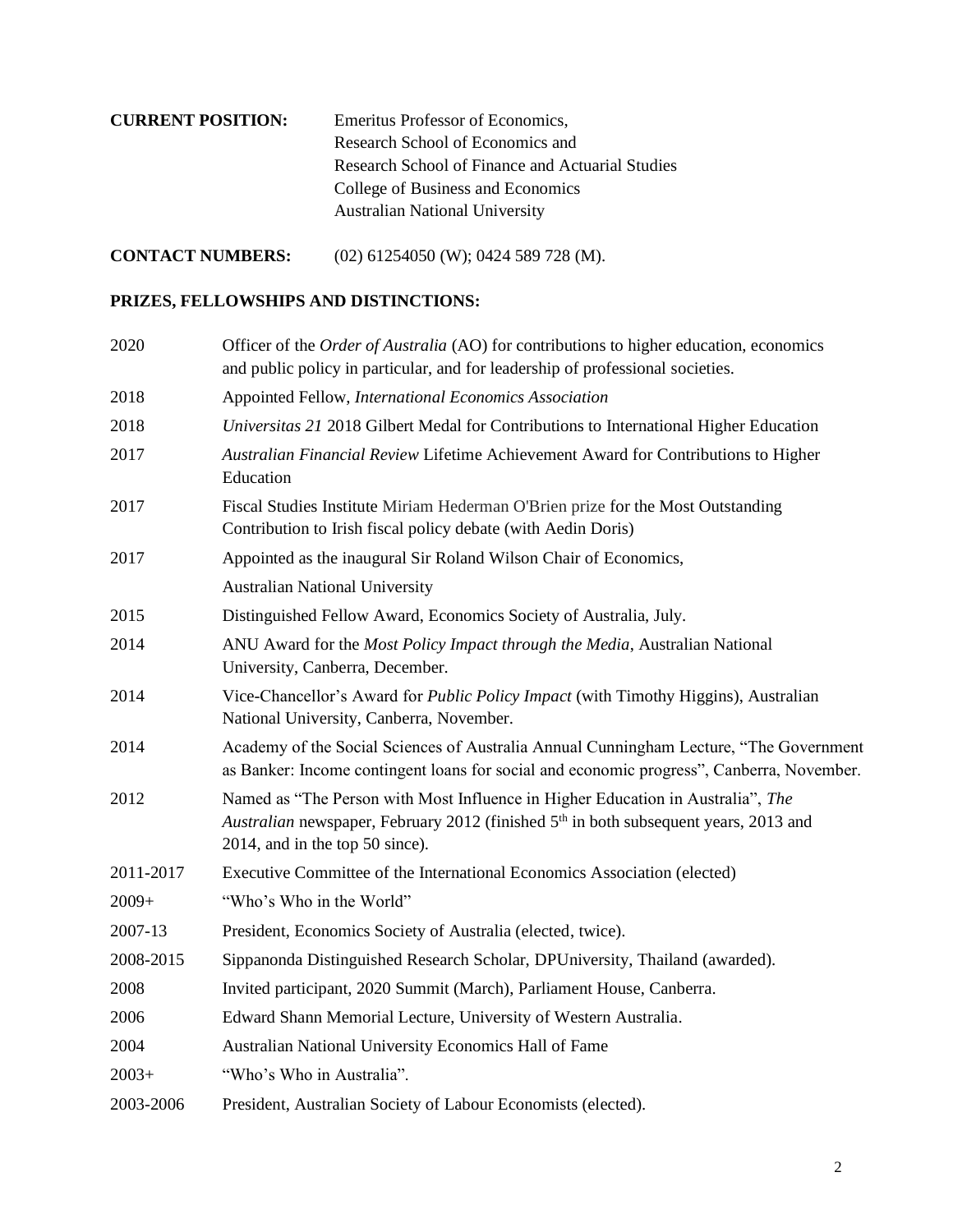| 2001    | Order of Australia (General Division) for contributions to the development of Australian<br>economic, labour market and social policy. |
|---------|----------------------------------------------------------------------------------------------------------------------------------------|
| 1993    | Fellow of the Academy of the Social Sciences of Australia (elected)                                                                    |
| 1978-79 | <b>Brookings Institution Research Fellowship</b>                                                                                       |
| 1975-78 | <b>Yale University Graduate School Fellowships</b>                                                                                     |
| 1975    | <b>Fulbright Travel Award</b>                                                                                                          |
| 1972    | United Commercial Travellers' Association of Australia Award, for finishing First in<br>Economics III, ANU                             |

### **EMPLOYMENT**

### **Academic Positions**

- Current: Emeritus Professor of Economics, Research School of Economics and Research School of Finance and Actuarial Studies, Australian National University
- 2016-2020: Sir Roland Wilson Chair of Economics, College of Business and Economics, Australian National University
- 2008-2015: Professor of Economics and Chair, Public Policy Outreach, Crawford School of Public Policy, Australian National University.
- 2005-2007: Professor and Head, Economics Program, Research School of Social Sciences, Australian National University.
- 1996-2005: Professor, Economics Program, Research School of Social Sciences, Australian National University.
- 1986-94: Deputy Director and Director, Centre for Economic Policy Research, Research School of Social Sciences, Australian National University.
- 1984-86: Research Fellow on Secondment, Centre for Economic Policy Research, Research School of Social Sciences, Australian National University
- 1980-83: Lecturer, Economics Department, University of Adelaide
- 1979: PhD Macroeconomics grader for Professor James Tobin, Yale University
- 1974-75: Tutor, Economics Department, Flinders University of South Australia

#### **Adjunct/Affiliated Positions**

| $2017 -$   | International Research Associate, Institute of Fiscal Studies, UK                        |  |
|------------|------------------------------------------------------------------------------------------|--|
| 2017 -     | International Research Associate, University College London.                             |  |
| 2008-2016: | Sippanonda Distinguished Research Scholar, DPUniversity, Thailand.                       |  |
| 1999-2004: | Professor, Institute of Applied Economic and Social Research, University of<br>Melbourne |  |
| $1998+$    | Research Associate, National Institute of Labour Studies, Flinders University            |  |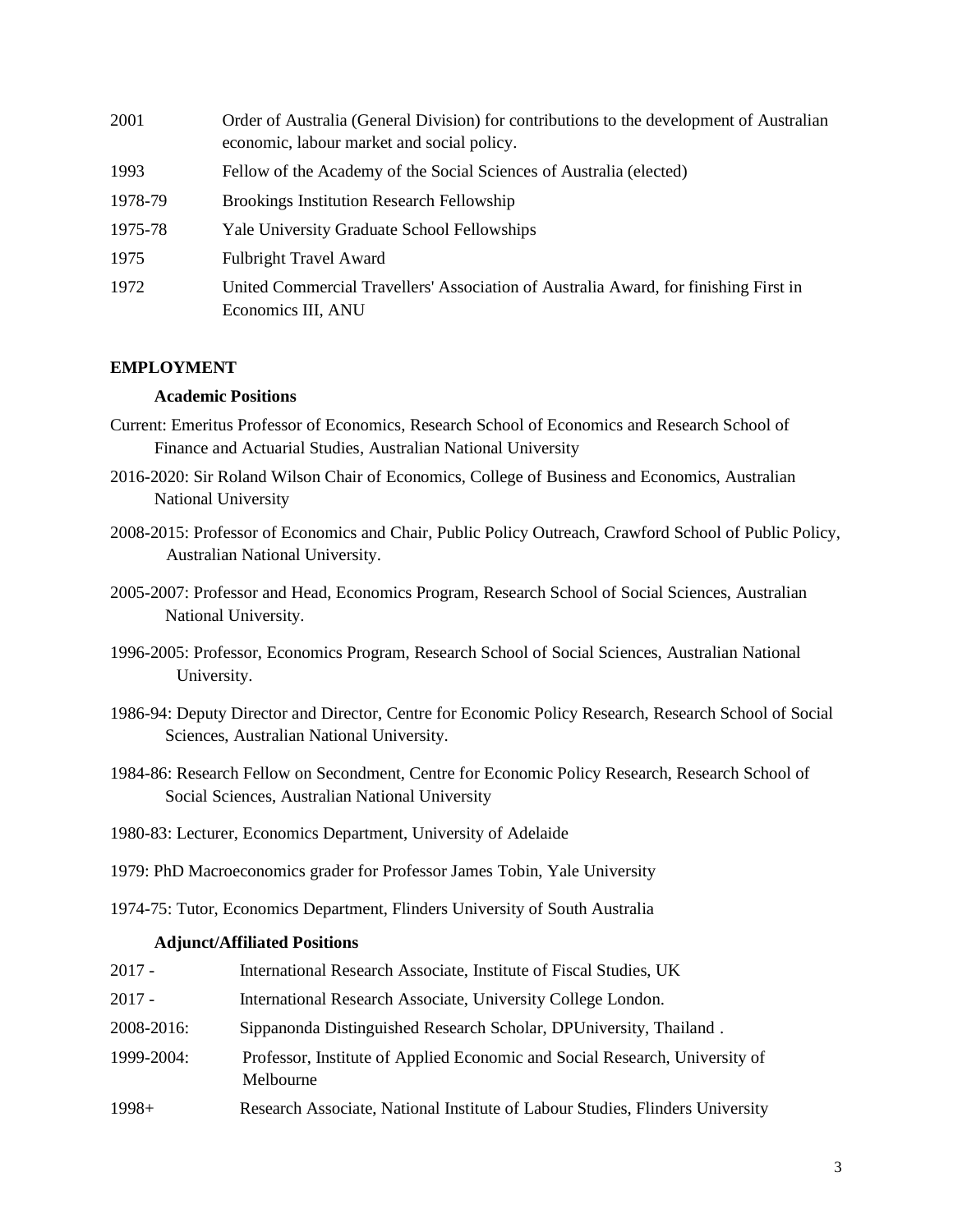1998+ Research Associate, Labour Market Research Centre, Curtin University

| <b>Australian Government Jobs</b> |                                                                                 |
|-----------------------------------|---------------------------------------------------------------------------------|
| November 2014-December 2016:      | Committee member, Australian Council of the Learned                             |
|                                   | <b>Academies Advisory Committee</b>                                             |
| June 2012-November 2012:          | Consultant, Base Funding Review, Australian                                     |
|                                   | Government                                                                      |
| March 2008-December 2008:         | Consultant, Bradley Review of Higher Education,<br><b>Australian Government</b> |
| October 1994-March 1996:          | Senior economic adviser (full-time) to the Prime Minister                       |
|                                   | of Australia, Paul Keating.                                                     |
| September 1987-December 1989:     | Consultant (full-time) to the Federal Minister for                              |
|                                   | Employment, Education and Training, John Dawkins.                               |
| <b>Other</b> (recent only)        |                                                                                 |
| June 2016-:                       | Advisory Committee member, Education Statistics Unit,                           |
|                                   | NSW Department of Education, Sydney                                             |
| April 2016-:                      | Committee member, Advisory Committee, Centre for                                |
|                                   | Health Economics Research and Evaluation, University                            |
|                                   | of Technology Sydney.                                                           |
| June 2014-January 2017:           | Committee member, Advisory Committee, National                                  |
|                                   | Centre for Higher Education Equity, Curtin University of                        |
|                                   | Technology                                                                      |
|                                   |                                                                                 |

# **RESEARCH INTERESTS**

Income-contingent loans policy, labour economics, the economics of education (higher education student financing), economic policy, applied econometrics, the economics of crime, and the economics of sport.

# **PUBLICATIONS**

**Papers in Refereed Journals** (\*Invited) (+not refereed)

['The Rate of Return to University Education for Males in the Australian Public Service'](https://brucejchapman.com/wp-content/uploads/2019/01/The-rate-of-return-to-university-education-for-males-in-the-Australian-public-service.pdf), *Journal of Industrial Relations,* June, 1977: 146-157.

['Specific Training and Inter-Industry Wage Differentials in U.S. Manufacturing'](https://brucejchapman.com/wp-content/uploads/2019/01/Specific-training-and-inter-idustry-wage-differentials-in-US-manufacturing.pdf) (with Hong W. Tan), *Review of Economics and Statistics*, Vol. LXII, No.3, August, 1980: 371-378.

['Modelling Occupational Choice: Endogenous Preferences and Non-Pecuniary Job Attributes'](https://brucejchapman.com/wp-content/uploads/2019/01/Modelling-occupational-choice-non-pecuniary-employment-attributes-and-endogenous-preferences.pdf), *Journal of Industrial Relations,* June 1981: 240-249.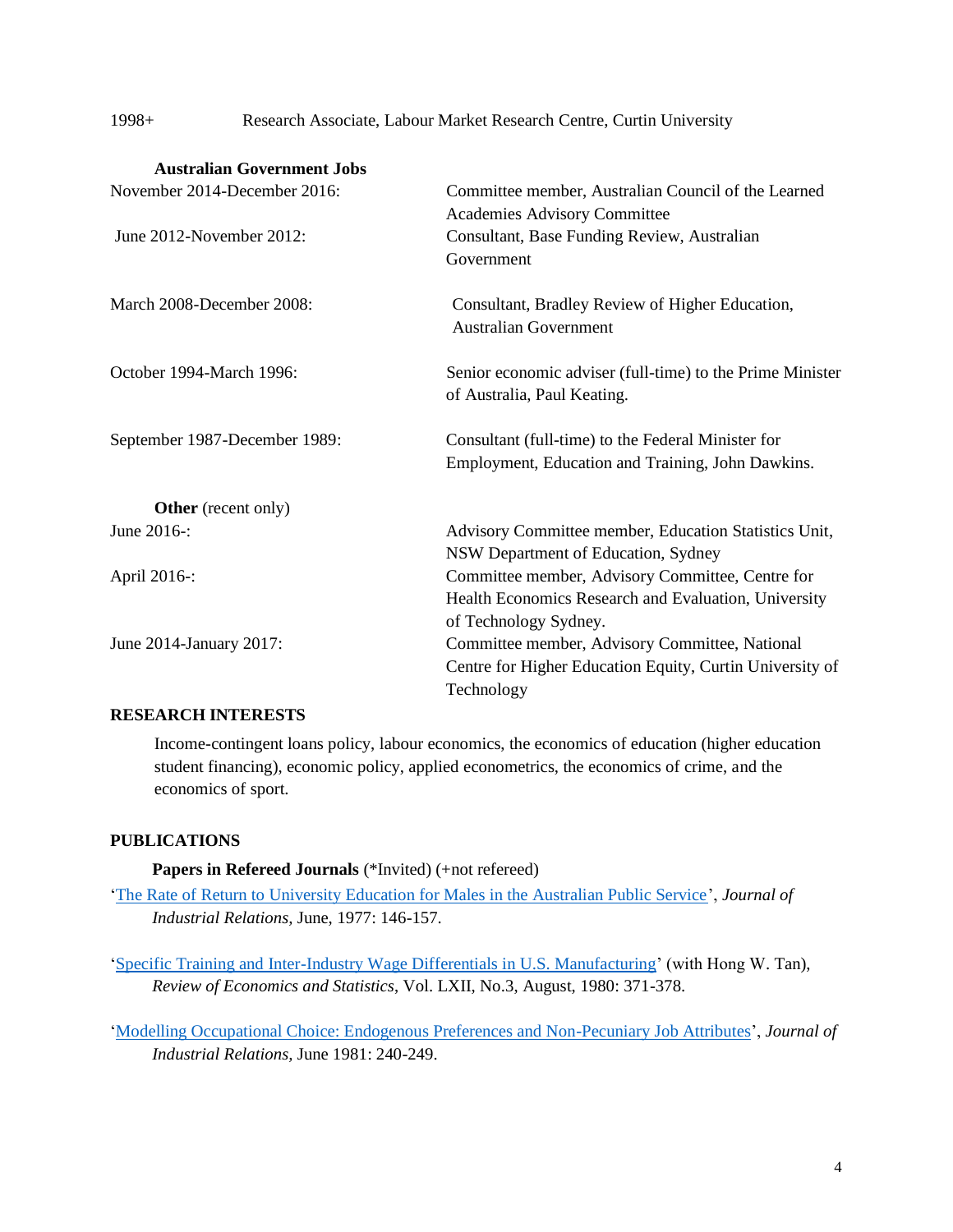- ['Affirmative Action for Women: Economic Issues'](http://www.flinders.edu.au/sabs/nils/publications/australian-bulletin-of-labour/australian-bulletin-of-labour.cfm), *Australian Bulletin of Labour,* Vol.11, No.1, December, 1984: 30-42 (reprinted in Keith Whitfield (ed), *Contemporary Issues in Labour Economics*, Allen and Unwin, Sydney, 1991).
- 'Unemployment: The Background to the Problem' (with F H Gruen), *Canberra Bulletin of Public Administration,* I, 1984.
- 'Comment' on J. Sloan [and M. Wooden, 'Labour Markets from the Microeconomic Perspective: Implicit](https://brucejchapman.com/wp-content/uploads/2019/02/Comment-on-labour-markets-from-the-microeconomic-perspective.pdf)  [Contract Theory'](https://brucejchapman.com/wp-content/uploads/2019/02/Comment-on-labour-markets-from-the-microeconomic-perspective.pdf), *Australian Economic Review*, 4, 1984.
- ['Sex Differences in Earnings: An Analysis of Malaysian Wage Data'](https://brucejchapman.com/wp-content/uploads/2019/01/Sex-Differences-in-Earnings-An-analysis-of-Malaysian-Wage-Data.doc) (with J Ross Harding), *Journal of Development Studies,* 21(3), April, 1985: 362-376.
- ['Continuity and Change: Labour Market Programs and Education Expenditure'](https://brucejchapman.com/wp-content/uploads/2019/02/Continuity-and-change-Labour-Market-Programs-and-Education-Expenditure.pdf), *Australian Economic Review*, 3, 1985: 98-112.
- ['Sex and Location Differences in Wages in the Australian Public Service'](https://brucejchapman.com/wp-content/uploads/2019/02/Sex-and-location-differences-in-the-Australian-Public-Service.pdf), *Australian Economic Papers*, 24, (45), December, 1985: 296-309.
- 'Wage Policy Perspectives on the Accord', *Economic Analysis and Policy,* 16 (1), March, 1986: 1-17.
- ['An Analysis of the Origins of Sex Differences in Australian Wages'](https://brucejchapman.com/wp-content/uploads/2019/01/An-analysis-of-the-origins-of-sex-differences-in-Australian-wages.pdf) (with Charles Mulvey), *Journal of Industrial Relations*, December, 1986: 504-520. Reprinted in Keith Whitfield (editor), *Contemporary Issues in Labour Economics*, Allen and Unwin, Sydney, 1991.
- ['Sex Differences in Labour Turnover in the Australian Public Service'](https://brucejchapman.com/wp-content/uploads/2019/02/Sex-Differences-in-Labour-Turnover-in-the-Australian-Public-Service.pdf) (with Heather Prior), *The Economic Record*, Vol. 62 (179), December, 1986: 497-505.
- ['An Empirical Analysis of Australian Strike Activity: Estimating the](https://brucejchapman.com/wp-content/uploads/2019/02/An-Empirical-Analysis-of-Australian-Strike-Activity-Estimating-the-Industrial-Relations-Effect-of-the-First-Three-Years-of-the-Price-and-Incomes-Accord.pdf) Industrial Relations Effect of the [First Three Years of the Prices and Income Accord'](https://brucejchapman.com/wp-content/uploads/2019/02/An-Empirical-Analysis-of-Australian-Strike-Activity-Estimating-the-Industrial-Relations-Effect-of-the-First-Three-Years-of-the-Price-and-Incomes-Accord.pdf) (with John J Beggs), *The Economic Record*, 63 (180), March, 1987: 46-60.
- ['Australian Strike Activity in an International Context: 1964-85'](https://brucejchapman.com/wp-content/uploads/2019/01/Australian-Strike-Activity-in-an-International-Context.pdf) (with John J. Beggs), *Journal of Industrial Relations*, June, 1987: 137-149.
- ['Labour Turnover and Wage Determination',](https://brucejchapman.com/wp-content/uploads/2019/02/Labour-Turnover-and-Wage-Determination.pdf) *Australian Economic Papers*, 26 (48), June, 1987: 119-129.
- ['Declining Strike Activity in Australia, 1983-85: An International Phenomenon?'](https://brucejchapman.com/wp-content/uploads/2019/02/Declining-strike-activity-in-Australia-1983-85-An-International-Phenonmenon.pdf) (with John J. Beggs), *The Economic Record*, Vol. 63 (183), December, 1987: 330-339.
- ['Labor Turnover Bias in Estimating Wages'](https://brucejchapman.com/wp-content/uploads/2019/01/Labor-Turnover-in-Estimating-Wages.pdf) (with John J. Beggs), *Review of Economics and Statistics*, Vol. LXX (1), February, 1988: 117-123.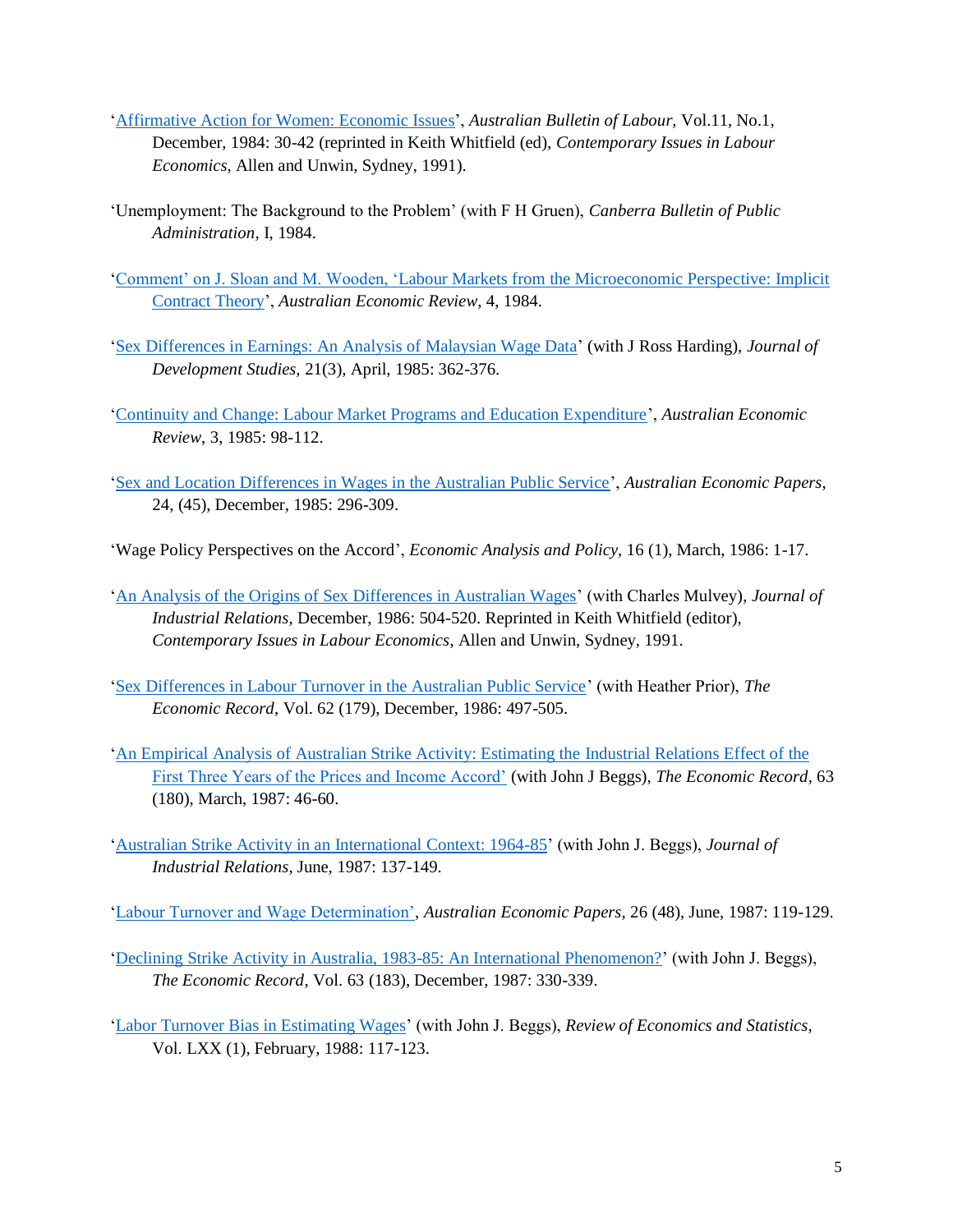- ['Australian Strike Activity in an International Context: 1964-85 -](https://brucejchapman.com/wp-content/uploads/2019/01/Australian-Strike-Activity-in-An-International-Context-1964-85-Rejoinder.pdf) Rejoinder' (with John J. Beggs), *Journal of Industrial Relations*, June, 1988: 318-320.
- ['Immigrant Wage Adjustment: Cross-Section and Time-Series Estimates'](https://brucejchapman.com/wp-content/uploads/2019/02/Immigrant-Wage-Adjustment-in-Australia-Cross-Section-and-Time-Series-Estimates.pdf) (with John J. Beggs), *The Economic Record*, Vol. 64 (186), September, 1988: 161-167.
- 'An Economic Analysis of the Higher Education Contribution Scheme of the Wran Report', *Economic Analysis and Policy*, Vol. 18 (3), September 1988: 171-185.
- ['Some Observations on Wage-Setting Practices in the Australian Labour Market System'](https://brucejchapman.com/wp-content/uploads/2019/01/Some-observations-on-Wage-Setting-Practices-in-the-Australian-Labour-Market-System.pdf), *Australian Journal of Management*, Vol. 13 (2), December 1988: 161-175.
- ['Search Efficiency, Skill Transferability and Immigrant Relative Unemployment in Australia'](https://brucejchapman.com/wp-content/uploads/2019/01/Search-efficiency-skill-transferability-and-immigrant-relative-unemployment-in-Australia.docx) (with John J. Beggs), *Applied Economics*, Vol 22 (2), February 1990: 249-66.
- ['Projections of Long-term Unemployment'](http://www.flinders.edu.au/sabs/nils/publications/australian-bulletin-of-labour/australian-bulletin-of-labour.cfm) (with P. N. Junankar and Cezary Kapuscinski), *Australian Bulletin of Labour*, September 1992: 176-188.
- ['Government, human capital formation and higher education'](https://brucejchapman.com/wp-content/uploads/2019/01/Government-Human-Capital-Formation-and-Higher-Education.pdf), (with David Pope), *Australian Quarterly,* Vol. 64 (3) 1992: 276-292.
- ['Government Intervention in the Provision of On-the-Job Training'](https://brucejchapman.com/wp-content/uploads/2019/02/Government-intervention-in-the-provision-of-on-the-job-training.pdf) (with Peter J. Stemp), *Australian Economic Papers,* 31 (59), 1992: 354-368.
- ['Australian Student Loans',](https://brucejchapman.com/wp-content/uploads/2019/02/Australian-Student-Loans.pdf) (with Ann Harding), *Australian Economic Review* (1), 1993: 62-75.
- ['Long Term Unemployment: The Dimensions of the Problem',](https://brucejchapman.com/wp-content/uploads/2019/02/Long-term-unemployment-the-dimensions-of-the-problem.pdf) *Australian Economic Review* (2), 1993: 23-25.
- ['Immigrant Qualifications: Recognition and Relative Wage Outcomes'](https://brucejchapman.com/wp-content/uploads/2018/12/Immigrant-Qualifications-Recognition-and-Relative-Wage-Outcomes.pdf) (with Robyn R. Iredale), *International Migration Review*, 27 (2), 1993: 359-387.
- ['Long Term Unemployment: The Case for Policy Reform'](https://brucejchapman.com/wp-content/uploads/2019/01/Long-term-unemployment-the-case-for-policy-reform.pdf), *Economic and Labour Relations Review*, 4 (2) December 1993: 218-240.
- ['The Job Compact: Why the Reform is Right'](https://brucejchapman.com/wp-content/uploads/2019/01/The-Jobs-Compact-Why-the-Reform-Is-Right.pdf), *The Australian Quarterly*, Winter, 1994: 21-33
- 'Income Contingent College Loans', *Journal of Economic Perspectives,* October, 1994: 209-211.
- ['Costing the Job Compact'](https://brucejchapman.com/wp-content/uploads/2019/02/Costing-the-job-compact.pdf) (with John Piggott), *Economic Record*, 71 (215) December 1995: 313-328.
- 'HECS 5 Years After' (with Damian Smith), *Current Affairs Bulletin*, January, 1995: 16-27.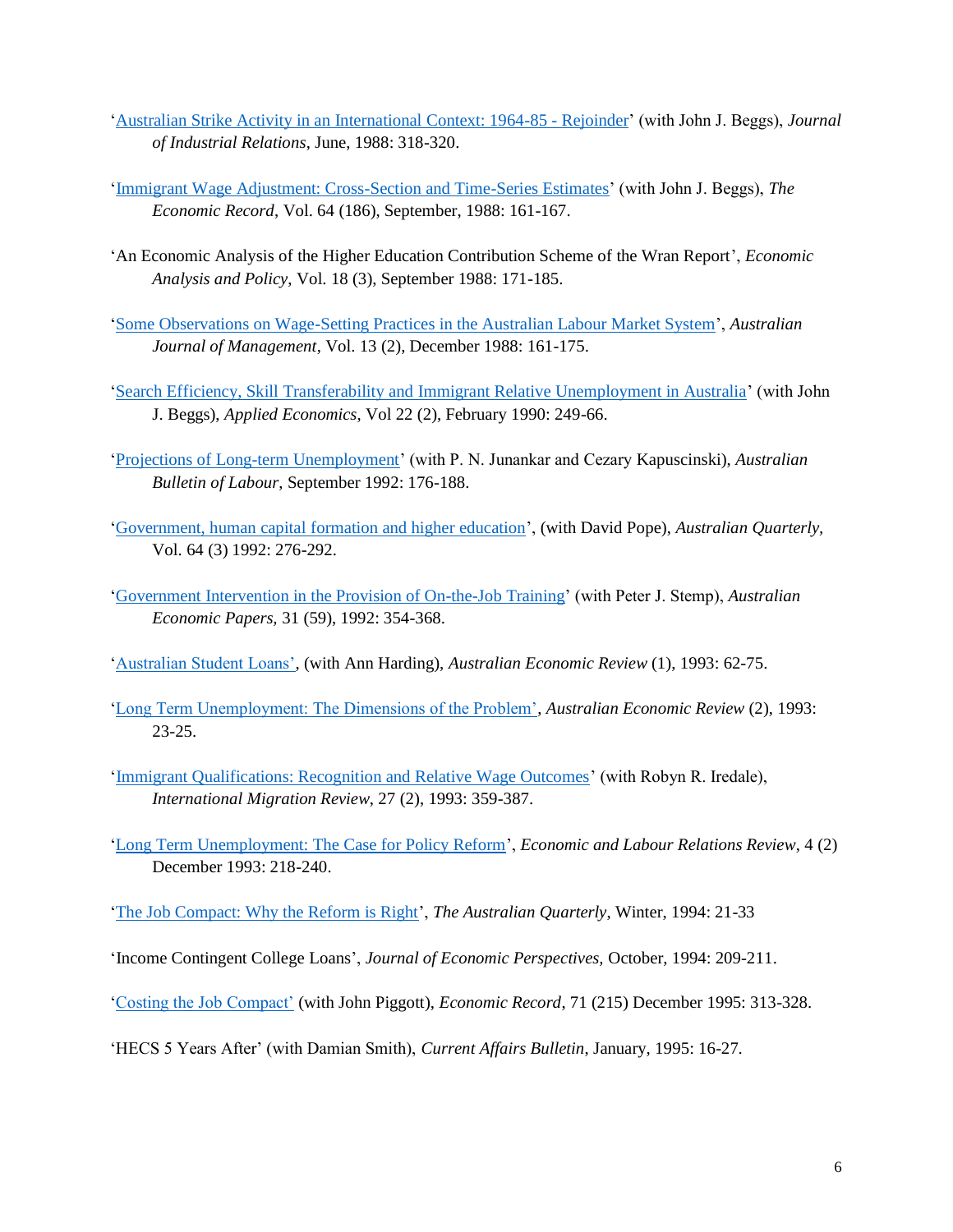- \*['The Rationale for the Higher Education Contribution Scheme'](https://brucejchapman.com/wp-content/uploads/2018/12/The-rationale-for-the-HECS.pdf), *Australian Universities Review*, Vol. 39 (1), July 1996: 43-50.
- \*'Should Academic Economists be Involved in Policy?', *Academy of the Social Sciences in Australia Newsletter*, 16 (1), 1997: 17-21.
- \*['Conceptual Issues and the Australian Experience with Income Contingent Charges for Higher](https://academic.oup.com/ej/article/107/442/738/5057711?searchresult=1)  [Education'](https://academic.oup.com/ej/article/107/442/738/5057711?searchresult=1), *The Economic Journal*, Vol. 107 (442), 1997: 738-751. [Reprinted in Nicholas Barr (ed), *Economic Theory and the Welfare State*, The International Library of Critical Writings in Economics 132, Vol. 3, 2001, and Clive R. Belfield and Henry M. Levin (eds.) *The Economics of Higher Education,* The International Library of Critical Writings in Economics 165, 2003.]

['Comment on 'Towards Full Employment''](https://brucejchapman.com/wp-content/uploads/2019/02/Comment-on-Towards-Full-Employment-copy.pdf), *Australian Economic Review,* 30(4), 1997: 418-420.

\*+['F.H.G. Gruen: 1921-1997',](https://brucejchapman.com/wp-content/uploads/2019/02/F.H.G-Gruen-1921-97.pdf) *The Economic Record*, 74 (225), June, 1998: 186-194 (obituary).

- ['Unemployment and Crime: Towards Resolving the Paradox'](https://rdcu.be/bi6Xr), *Journal of Quantitative Criminology*, 1998, (with John Braithwaite and Cezary Kapuscinski), Vol. 14 (3), 215-243.
- ['The Accord: Background, Changes and Aggregate Outcomes'](https://brucejchapman.com/wp-content/uploads/2019/01/The-Accord-Background-Changes-and-Aggregate-Outcomes.pdf), *Journal of Industrial Relations*, 1998: 61(4): 224-243.
- \*+['Economics and policy-making: The Case of the Higher Education Contribution Scheme'](https://brucejchapman.com/wp-content/uploads/2018/12/Economics-and-policy-making-the-case-of-the-HECS.pdf), *Canberra Bulletin of Public Administration*, 90 (1998): 120-124.
- \*'Changes in Costs for Australian Higher Education Students from the 1996/97 Budget', *Hochschulfinanzierung* (*Austrian Journal of Public Policy* Higher Education Funding issue), (with Tony Salvage), (4) (1998): 71-90.
- ['A Comparative Static Model of the Relationship between Immigration and the Short-term Job](https://brucejchapman.com/wp-content/uploads/2019/02/A-comparative-static-model-of-the-relationship-between-immigration-and-short-run-job-prospects-of-unemployed-residents.pdf) Prospects [of Unemployed Residents'](https://brucejchapman.com/wp-content/uploads/2019/02/A-comparative-static-model-of-the-relationship-between-immigration-and-short-run-job-prospects-of-unemployed-residents.pdf) (1999), (with Deborah Cobb-Clark), *Economic Record,* Vol. 75 (231); 358-368.
- \*'A [New Arrangement for Confidentialised Unit Record Files'](https://brucejchapman.com/wp-content/uploads/2019/02/A-New-Arrangement-for-Confidentialised-Unit-Record-Files.pdf), (1999), *Australian Economic Review,*  (with Tom Crossley and Ging Wong), Vol. 32 (4): 404-9.
- +['Reform of Ethiopian Higher Education Financing: Conceptual and Policy Issues'](https://brucejchapman.com/wp-content/uploads/2018/12/Reform_Ethiopian_HE_Financing.pdf) (1999*), Economics of Education Series 2, Economics of Education Thematic Group* (Washington D. C., World Bank).
- \*+['The myth of the short, sharp shock'](https://brucejchapman.com/wp-content/uploads/2018/12/The-myth-of-the-short-sharp-shock.pdf) (2000), *BCA Papers*, 2, No.2 (September): 76-80.
- \*['Australian Higher Education Financing: Issues for Reform'](https://brucejchapman.com/wp-content/uploads/2019/02/Australian-Higher-Education-Financing-Issues-for-Reform.pdf) (2001), *Australian Economic Review*, 34 (2): 195-204.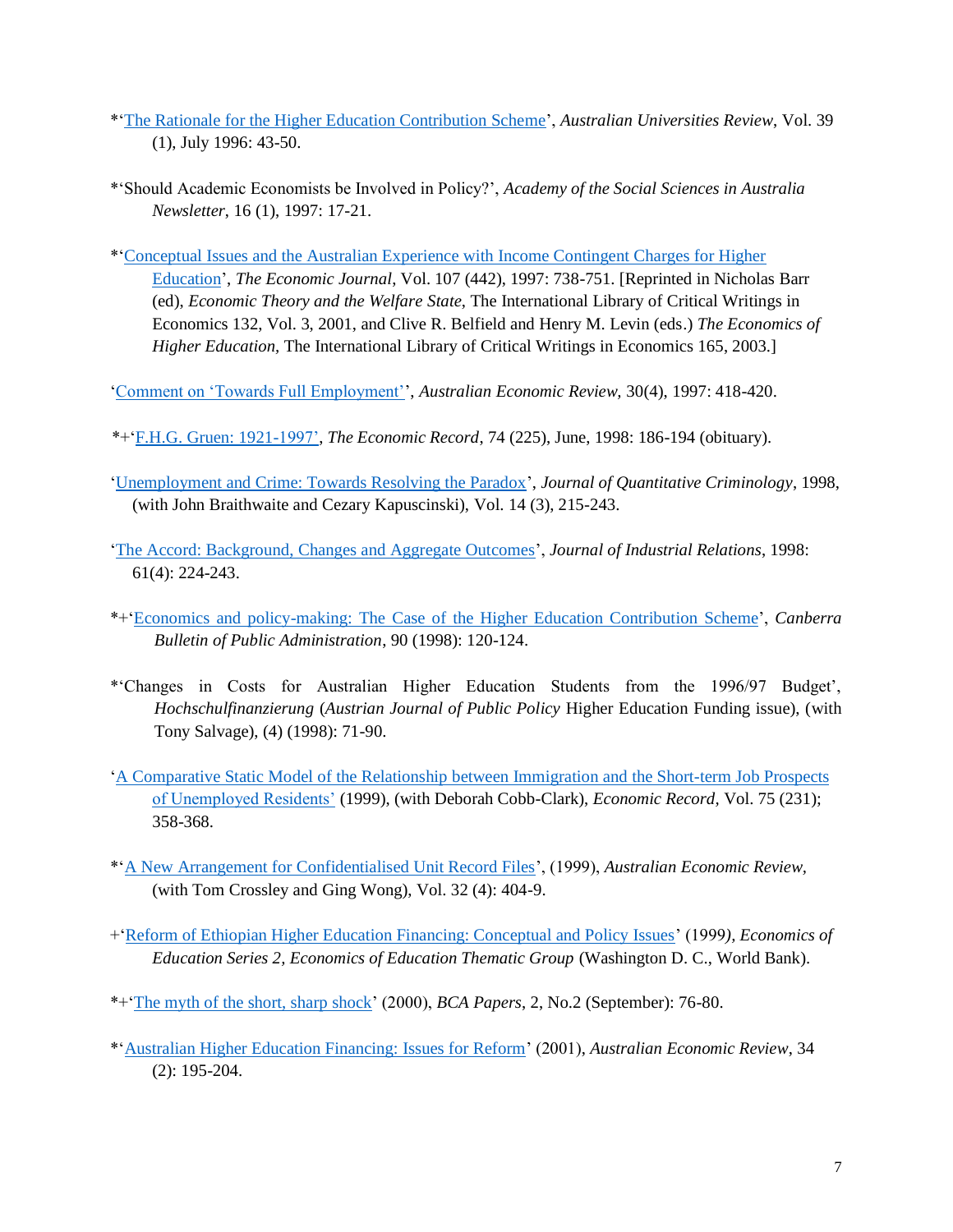- 'Avoiding Recession and Long Term Unemployment' (2001) (with Cezary Kapuscinski) in Carlson E. and Mitchell W.F. (eds.) *Achieving Full Employment*, supplement to *Economic and Labour Relations Review,* Vol. 12: 99-116.
- ['The Impact of Children on the Lifetime Earnings of Australian Women: Evidence from the 1990s'](https://brucejchapman.com/wp-content/uploads/2019/02/The-Impact-of-Children-on-the-Lifetime-Earnings-of-Australian-Women.pdf), (2001) (with Yvonne Dunlop, Matthew Gray, Amy Lui and Deborah Mitchell), *Australian Economic Review* 34 (4): 373-389.
- ['Unemployment Traps and Age Earnings Profiles: Estimates for Australia in 2001'](https://brucejchapman.com/wp-content/uploads/2019/01/Unemployment-traps-and-age-earnings-profiles.pdf) (2001) (with James Jordan, Ken Oliver and John Quiggin), *Australian Journal of Labour Economics*, 4(3), 174-191.

['Australian Postgraduate Financing Options'](https://brucejchapman.com/wp-content/uploads/2018/12/Australian-Postgraduate-Financing-Options.pdf) (2001) (with Tony Salvage), *Agenda*, 8(4): 67-78.

- ['From Silos to Seamlessness: Towards a Cross-Sectoral Funding Model for Post compulsory Education](https://brucejchapman.com/wp-content/uploads/2019/01/From-silos-to-seamlessness-Towards-a-crosssectoral-funding-model-for-postcompulsory-education-and-training.pdf)  [and Training'](https://brucejchapman.com/wp-content/uploads/2019/01/From-silos-to-seamlessness-Towards-a-crosssectoral-funding-model-for-postcompulsory-education-and-training.pdf) (2001) (with Louise Watson and Leesa Wheelahan), *Australian Journal of Education* 45 (3): 249-262.
- \*['Income Contingent Financing of Student Charges for Higher Education: Assessing the Australian](https://brucejchapman.com/wp-content/uploads/2018/12/Income-contingent-financing-of-student-charges-for-higher-education.pdf)  [Innovation'](https://brucejchapman.com/wp-content/uploads/2018/12/Income-contingent-financing-of-student-charges-for-higher-education.pdf) (2002) (with Chris Ryan), *Welsh Journal of Education,* Vol. 11 (1): 45-63.
- \*+'Creating Jobs [the Role of Government: Introduction'](https://brucejchapman.com/wp-content/uploads/2019/01/Creating-jobs-the-role-of-government.pdf) (2002) (with Peter Kenyon), *Australian Journal of Labour Economics*, Vol. 5 (2): 101-110.
- \*+['Welfare and the Labour Market: A New Frontier for Reform? Essays in Honour of the Late Professor](https://brucejchapman.com/wp-content/uploads/2019/01/Introduction-Welfare-and-the-Labour-Market.pdf)  [Fred Gruen'](https://brucejchapman.com/wp-content/uploads/2019/01/Introduction-Welfare-and-the-Labour-Market.pdf) (2002) (with Bob Gregory), *Australian Journal of Labour Economics* 5 (4): 431-442.
- \*+['Distinguished Fellow of the Economic Society of Australia, 2001: Robert G. Gregory'](https://brucejchapman.com/wp-content/uploads/2019/02/Distinguished-Fellow-of-the-Economic-Society-of-Australia-2001-Robert-G-Gregory.pdf), *Economic Record*, Vol. 78 (241): 129-135.
- +['Unemployment duration, schooling](https://brucejchapman.com/wp-content/uploads/2018/12/Unemployment-duration-schooling-and-property-crime.pdf) and property crime' (2002) (with D. Weatherburn, C. A Kapuscinski, M. Chilvers and S. Roussel), *Crime and Justice Bulletin* 74 (December):1-16.
- ['HECS System Changes: Impact on Students'](https://brucejchapman.com/wp-content/uploads/2018/12/HECS-system-changes-impact-on-students.pdf) (2004) (with Gillian Beer), *Agenda*, Vol. 11 (2): 157-174.
- \*+ ['Case Studies in Labour Economics: The Household, Income and Labour Dynamics in Australia](https://brucejchapman.com/wp-content/uploads/2019/03/Case-studies-in-labour-economics-HILDA-survey-special-issue.pdf)  [\(HILDA\) Survey](https://brucejchapman.com/wp-content/uploads/2019/03/Case-studies-in-labour-economics-HILDA-survey-special-issue.pdf) Special Issue' (2004) (with Paul Flatau and Peter Kenyon), *Australian Journal of Labour Economics,* Vol. 7 (2) (June): 109-117.
- ['An Income-related Loans Proposal for Drought Relief for Farm Businesses'](https://brucejchapman.com/wp-content/uploads/2019/02/An-ICL-proposal-for-drought-relief-for-farm-businesses.pdf) (2004) (with Linda Botterill), *Australian Journal of Public Administration,* Vol. 63 (3) (September): 10-19.
- ['Using the Tax System to Collect Fines'](https://brucejchapman.com/wp-content/uploads/2019/02/Using-the-tax-system-to-collect-fines.pdf) (2004) (with Arie Freiberg, John Quiggin and David Tait), *Australian Journal of Public Administration*, Vol. 63 (3) (September): 20-29.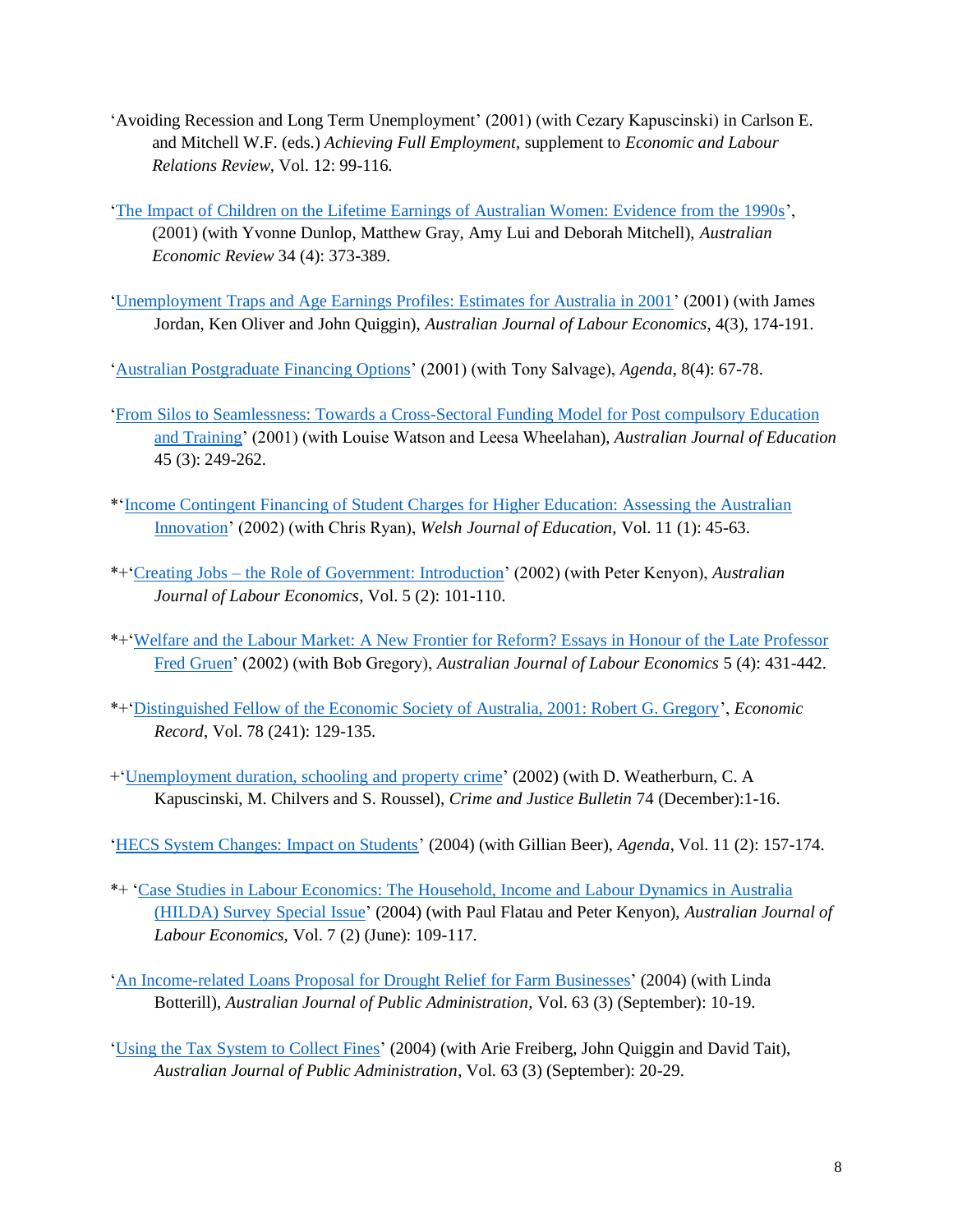- ['The Value of Don Bradman: Additional Revenue in Australian Ashes Tests'](https://brucejchapman.com/wp-content/uploads/2019/02/The-value-of-Don-Bradman.pdf) (2004) (with Julian Blackham), *Economic Papers*, Vol. 23 (4): 369-385.
- \*+'Opinion: A Critical Appraisal of the New Charges for Higher Education Students' (2004), *Dialogue*, Vol. 23(1): 61-72.
- \*+ ['Income Related Loans for Public Policy'](https://brucejchapman.com/wp-content/uploads/2019/01/Income-related-loans-for-public-policy.pdf) (2004) *Public Administration Today*, Issue 1: September-November: 67-91.
- 'The Access Implications of Income-contingent Charges for Higher Education: Lessons from Australia' (2005) (with Chris Ryan), *Economics of Education Review,* Vol. 24 (5): 491-512.
- ['Using Financial Incentives and Income Contingent Penalties to Detect and Punish Collusion and Insider](https://brucejchapman.com/wp-content/uploads/2019/01/Using-Financial-Incentives-and-Income-contigent-penalties-to-punish-collusion-and-insider-trading.pdf)  [Trading'](https://brucejchapman.com/wp-content/uploads/2019/01/Using-Financial-Incentives-and-Income-contigent-penalties-to-punish-collusion-and-insider-trading.pdf) (2005) (with Richard Denniss), *Australian and New Zealand Journal of Criminology,* Vol. 38 (1): 122-140.
- ['Learning to live with loans? International Policy Transfer and the Funding of Higher Education'](https://brucejchapman.com/wp-content/uploads/2019/02/Learning-to-Live-with-Loans-International-Policy-Transfer-and-the-Funding-of-HE.pdf) (2006) (with David Greenaway), *The World Economy,* Vol. 29, No. 7.
- 'Some [Labour Market Measurement Issues for Indigenous Australians'](https://brucejchapman.com/wp-content/uploads/2019/03/Some-labour-market-measurement-issues-for-Indigenous-Australians.pdf) (2006) (with Matthew Gray), *Australian Journal of Labour Economics*, Vol. 9, No. 1: 5-16.
- ['Income Contingent Loans for Drought Relief'](http://www.farminstitute.org.au/publications-1/farm-policy-journals/2006-may-drought-developing-policy-before-the-inevitable-dry/fpj0302-article-income-contingent-loans-for-drought-relief) (2006) (with Linda Botterill and Michael Egan), *Farm Policy Journal,* Vol. 3, No. 2: 59-67.
- ['Response to Breusch and Gray'](https://brucejchapman.com/wp-content/uploads/2019/01/Response-to-Breusch-and-Gray.pdf), (2006) (with Matthew Gray), *Journal of Economic and Social Measurement,* Vol. 31, No. 1-2: 127-138.
- ['Introduction to the Bobfest'](https://brucejchapman.com/wp-content/uploads/2019/02/Introduction-to-Bobfest.pdf) (2006), (with Paul W. Miller), *Economic Record*, Vol. 82 (257): 113-117.
- ['Profit Contingent Loans for Social Community Investment Projects in Disadvantaged Regions'](hhttps://brucejchapman.com/wp-content/uploads/2019/01/Profit-Contingent-Loans-for-Social-and-Community-Investments-in-Economically-Disadvantaged-Regions.pdf), (2006) (with Ric Simes), *Public Policy,* Vol. 1 (2) (December): 93-102
- ['Income Contingent Loans as Public Policy'](https://brucejchapman.com/wp-content/uploads/2018/12/ICLs-as-Public-Policy.pdf) (2006), Academy of the Social Sciences Occasional Paper Series, December, Canberra.
- ['Higher Education Financing in Australia'](https://brucejchapman.com/wp-content/uploads/2018/12/Higher-Education-Financing-in-Australia.pdf), (June, 2007), *Journal for Institutional Comparisons*, Vol. 5, No. 2: 55-61.
- ['Births, Debts and Mirages: The Effect of HECS on Fertility](https://rdcu.be/bi6XL)*'* (2007), (with Peng Yu and Rebecca Kippen), *Journal of Population Research,* Vol. 24 (1) , (July): 73-90.
- ['Relationship Breakdown and the Economic Welfare of Australian Mothers and their Children'](https://brucejchapman.com/wp-content/uploads/2019/03/Relationship-breakdown-and-the-economic-welfare-of-australian-mothers-and-their-children.pdf), (2007) (with Matthew Gray), *Australian Journal of Labour Economics*, Vol. 10 (4) (December): 251-275.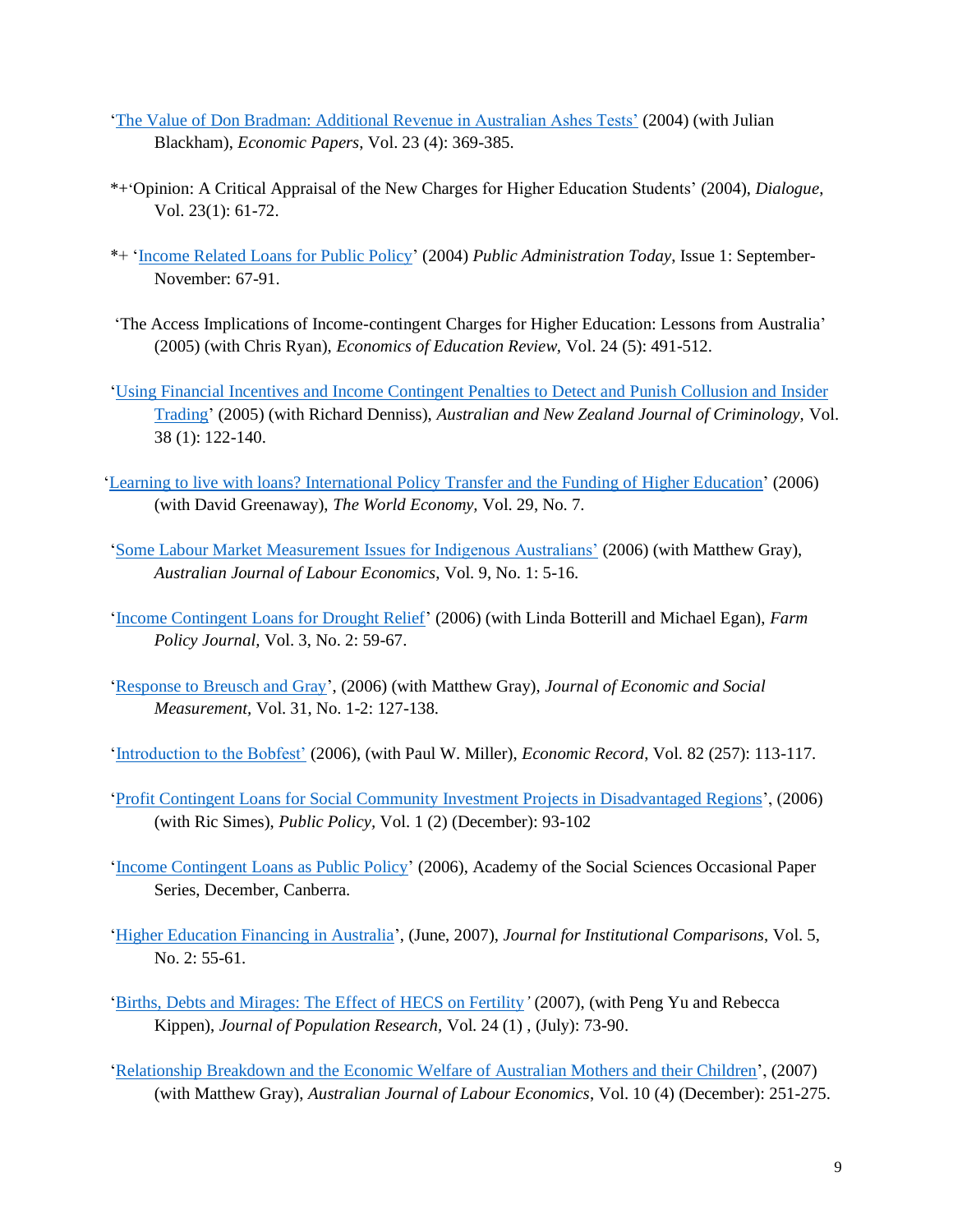- +['The US College Loan System Looks Odd from Down Under'](http://www.eastasiaforum.org/2008/10/02/the-us-college-loan-system-looks-odd-from-down-under/), (Winter 2008), *Harvard College Economics Review,* Vol. II (1): 19-24.
- ['The Australian University Student Financing System: The Rationale for, and Experience](https://brucejchapman.com/wp-content/uploads/2018/12/The-Australian-University-Student-Financing-System-The-rationale-for-and-experience-with-ICLs.pdf) with [Income Contingent Loans'](https://brucejchapman.com/wp-content/uploads/2018/12/The-Australian-University-Student-Financing-System-The-rationale-for-and-experience-with-ICLs.pdf) (with Michelle Tan) (2008), *Journal of Educational Planning and Administration.*
- ['An Analysis of FEE-HELP in the Vocational Education and Training Sector'](https://brucejchapman.com/wp-content/uploads/2019/02/An-Analysis-of-FEE-HELP-in-the-Vocational-Education-and-Training-Sector.pdf) (with Mark Rodrigues and Chris Ryan), *Australian Economic Review* (2008), Vol. 41 (1) (March):1-14.
- ['2020 Summit: 'An Australian on Mars by 2020?'](https://brucejchapman.com/wp-content/uploads/2018/12/2020-Summit.pdf), *Agenda* (June, 2008), Vol.15 (2):21-23.
- ['Do Very High Tax Rates Induce Bunching? Implications for](https://brucejchapman.com/wp-content/uploads/2019/02/Do-High-Tax-Rates-Induce-Bunching.pdf) the Design of Income Contingent Loan [Schemes'](https://brucejchapman.com/wp-content/uploads/2019/02/Do-High-Tax-Rates-Induce-Bunching.pdf) (with Andrew Leigh) (2009), *Economic Record,* Vol. 85 (270) (September): 276-289.
- ['The Effects of Different Loan Schemes for Higher Education Tuition: An Analysis of Rates of Return](https://www.tandfonline.com/doi/abs/10.1080/03797720902867427?scroll=top&needAccess=true&journalCode=chee20)  [and Government Revenue in Thailand'](https://www.tandfonline.com/doi/abs/10.1080/03797720902867427?scroll=top&needAccess=true&journalCode=chee20) (with Kiatanantha Lounkaew) (2009), *Higher Education in Europe,* Vol. 34 (2) (July): 239-254.
- ['Exploring Creative Applications of Income Contingent Loans'](https://brucejchapman.com/wp-content/uploads/2019/03/Exploring-Creative-Applications-of-Income-Contigent-Loans.pdf) (with Boyd Hunter) (2009), *Australian Journal of Labour Economics,* Vol. 12 (2) (September):133-144.
- ['Income Contingent Loans for Mature Aged Training'](https://brucejchapman.com/wp-content/uploads/2019/03/ICL-for-mature-age-training.pdf) (with Tim Higgins and Dehne Taylor) (2009) *Australian Journal of Labour Economics,* Vol. 12 (2) (September):167-179.
- ['A Revenue Contingent Loan Instrument for Agricultural Credit with Particular Reference to Drought](https://brucejchapman.com/wp-content/uploads/2019/03/A-Revenue-Contingent-Loan-Instrument-for-Agricultrual-Credit-with-Particular-Reference-to-Drought-Relief.pdf)  [Relief'](https://brucejchapman.com/wp-content/uploads/2019/03/A-Revenue-Contingent-Loan-Instrument-for-Agricultrual-Credit-with-Particular-Reference-to-Drought-Relief.pdf) (with Linda Botterill) (2009), *Australian Journal of Labour Economics,* Vol. 12 (2) (September):181-196.
- ['An Income Contingent Loan for Extending Paid Parental Leave'](https://brucejchapman.com/wp-content/uploads/2019/03/An-ICL-for-extending-paid-parental-leave.pdf) (with Tim Higgins) (2009), *Australian Journal of Labour Economics*, Vol. 12 (2) (September): 197-216.
- ['Reforming Youth Allowance: The 'Independent-at-Home' Category'](https://brucejchapman.com/wp-content/uploads/2019/02/Reforming-Youth-Allowance-The-Independent-at-Home-category.pdf) (with Kiatanantha Lounkaew), (2009), *Economic Papers,* Vol. 28 (4) (December): 304-309.
- 'Income Contingent Student Loans for Thailand: Alternatives Compared' (with Kiatanantha Lounkaew), (2010), *Economics of Education Review*, Vol. 29 (5) (August):695-709.
- 'Thailand's Student Loan Fund: An Analysis of Interest Rate Subsidies and Repayment Hardships' (with Kiatanantha Lounkaew, Piruna Polsiri, Rangsit Sarachitti, and Thitima Sitthipongpanich) (2010), *Economics of Education Review*, Vol. 29 (5):685-694.
- ['A Better Way to Borrow'](https://www.insidehighered.com/views/2010/06/08/better-way-borrow)+ (with Yael Shavit) (2010), *Inside Higher Education* (June).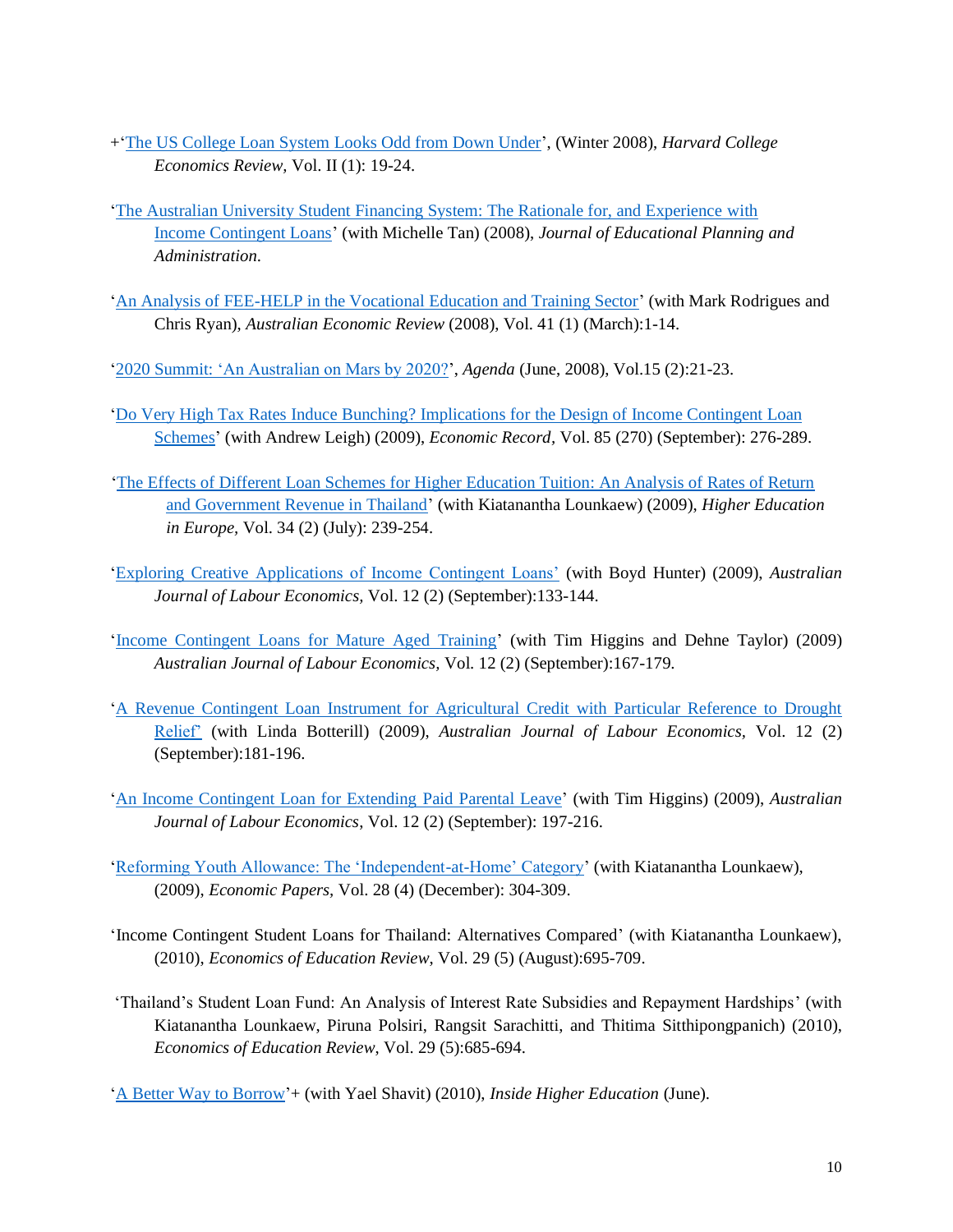- ['Peter Kenyon 1952-2012: a memoir and tribute'](https://brucejchapman.com/wp-content/uploads/2019/03/Peter-Kenyon-1952-2012-a-memoir-and-tribute.pdf) (with Phil Lewis) (2012), *Australian Journal of Labour Economics*, Vol. 15 (3):161-165.
- ['The Costs of Unpaid Higher Education Contribution Scheme Debts of](https://brucejchapman.com/wp-content/uploads/2019/02/The-Costs-of-Unpaid-Higher-Education-Contribution-Scheme-for-Graduates-Working-Abroad.pdf) Graduates Working Abroad' (with Tim Higgins) (2013), *Australian Economic Review,* Vol.46 (3) (September): 286-299.
- ['How many Jobs is 23,510, Really?'](https://brucejchapman.com/wp-content/uploads/2019/03/How-many-jobs-is-23510-really.pdf) (with Kiatanantha Lounkaew) (2013), *Australian Journal of Labour Economics,* Vol. 16 (2): 259-278.
- 'What's love got to do with it? Homogamy [and dyadic approaches to understanding marital instability'](https://rdcu.be/bi6Yb) (with Rebecca Kippen, Peng Yu and Kiatanantha Lounkaew) (2013), *Journal of Population Research*, Vol. 30:213–247.
- ['Reinventing Student Loans: Paying What You Can'](https://www.thesolutionsjournal.com/article/reinventing-student-loans-paying-what-you-can/) (2013), *Solutions,* Vol. 4 (5) (September/October) 48-56.
- 'Introduction to the special issue on Economic Research for Education Policy' (with Kiatanantha Lounkaew) (2013), *Economics of Education Review* (Special Issue on Education Policy)*,* Vol. 37 (December):200-204.
- 'Repayment burdens of Student Loans for Vietnamese Higher Education' (with Amy Liu) (2013), *Economics of Education Review* (Special Issue on Education Policy), Vol. 37 (December): 298-308.
- ['Stephen Jonathan Dowrick, 1953-2013: A Tribute'](https://brucejchapman.com/wp-content/uploads/2019/02/Obituary-Steven-Jonathan-Dowrick.pdf) (with Bob Gregory) (2014), *Economic Record*, Vol. 90 (289) (June): 266-269.
- 'Student Loan Reforms [for German Higher Education: Financing Tuition Fees'](https://brucejchapman.com/wp-content/uploads/2019/01/Student-loan-reforms-for-German-higher-education-financing-tuition-fees.docx) (2014) (with Mathias Sinning), *Education Economics*, 22:569-588.
- 'An Analysis of Stafford Loans Repayment Burdens' (2015) (with Kiatanantha Lounkaew), *Economics of Education Review,* Vol. 45 (April): 89-102.
- ['Measuring the Value of Externalities](https://rdcu.be/bi6YA) from Higher Education' (2015) (with Kiatananthan Lounkaew), *Higher Education*, Vol. 70: 767-785.
- 'Introduction to Special Collection Six [on the Labour market, Migration and Ageing'](https://brucejchapman.com/wp-content/uploads/2018/12/Introduction-to-the-speical-collection-six-on-labour-market-migration-and-ageing.pdf) (2015) (with Kiatanantha Lounkaew and John Piggott), *Population Review,* Vol. 54 (2): 42-46.
- ['Income Contingent Collection of a 'Brain Drain Tax': Theory, Policy and Empirical Potential'](https://brucejchapman.com/wp-content/uploads/2019/01/Income-Contingent-Collection-of-a-Brain-Drain-Tax.pdf) (with Philip Clarke, Timothy Higgins and Miranda Stewart (2015), *Population Review*, Vol. 54 (2): 13-27*.*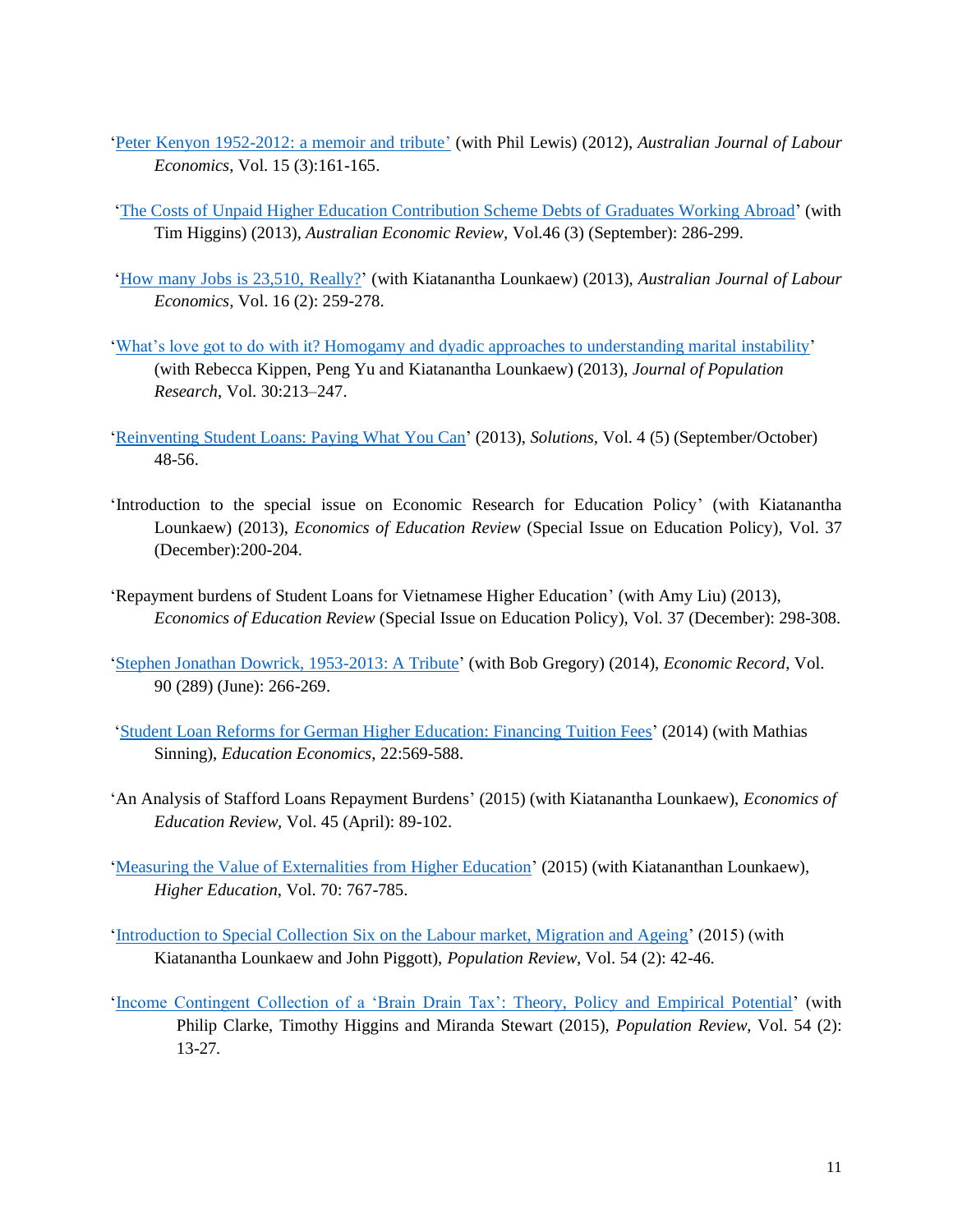- ['Revisiting the Relationship Between Marriage and Wellbeing: Does Marriage Quality Matter?'](https://rdcu.be/bi6YQ) (with Cahit Guven) (2016), *Journal of Happiness Studies*, Vol.17: 533-551.
- ['Conceptual and Empirical Issues for Alternative Student Loan Designs: The Significance of Loan](https://brucejchapman.com/wp-content/uploads/2019/01/ANNALS703969_Final_Word.docx)  [Repayment Burdens for the United States'](https://brucejchapman.com/wp-content/uploads/2019/01/ANNALS703969_Final_Word.docx) (2017), (with Lorraine Dearden), *The ANNALS of the American Academy of Political and Social Science*, Vol. 671(1): 249-268.
- *Financiamento Do Ensino Superior: As Vantagens Dos Empréstimos Com Amortizações Contingentes À Renda (ECR)* (2017), (with P. Nascimento). Radar Ipea, 49, 33–39.
- 'Revisiting Revenue Contingent [Loans for Drought Relief: Government as Risk Manager'](https://brucejchapman.com/wp-content/uploads/2019/02/Revisiting-revenue-contingent-loans-for-drought-relief-Government-as-a-risk-manager.pdf) (2017), (with Linda Botterill and Simon Kelly), *Australian Journal of Agriculture and Resource Economics*, Vol. 61(3): 367-384.
- ['Modelling Higher Education Financing Reform for Ireland'](https://brucejchapman.com/wp-content/uploads/2018/12/Modelling-higher-education-financing-reform-for-Ireland.pdf) (2019), (with Aedin Doris), *Economics of Education Review,* Vol. 71: 109-120.
- ['Repayment Burdens from Mortgage-style Student Loans and Towards an Income Contingent Loan for](https://brucejchapman.com/wp-content/uploads/2018/12/Repayment-burdens-of-mortgage-style-student-loans-in-China-and-steps-toward-income-contigent-loans.pdf)  [China'](https://brucejchapman.com/wp-content/uploads/2018/12/Repayment-burdens-of-mortgage-style-student-loans-in-China-and-steps-toward-income-contigent-loans.pdf) (2019), (with Cai Yu and Qing Wan), *Economics of Education Review,* Vol. 71: 95-109.
- ['The US College Loans System: Reform Lessons from Australia and England'](https://brucejchapman.com/wp-content/uploads/2019/01/US-College-Loans-System-1.pdf) (2019) (with Nicholas Barr, Lorraine Dearden and Susan Dynarski), *Economics of Education Review*, Vol. 71: 32-49.
- 'Introduction to the Special Issue: Higher Education Financing: Student Loans' (2019) (with Dung Doan), *Economics of Education Review*, Vol. 71: 1-7.
- ['A novel approach to the sustainable financing of the global restoration of degraded agricultural land'](https://iopscience.iop.org/article/10.1088/1748-9326/ab5deb/pdf) (2019) (with David Lindenmayer), *Environmental Research Letters*, Vol. 14.

# **BOOK:**

*[Government Managing Risk: Income contingent loans for social and economic progress,](https://books.google.com.au/books?hl=en&lr=&id=1_OBAgAAQBAJ&oi=fnd&pg=PP1&dq=bruce+chapman&ots=XxcJ4wooNV&sig=m-a2CMNOlZW9SYl_wLgOrHl_BKY#v=onepage&q=bruce%20chapman&f=false)* Routledge, London, 2006 (260 pages).

# **EDITED BOOKS**

- *Japanese and Australian Labour Markets: A Comparative Study,* (B.J. Chapman, K. Hancock, Y. Sano and P. Fayle), Australia-Japan Research Centre, Canberra, 1983.
- *Australian Labour Economics Readings* (third edition), (B.J. Chapman, J. R. Niland and J. E. Isaac), Macmillan, Melbourne, 1984.
- *Australian Economic Growth: Essays in Honour of F.H. Gruen*, (B.J. Chapman, ed.), Macmillan, Sydney, 1989.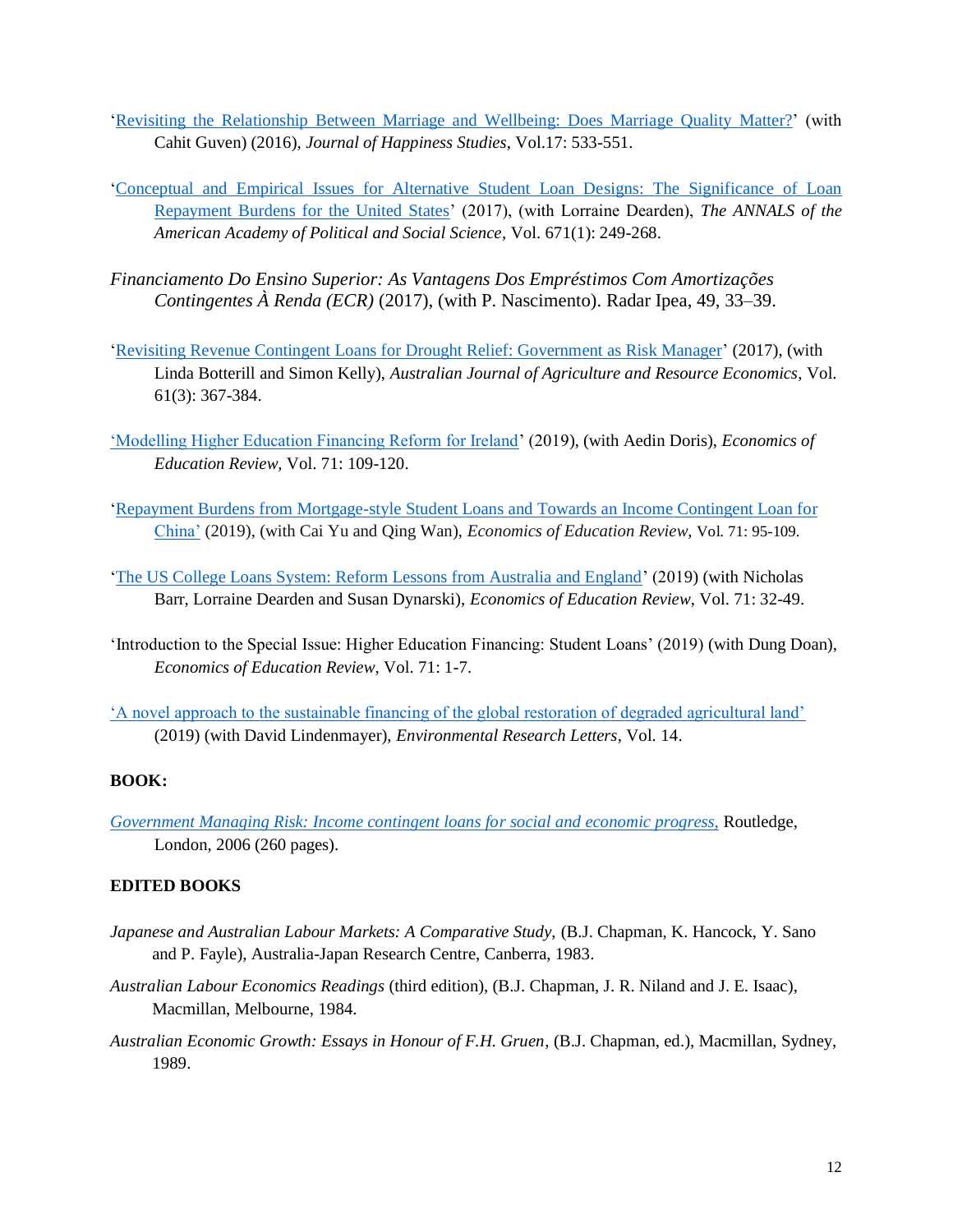- *[Financing Higher Education and Economic Development in East Asia,](http://press-files.anu.edu.au/downloads/press/p148581/pdf/book.pdf?referer=208)* Shiro Armstrong and Bruce Chapman (eds) ANU E-press, Canberra, 2011.
- *Income Contingent Loans: Theory, Practice and Prospects, Bruce Chapman, Timothy Higgins and Joseph* E. Stiglitz, Palgrave McMillan, New York (2014).

# **EDITING OF SPECIAL ISSUES OF JOURNALS**

- "Education Policy" (with Kiatanatha Lounkaew), *Economics of Education Review,* Vol. 37, 2013.
- "Immigration, Ageing and the Labour Market" (with Kiatanatha Lounkaew and John Piggott), *Population Review,* Vol. 54, 2015.
- "Higher Education Financing: Student Loans" (with Dung Doan), *Economics of Education Review,* Vol. 71, 2019.

### **PAPERS CURRENTLY IN PROGRESS OR UNDER REVIEW**

'Financing the Global Restoration of Degraded Agricultural Land' (with David Lindenmayer).

'Reforming Indigenous Incarceration: Dealing more effectively with fines' (with Chris Ronalds and Ginger Ridgeway).

'Reforming HECS-HELP: The meaning of prices' (with Gaurav Khemka) (under review, *Australian Journal of Public Administration*)

# **PAPERS/CHAPTERS IN BOOKS**

- 'The Clerical/Administrative Division of the Australian Public Service', in R. Blandy and S. Richardson (eds), *How Labour Markets Work: Case Studies in Adjustment,* Longman Cheshire, Melbourne, 1982: 201-228.
- 'The Determination of Earnings in Australia: An Analysis of the 1976 Census' (with Paul Miller), in K. Hancock, Y. Sano, B Chapman and P. Fayle (eds), *Japanese and Australian Labour Markets: A Comparative Study,* Australia-Japan Research Centre, Canberra, 1983: 228-259.
- 'Sex Differences in Earnings: Changes over the 1970s in the Australian Public Service', in B J Chapman, J R Niland and J E Isaac (eds.), *Australian Labour Economics Readings,* (third edition), Macmillan, Melbourne, 1984: 232-241.
- 'Comment' on Barry Hughes, 'Labour Force Participation: What Are the Issues?', in Andre J Kaspura (ed.), *Labour Force Participation in Australia,* Monograph Series No.1, Bureau of Labour Market Research, Australian Government Printing Service, Canberra, 1984.
- 'Comment' on R. Ross, 'Disaggregate Labour Supply Functions: Evidence from the 1980 Survey of Married Women in Sydney', in Andre J Kaspura (ed.), *Labour Force Participation in Australia,*  Monograph Series No.1, Bureau of Labour Market Research, Australian Government Printing Service, Canberra, 1984.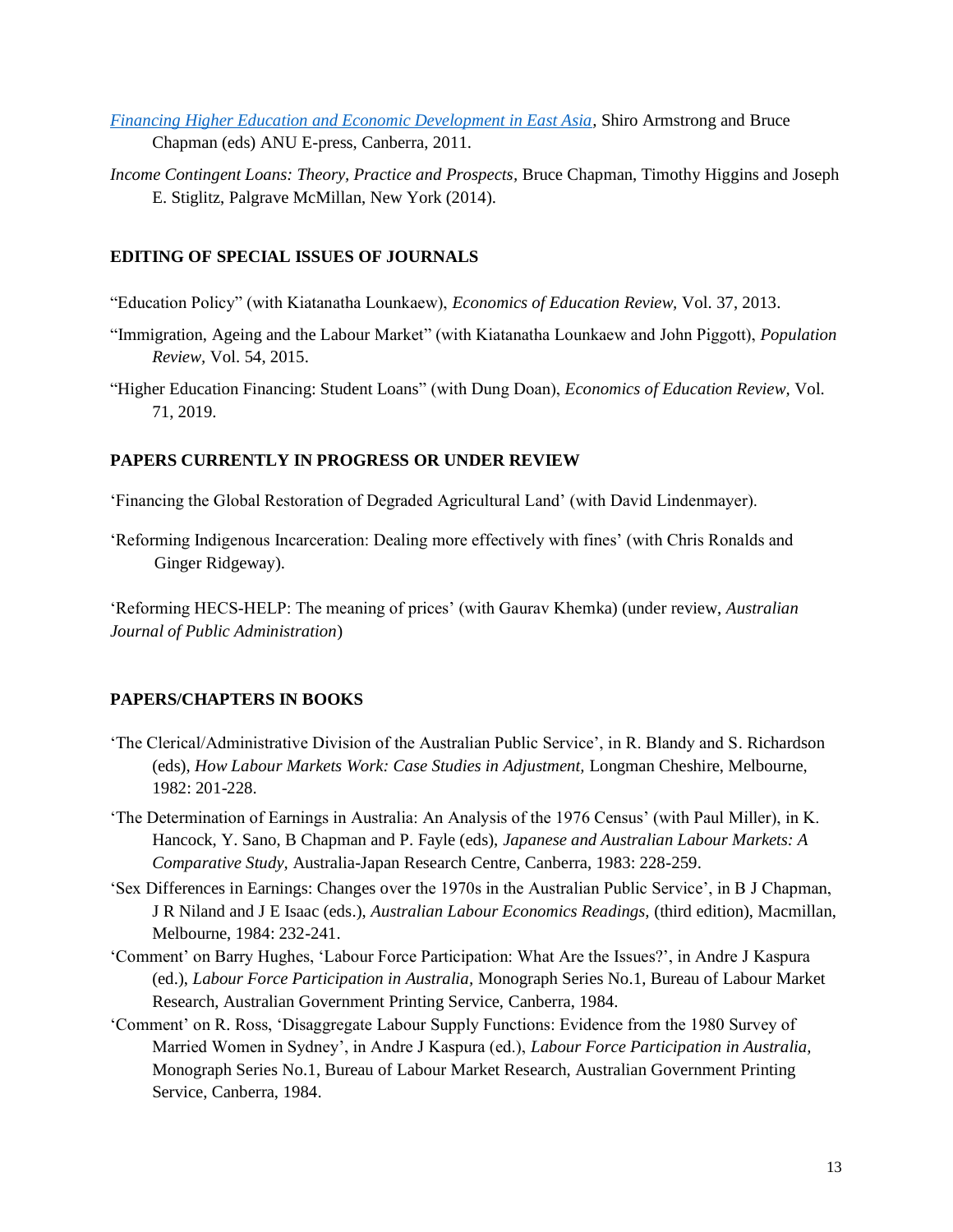- 'Immigration and the Labour Market' (with David Pope and Glenn Withers), in Neville R Norman and Kathryn F Meikle (eds), *The Economic Effects of Immigration on Australia,* CEDA, Melbourne, 1985: 162-284.
- 'An Appraisal of Immigrants' Labour Market Performance in Australia' (with Paul W Miller), in M E Poole, P R de Lacy, R Holenbergh and B S Rondhawa (eds.), *Culture and Life Possibilities: Australia in Transition,* Harcourt Brace Jovanovic, Sydney, 1985: 300-310.
- 'Tax-based Incomes Policies: How Feasible for Australia?' in J. R. Niland (ed.), *Wage Fixation in Australia*, Allen & Unwin, Sydney 1986: 158-179.
- 'The International Transferability of Human Capital: Immigrant Labour Market Outcomes in Australia' (with John J. Beggs), in Lyle Baker and Paul Miller (eds.), *The Economics of Immigration*, AGPS Canberra, 1988: 143-157.
- 'The Higher Education Contribution Scheme', in David R. Jones, V. Lynn Meek and John Anwyl (eds.), *Alternative Funding Strategies for Australia's Universities and Colleges*, The University of Melbourne, 1988: 33-44.
- 'Post-School Training in Australia: 1900-1980' (with T. J. Hatton), in David Pope and Lee Alston (eds.), *Australia's Greatest Asset,* Federation Press, Sydney, 1989: 130-156.
- 'NSW Wage Structures in 1905 and 1981' (with Lee Alston), in David Pope and Lee Alston (eds.), *Australia's Greatest Asset*, Federation Press, Sydney, 1989: 176-200.
- 'Preface' and 'Introduction' in Bruce J. Chapman (ed.), *Australia Economic Growth: Essays in Honour of F.H. Gruen*, Macmillan, Sydney, 1989: x-xv and 1-6.
- 'The Labour Market' in Reserve Bank of Australia, *The Australian Macroeconomy in the 1980s,* Sydney, 1990: 7-78. Parts reprinted in J.E. King (ed.), *Readings in Australian Labour Economics,*  Macmillan, Sydney, 1992.
- ['Male Immigrant Wage and Unemployment Experience in Australia'](https://brucejchapman.com/wp-content/uploads/2018/12/Male-Immigration-Wage-and-Unemployment-Experience-in-Australia.pdf) (with John J. Beggs), in John M. Abowd and Richard B. Freeman (eds), *Immigration, Trade, and the Labor Market*, Chicago University Press, Chicago, 1991.
- 'An Analysis of Australia's Consensual Incomes Policy: The Prices and Incomes Accord' (with Fred H Gruen), in Chris de Neubourg (ed), *The Art of Full Employment,* North-Holland, 1991: 475-504.
- ['Aboriginal Employment, Income and Human Capital: Towards a Conceptual Framework'](https://brucejchapman.com/wp-content/uploads/2018/12/Aboriginal-Employment-Equity-by-year-2000-ch11.pdf), in J. C. Altman (ed.), *Aboriginal Employment Equity by the Year 2000,* 1991: 133-140.
- 'The Effect of Corporatism on Unemployment and Long-term Unemployment' (with Steve Dowrick and P. N. Junankar), in F. H. Gruen (ed.), *Australian Economic Policy,* Centre for Economic Policy Research, Canberra, 1991: 21-57.
- 'Industry Training Policy' (with Peter J. Stemp), in Clive Hamilton (ed.), *The Economic Dynamics of Australian Industry*, Allen & Unwin, 1991: 99-121.
- 'Microeconomic Reform in the Australian Labour Market' (with Jeff Borland and Malcolm Rimmer), in Peter Forsyth (ed.), *Microeconomic Reform in Australia,* Allen and Unwin, Sydney, 1992: 99-127.
- ['An Analysis of Youth Training in Australia, 1985-88: Technological Change and Wages'](https://brucejchapman.com/wp-content/uploads/2018/12/An-analysis-of-youth-training-in-Australia.pdf), in R. G.
- Gregory and Tom Karmel (eds.), *Youth in the Eighties: Papers from the Australian Longitudinal Research Project*, CEPR, Canberra, 1992: 99-125.
- ['Predicting the Long Term Unemployed: A Primer for the Commonwealth Employment Service'](https://brucejchapman.com/wp-content/uploads/2018/12/Predicting-the-long-tern-unemployed-a-primer-for-the-commonwealth-employment-service.pdf) (with Peter N. Smith), in R. G. Gregory and Tom Karmel (eds.), *Youth in the Eighties: Papers from the Australian Longitudinal Research Project*, CEPR, Canberra, 1992: 263-282.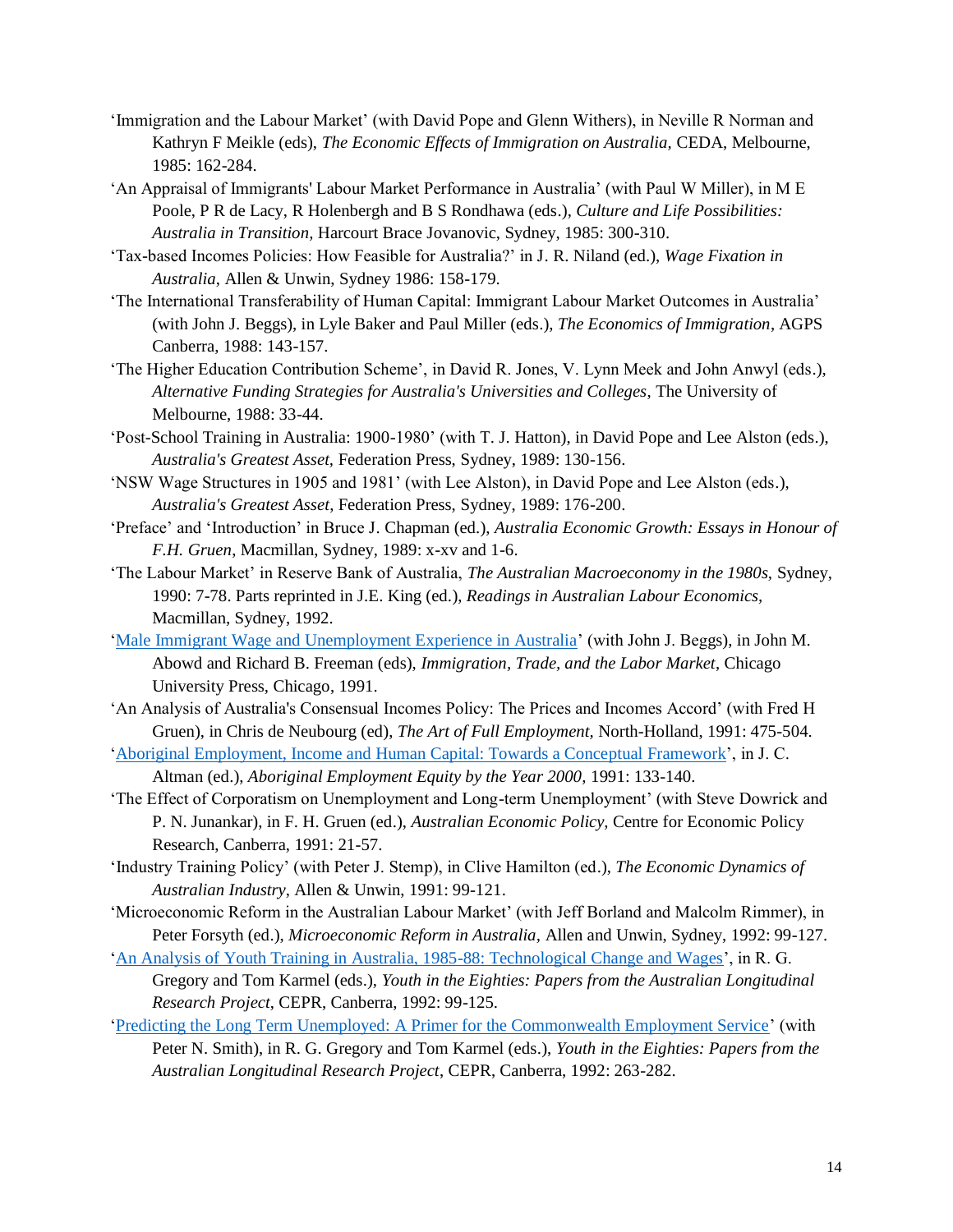- 'Youth Training in the US, UK and Australia' (with Hong W. Tan, Alison Booth and Chris Petersen), in R. Ehrenberg (ed.), *Research in Labor Economics XIII* JIA Press, New York, 1992: 63-99.
- '*Fightback!* Some Observations on the Higher Education Policies of the Coalition', in John Head (ed.), *Fightback! An Economic Assessment*, Australian Tax Research Foundation, 1993: 505-522.
- 'Long Term Unemployment: Projections and Policy', (with P. N. Junankar and Cezary Kapuscinski) in A. Hodgkinson, D. Kelly and N. Verruci (eds.), *Responding to Unemployment: Perspectives and Strategy*, Labour Market Analysis Program, University of Wollongong, 1993: 9-38.
- 'Labour Market Programs', in *Changing Labour Markets: Prospects for Productivity Growth,*  Productivity Commission, Melbourne, 1997: 177-189.
- 'The Job Compact: Reform in the Right Direction', in *Jobsearch in the Lucky Country (*Proceedings from the First National Conference on Vietnamese Employment), Melbourne, 1994: 93-113.
- 'Discussion' of John P. Martin, 'What Works Among Active Labour Market Policies: Evidence from OECD Countries' Experience', in Guy Debelle and Jeff Borland (eds.), *Unemployment and the Australian Labour Market,* Reserve Bank of Australia and Centre for Economic Policy Research, Australian National University, 1998: 312-317.
- 'Labour Market Intervention and the Job Compact', in *A Better Vision*, The Lawson Institute, Perth, 1996: 127-134.
- 'An Income Contingent Repayment Scheme: A Plea for Canada's Students', in Ross Finnie and Saul Schwartz, *Student Loans in Canada*, C.D. Howe Institute, 1996: 119-131.
- 'Changes in Costs for Australian Higher Education Students from the 1996/97 Budget', in John Sharpham and Grant Harman (eds), *Future Australian Universities*, University of New England Press, 1997 (with Tony Salvage): 49-74.
- 'Commentary' on McPherson and Shapiro, 'Access and Choice in American Higher Education', in Paul W. Miller and Jonathan J. Pincus (eds.), *Funding Higher Education: Performance and Diversity,*  Department of Employment, Education, Training and Youth Affairs, Canberra, 1998: 39-44.
- ['Research and Researcher's Perspectives'](https://brucejchapman.com/wp-content/uploads/2018/12/Research-and-VET-Decision-Making-Research-and-Researchers-Persepectives.pdf), in Chris Selby Smith (ed), *Research and VET Decision-Making: February 1997 Symposium*, Centre for the Economics of Education and Training, Monash University, Melbourne, 1998: 80-81.
- ['Discussion' of John P. Martin, 'What Works Among Active Labour Market Policies: Evidence from](https://brucejchapman.com/wp-content/uploads/2018/12/Discussion-of-John-P-Martin-What-works-among-active-labour-market-policies.pdf)  [OECD Countries' Experience'](https://brucejchapman.com/wp-content/uploads/2018/12/Discussion-of-John-P-Martin-What-works-among-active-labour-market-policies.pdf), in Guy Debelle and Jeff Borland (eds.), *Unemployment and the Australian Labour Market,* Reserve Bank of Australia and Centre for Economic Policy Research, Australian National University, 1998: 312-317.
- 'Could Increasing the Education of the Unemployed Solve Australia's Unemployment Problem?', in Sue Richardson (ed.), *Fairly Efficiently: Work and Welfare in Australia*, Cambridge University Press, Cambridge 1999: 176-199.
- 'Comment' on Frank Jones, 'Inequality Between the Sexes' in Dorothy Broom (ed.), *Unfinished Business: Social Justice for Women in Australia,* Allen and Unwin, Sydney, 1984: 116-119.
- 'The Accord as a Macroeconomic Policy Instrument: Influences and Changes' in Kenneth Wilson, Joanne Bradford and Maree Fitzpatrick (eds.), *Australia in Accord: An evaluation of the Prices and Incomes Accord in the Hawke-Keating years*, South Pacific Publishing, 2000, Melbourne: 231-242.
- 'Human Capital Accumulation: Education and Immigration', in John Nieuwenhuysen, Margaret Mead and Peter Lloyd (eds.), *Reshaping Australia's Economy: Growth with Equity and Sustainability*, Cambridge University Press, 2001, Sydney (with Glenn Withers): 242-267.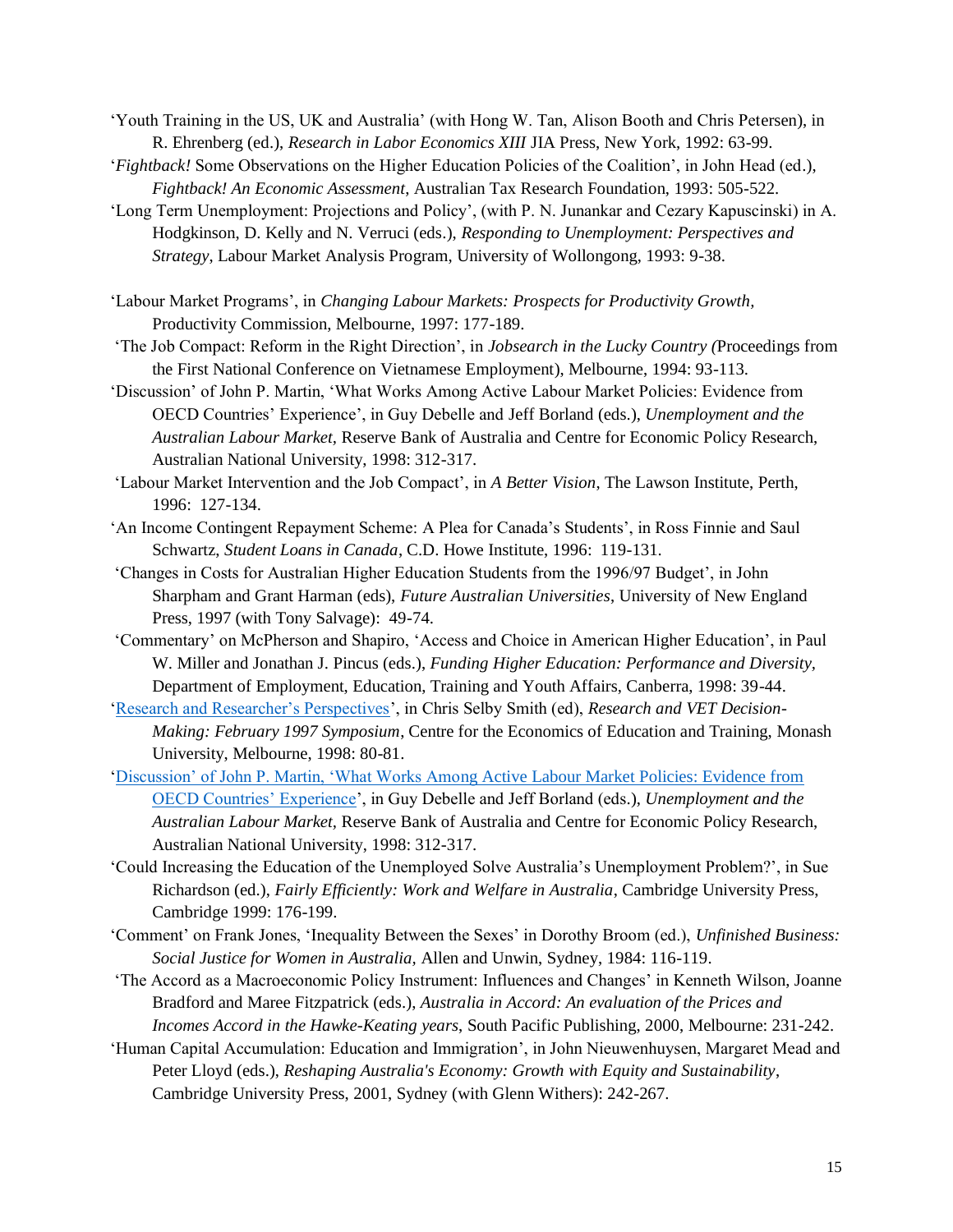- 'Gender Issues in the Youth Labour Market', in Department of Education, Training and Youth Affairs, *Boys and Girls in Education and Training,* Canberra, 2001.
- 'Youth Unemployment: Aggregate Incidence and Consequences for Individuals', in P. Saunders (ed) *The Price of Prosperity: The Economic and Social Costs of Unemployment*, (with Matthew Gray), University of NSW Press, 2002.
- 'Report to the Australian Medical Workforce Advisory Committee Review Team: Issues of Method Raised by Two Specialist Forecasting Exercises', in *Tomorrow's Doctors*, Australian Health Minister's Advisory Council, 2002 (with Chris Ryan): 90-108.
- 'Transformations in the labour force', in Siew-Ean Khoo and Peter McDonald (eds), *The Transformation of Australia's Population*, UNSW Press, 2003 (with Cezary Kapuscinski): 219-237.
- 'Conceptual Issues and the Australian Experience with Income Contingent Charges for Higher Education', reprinted in Clive R. Belfield and Henry M. Levin (eds.), *The Economics of Higher Education,* The International Library of Critical Writings in Economics 165 (2003) Edward Elgar: 595-608.
- 'Improving the Financing of Post-Compulsory Education' (2003), in Peter Dawkins and Paul Kelly (eds.), *hard heads, soft hearts,* Allen & Unwin: 84-86.
- 'The Higher Education Contribution Scheme (HECS): Conceptual Basis and Implications' (2004) in *Higher Education Financing,* German-Australian Conference proceedings, Berlin: 88-106.
- 'Income-Contingent Loans: Lessons from Australia' (2004), in Elizabeth F. O'Halloran, Miguel Palacios Lleras, Amy L. Halliday and Robert F. Bruner (eds.), *An Executive Briefing on Financing Human Capital*, The Darden School Batten Institute, University of Virginia: 24-35.
- 'Turning Grants into Loans: Income Contingent Loans for Drought Relief' (2006) (with Linda Botterill), in B. Chapman (ed.), *Government Managing Risk: Income Contingent Loans for Social and Economic Progress,* Routledge, London: 122-139.
- 'Income Related Student Loans: Concepts, International Reforms and Administrative Challenges', (2006), in Pedro N. Teixeira, D. Bruce Johnstone, Maria J. Rosa and J. J. Vossensteijn (eds), *Cost-sharing and Accessibility in Higher Education: A fairer deal?*, Springer, Dordrecht, the Netherlands: 79- 105.
- ['Labour Market Issues'](https://brucejchapman.com/wp-content/uploads/2018/12/458805.pdf) (2006), in B. H. Hunter (editor); Assessing the evidence on Indigenous socioeconomic outcomes: A focus on the 2002 NATSISS, Centre for Aboriginal Economic Policy Research, Research Monograph No. 26, The Australian National University, Canberra (with Matthew Gray): 115-126.
- 'Income Contingent Loans for Higher Education: International Reform', (2006), in Eric Hanushek and Finis Welch (eds), *Handbook on the Economics of Education*, North-Holland: 1435-1503.
- 'The Australian University Student Financing System: The Rationale for, and Experience with, Incomecontingent Loans', (2009) (with Michelle Tan), in Aida, Yunus, Rosni Bakar and Shukran Abdul Rahman (eds.) *Student Loan Schemes. Experiences of New Zealand, Australia, India and Thailand and Way Forward for Malaysia,* USM Press: 38-63.
- ['Reflections on four Australian case studies of evidence-based policy'](https://www.pc.gov.au/research/supporting/strengthening-evidence/07-chapter5.pdf) (2010), in *Strengthening Evidencebased Policy in the Australian Federation,* Australian Government, Productivity Commission: 109- 126.
- 'Policy Design Issues for Risk Management: Adverse Selection and Moral Hazard in the Context of Income Contingent Loans' (2010), in Greg Marston, Jeremy Moss and John Quiggin (eds.), *Risk, Responsibility and the Welfare State*, Melbourne University Press: 233-252.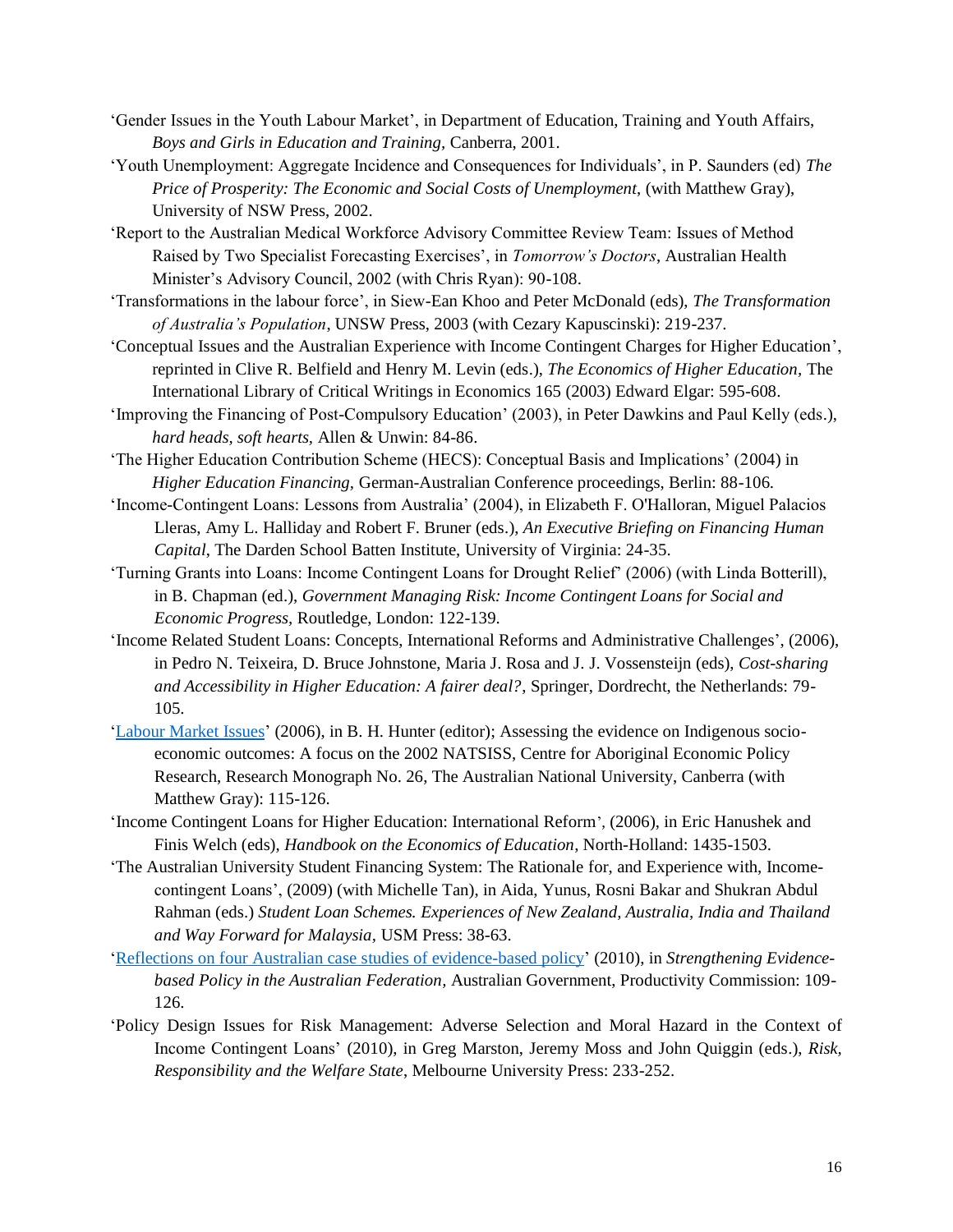- 'Financing Higher Education' (2010) (with Peter Tulip), in Eva Baker, Penelope Peterson, and Barry McGaw (eds.), *International Encyclopaedia of Education,* Elsevier.
- 'Marital Status is Misunderstood in Happiness Models' (2010) (with Cahit Guven), *Deakin University Australia Economics Series SWP 2010/2013,* Deakin University, Melbourne, Australia.
- ['The Australian University Student Financing System: The Rationale for, and Experience with,](http://press-files.anu.edu.au/downloads/press/p148581/pdf/ch052.pdf) [Income Contingent Loans'](http://press-files.anu.edu.au/downloads/press/p148581/pdf/ch052.pdf) in Shiro Armstrong and Bruce Chapman (eds.) (2011) *Financing Higher Education and Economic Development in East Asia,* ANU E-press, Canberra:83-106.
- ['Thailand's Student Loan Fund: An Analysis of Interest Rate Subsidies and Repayment Hardships'](http://press-files.anu.edu.au/downloads/press/p148581/pdf/ch101.pdf) (with Kiatanantha Lounkaew, Piruna Polsiri, Rangsit Sarachitti, and Thitima Sitthipongpanich) in Shiro Armstrong and Bruce Chapman (eds.) (2011) *Financing Higher Education and Economic Development in East Asia,* ANU E-press, Canberra:221-245.
- ['Income Contingent Student Loans for Thailand: Alternatives Compared'](http://press-files.anu.edu.au/downloads/press/p148581/pdf/ch111.pdf) (with Kiatanantha Lounkaew), in Shiro Armstrong and Bruce Chapman (eds.) (2011) *Financing Higher Education and Economic Development in East Asia,* ANU E-press, Canberra:245-281.
- 'Financing Higher Education: The Viability of a Commercial Student Loan Scheme in Indonesia' (with Daniel Suryadarma), in Daniel Suryadarma and Gavin W. Jones (eds.) (2013), *Education in Indonesia,* Institute of South East Asian Studies, Singapore:203-215.
- ['Higher Education Financing and Inequality: The critical role of student loan scheme design –](http://www.eaber.org/sites/default/files/paftad/chp%205%20Chapman%20final.pdf) illustrations [from Indonesia, Vietnam and Thailand'](http://www.eaber.org/sites/default/files/paftad/chp%205%20Chapman%20final.pdf) (2013), in Wendy Dobson (ed.), *Human Capital Formation and Economic Growth in Asia and the Pacific*, Routledge, New York:79-102.
- 'HECS' (2013) (with Jane Nicholls), in Andrew Norton (ed.), *The Dawkins Revolution 25 Years On,*  Melbourne University Press, pp. 108-125.
- 'Improving Access to Solar Energy Systems Using Income Contingent Loans', (with K. Baldwin and U. Raya), (2014), *Optics for Solar Energy*, Optical Society of America (OSA), USA: 1-3.
- 'Introduction and Summary' (with Timothy Higgins and Joseph E. Stiglitz), in Bruce Chapman, Tim Higgins and Joseph E. Stiglitz (2014) (eds.), *Income Contingent Loans: Theory, Practice and Prospects,* Palgrave McMillan, New York: 1-11.
- 'Income Contingent Loans: Background', in Bruce Chapman, Tim Higgins and Joseph E. Stiglitz (2014) (eds.), *Income Contingent Loans: Theory, practice and prospects,* Palgrave Macmillan, New York: 12-28.
- 'Internationalisation of ICLs to Deal with Human Capital Trade Imbalances' (with Philip Clarke), in Bruce Chapman, Timothy Higgins and Joseph E. Stiglitz (2014) (eds.), *Income Contingent Loans: Theory, practice and prospects,* Palgrave Macmillan, New York: 136-141.
- 'Income Contingent Loans as a Risk Management Instrument' (2015), in Martin Guzman and Joseph E. Stiglitz (eds.), *Contemporary Issues in Micro-economics,* International Economics Association, New York: 137-144
- 'Obstacles on the Way to Reform' (2015), in Philip Crisp (ed.), *So You Want to be a Leader*, Hybrid Publishers, Melbourne: 202-214
- ['Income Contingent Loans in Higher Education Financing'](https://wol.iza.org/uploads/articles/227/pdfs/income-contingent-loans-in-higher-education-financing.pdf) (2016), *IZA World of Labor*: 227 doi: 10.15185/izawol.227
- 'Student financing of higher education' (with D. Flannery and A. Doris), in J. Cullinan and D. Flannery (eds.) (2017), *Economic Insights on Higher Education Policy in Ireland,* Palgrave Macmillan, 247- 272.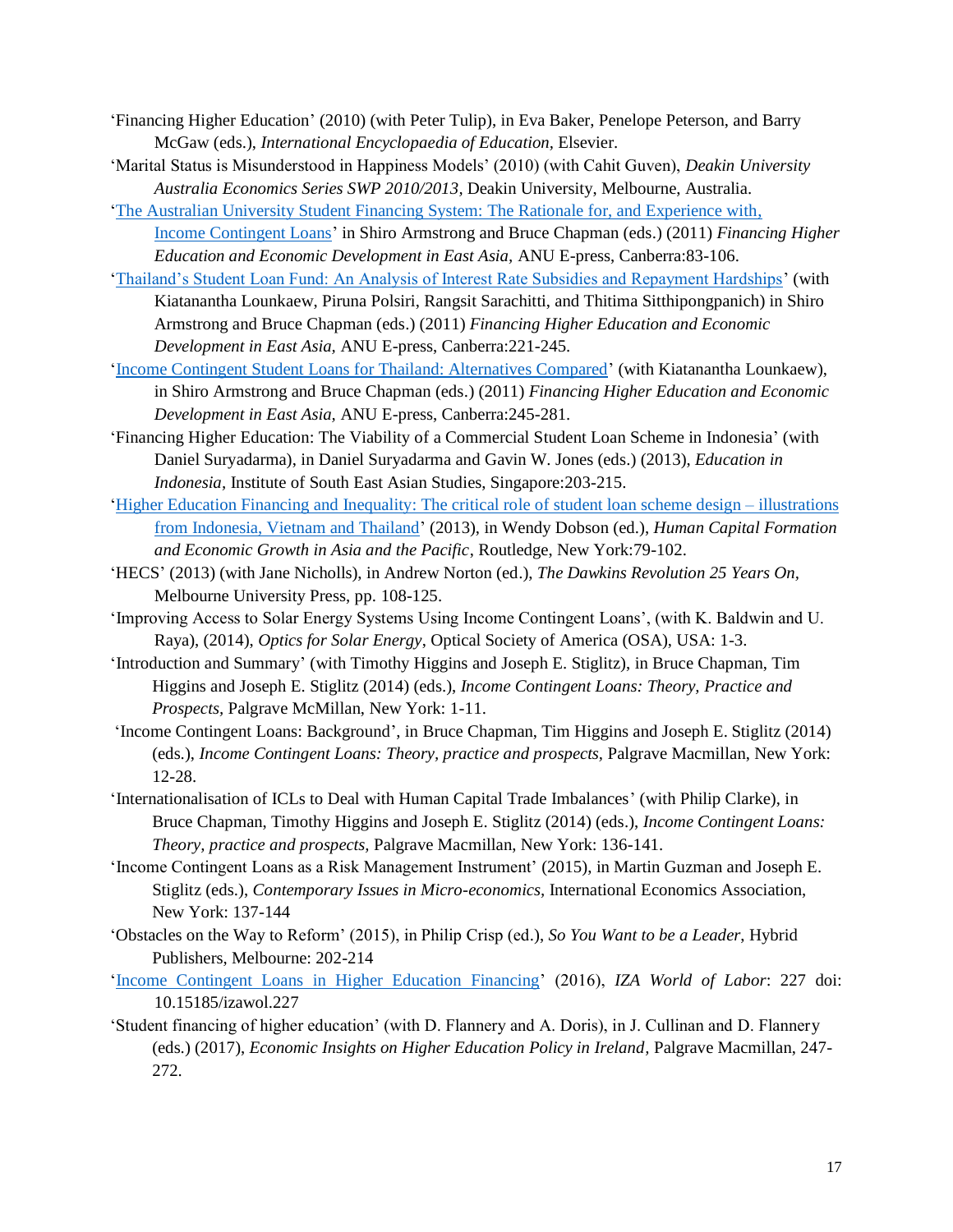- 'It Works in Practice, But Would It Work in Theory? Joseph Stiglitz's Contribution to Our Understanding of Income Contingent Loans', in Martin Guzman (ed.) (2018), *Towards a Just Society: Joseph Stiglitz and Twenty-First Century Economics,* Columbia University Press, New York: ch 22
- 'The Politics of HECS', in P. Texiera and J. Shin (eds.) (2018), *Encyclopedia of International Higher Education Systems and Institutions*, Springer, Dordrecht
- 'The Political Economy of the Higher Education Contribution Scheme' (with Timothy Hicks) in B. Cantwell, H. Coates, R. King (eds.) (2018), *Handbook on the Politics of Higher Education,*  Edwards Elgar, Cheltenham: ch 14.
- 'HECS: A Hybrid Model for Higher-Education Financing' (2018) in M. Fabian and R. Breunig (eds.), *Hybrid Public Policy Innovations: Contemporary Policy Beyond Ideology*, London, UK: Routledge: 119-133.
- 'The International Revolution in Higher Education Financing: Concepts, research and policy' (with Lorraine Dearden and Dung Doan), in C. Callender, W. Locke and S. Marginson (eds) (2019), *The Future of Higher Education*, London: Bloomsbury.

#### **ARTICLES IN NEWSPAPERS, BULLETINS AND MAGAZINES:**

'Immigrants in the Australian Labour Market' (with Paul W Miller), *Current Affairs Bulletin*, Vol.63, No.4, September, 1986: 4-11.

'Forgone Earnings from Child-Rearing' (with John J. Beggs), *Family Matters*, August, 1988: 35-36.

- 'Charging for Higher Education: Is There a Choice?' (with Kevin Keeffe), *The Independent Monthly*, April, 1991.
- 'The Student Loans Debate', *ANU Reporter*, February, 1992.
- 'The AUSTUDY Review', *The Age*, March, 1992.
- 'AUSTUDY: Does it feed the dog?' *Tharunka,* March, 1992.
- 'Reforming AUSTUDY', *Australian College of Education News*, August, 1992.
- 'Long Time No See', *Australian Left Review,* August, 1992.
- 'Long Term Unemployment', *The Canberra Times,* May, 1993.
- 'Helping the Long Term Unemployed', *The Canberra Times*, January 1994.
- 'Long-term Unemployment: causes and consequences', *Impact*, March, 1994.
- 'The Jobs Compact', *The Australian*, May, 1994.
- 'The White Paper's Job Compact', *Work Matters*, June, 1994.
- 'The Australian Income Contingent Charge System for Higher Education', *The Independent* (UK), February, 1996.
- 'Increasing the Charge without Disadvantage', *The Australian,* March, 1996.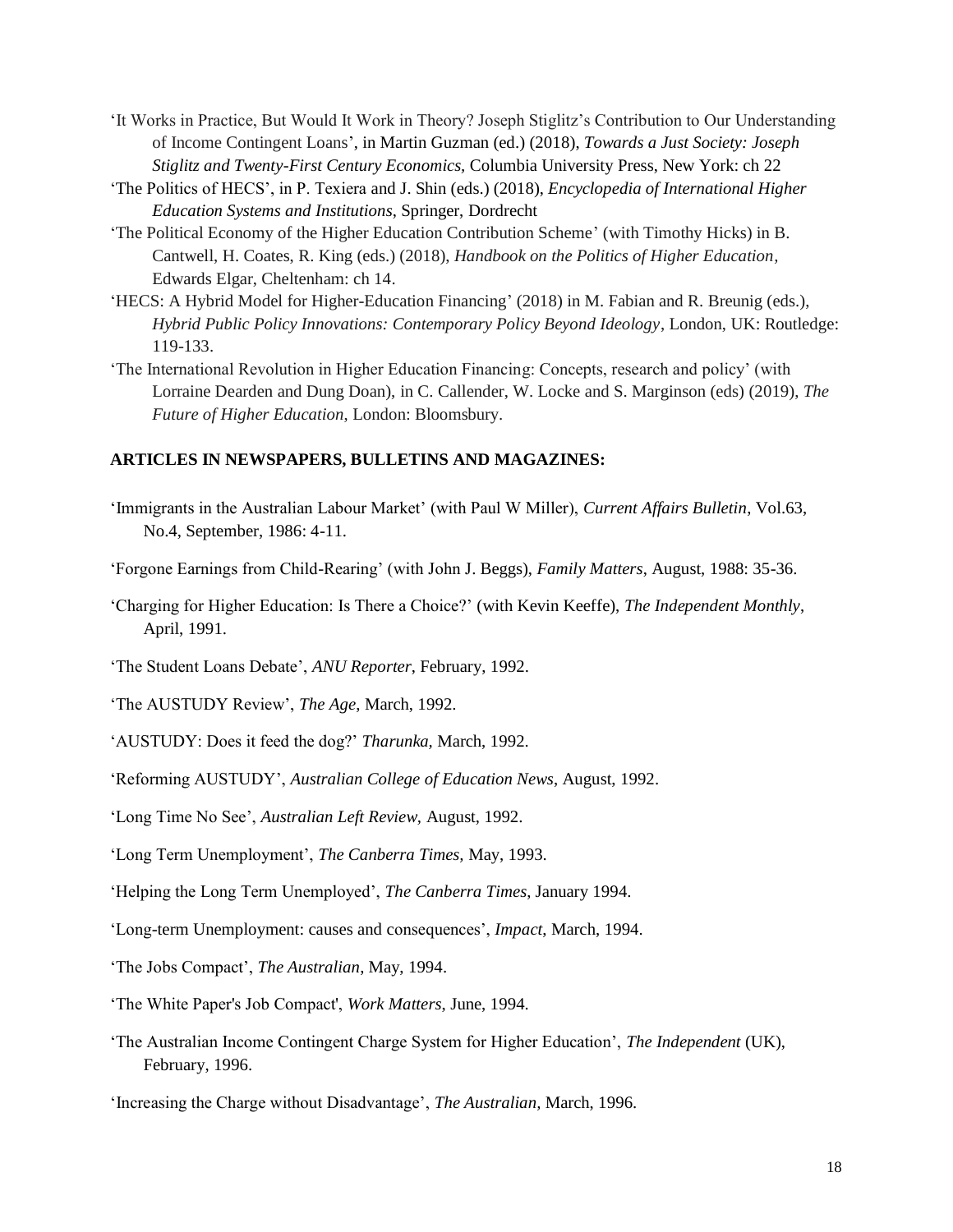- 'A Return to Inequity in Education', *The Australian*, August, 1996.
- 'HECS Changes will have Social as well as Financial Impact for Students', *The Australian College of Education News*, Vol. 15 No. 3, 1996: 4-6.
- 'The Demise of HECS?', *Eureka Street,* 6(9), 1996: 38-41.
- 'The Pros and Cons of Learned Economists', *The Canberra Times*, February 19, 1997.
- 'The West Review Deserves a Closer Look', *The Age*, May, 1998.
- 'University funding up-front fees or pay-later HECS?', *CEDA Bulletin*, July, 1998: 22-23.
- 'HECS as a metaphor', *Campus Review*, May, 2000.
- 'The Don's peace dividend', *The Australian,* August, 2000*.*
- 'Advice Repaid with 12 per cent Interest', *The Weekend Australian*, March 3rd, 2001.
- 'The Foregone Earnings from Child rearing: Changes Between 1986 and 1997' (2001), *Family Matters*, 58 (Autumn): 4-9 (with Matthew Gray).
- 'The F. H. Gruen Lecture Series', ANU Reporter, September, 2001.
- 'The Jobs Creation Conference', ANU Reporter, November, 2001.
- 'A Way Through the Maternity Leave Maze', *The Australia Institute,*32 (September), 2003.
- 'A HECS on Drought', The Weekly Times, January, 2003.
- 'Asking Different Questions: What the HECS is the Fuss About?, Sydney Morning Herald, August, 2003.
- 'Collusion and insider trading', The Australia Institute No. 37, December, 2003 (with Richard Denniss).
- 'A HECS on Drought', *The Australian Financial Review*, May, 2005 (with Linda Botterill).
- 'Elite Universities the Winners from the Budget', *The Age* Opinion, May, 2006.
- 'Income contingent loans for drought relief', in *Farm Policy Journal*, 2<sup>nd</sup> Quarter, June, 2006 (with Linda Botterill and Michael Egan).
- "A many-faceted loan scheme", *The Public Sector Informant,* December, 2006.
- "Tinkering with HECS won't change students' choices', *The Age* Opinion, February 2007.
- "Budget 2007: Higher education funding", *The Age,* May, 2007 (with David Phillips).
- "HECS is in Need of Reform", *Campus Review Weekly*, January, 2008.
- "Vague Beliefs and Chaos at the 2020 Summit", *The Australian* (op-ed), April 2009.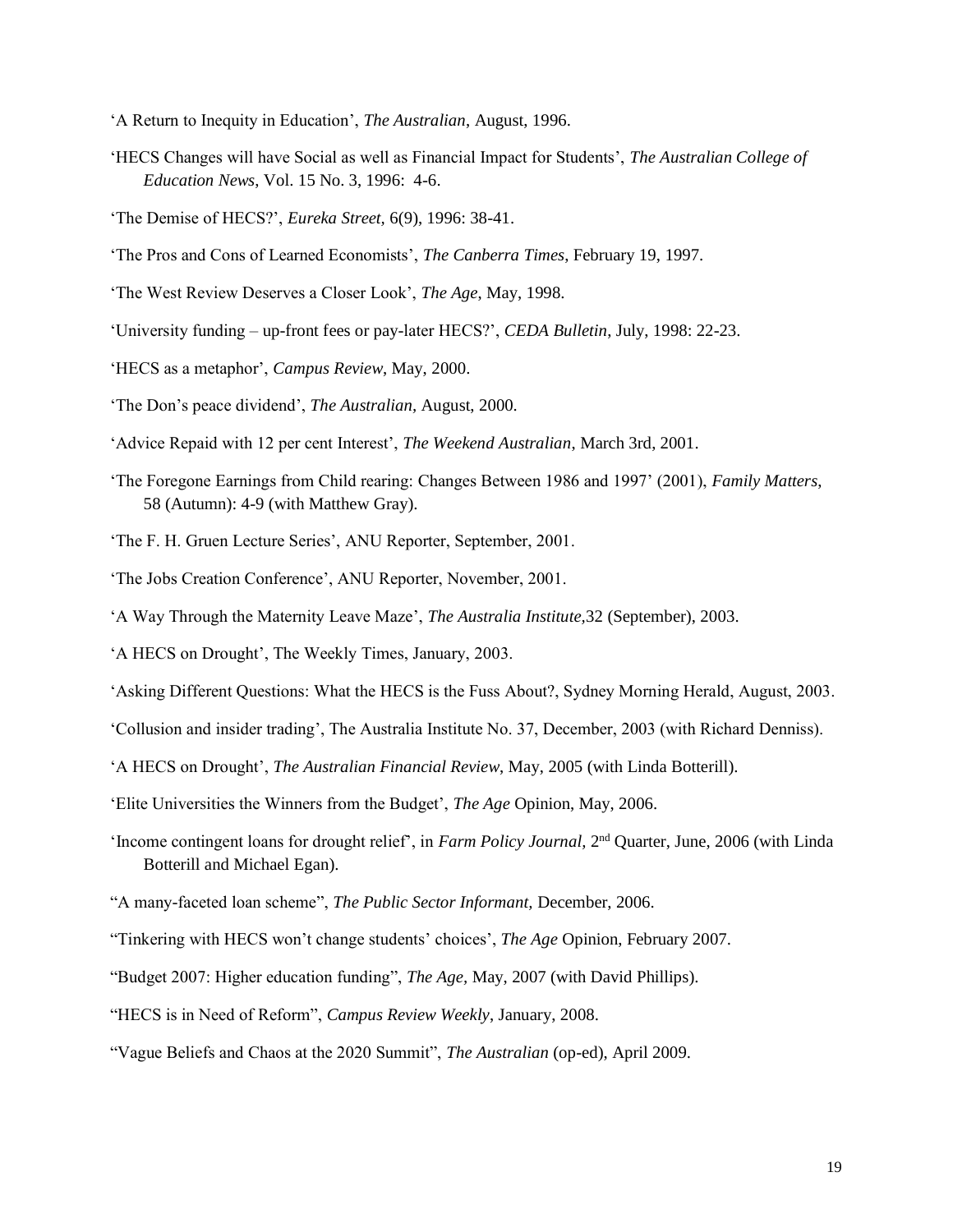- "Explaining the figures: why we shouldn't worry about the loss of 23,000 mining jobs", *The Conversation*, June 2011.
- "Paying for Higher Education in Thailand*", East Asian Forum*, January 2012.
- "Financing Higher Education in Indonesia, Vietnam and Thailand", *East Asia Forum*, July 2012.
- "John Hewson: tax reform doesn't just mean lowering taxes", *The Conversation*, July 2012.
- "Debt collection, but without the defaults and the destitution", *Times Higher Education*, April 2012.
- "HECS for the unemployed: a finance answer to mining's decline", *The Conversation,* June 2014 (with Gordon Menzies).
- "The Farm Finance Package is flawed and there is a better option" (with Linda Botterill), *The Conversation*, May 2013.
- "Federal budget 2014: education experts react", *The Conversation*, May 2014.
- "HELP is in need of help", *The Conversation*, August 2014.
- "Universities should share the risk of student borrowing", *The Australian*, November 2014.
- "Modifying the student loan system could ensure access for all students", *The Conversation*, July 2015 (with Tim Higgins).
- "Financing the Future", *Advance Magazine*, Crawford School of Public Policy, Australian National University, Canberra, 2015: 23-26
- "Higher education policies could result in big increase to federal debt: experts respond", *The Conversation*, April 2016
- "Rubbery Figures Don't Undermine HELP," *The Australian*, April 2016.
- "Income-contingent collection of fines is efficient and fair", *The Australian,* July 27, 2016.
- "Deregulation won't save taxpayers a cent in the long run", *The Australian*, April, 2016
- "The case for a fixed 15 per cent fee on all student loans", *The Conversation*, December 2016.
- "Federal Budget 2017: what's changing in education?", *The Conversation*, May 2017
- "A better way to fund higher education in Japan", *East Asian Forum*, June 2017
- "Higher education policies could result in big increase to federal debt: experts respond", *The Conversation*, April 2016
- "A better way to fund higher education in Japan" (in Japanese), *Nikkei newspaper*, 20 June 2017 (with Shiro Armstrong).
- "Not even Karl Marx liked the idea of free higher education", *Australian Financial Review,* August 2017.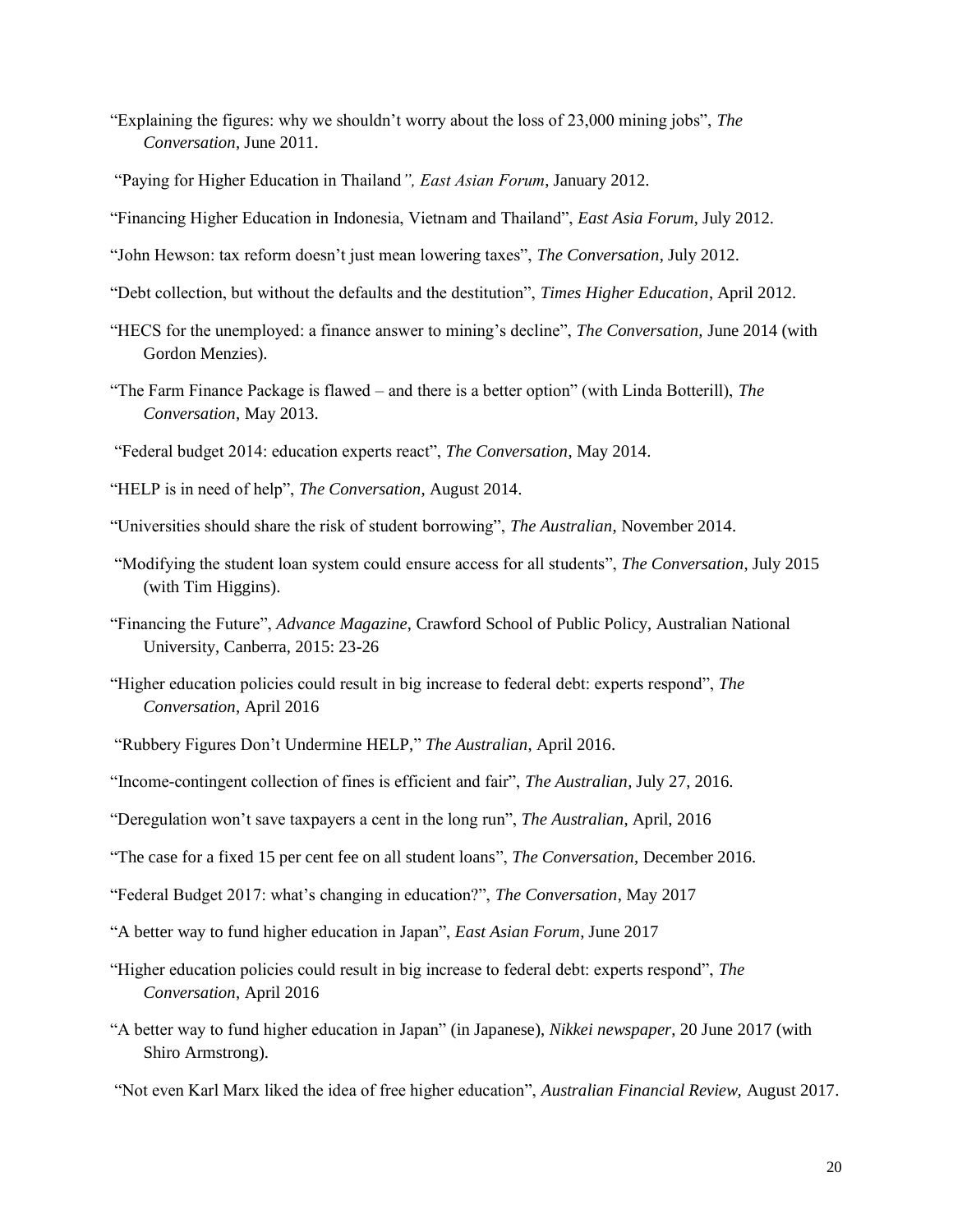- "HECS can help fix the virus-induced recession", the *Sydney Morning Herald*, March 2020.
- "Give them the money now to be repaid in the future", *The Conversation,* March 2020 (with Linda Botterill, Warwick McKibbin and Glenn Withers).
- "The Transition from *JobKeeper*", Op-Ed, *Australian Financial Review,* May, 2020 (with John Piggott).
- "The Case for a Revenue-Contingent Loan Pilot Study", *Pearls and Irritations,* July 2020 (with John Piggott).

# **BOOK REVIEWS:**

- *Report of the Committee of Inquiry into Labour Market Programs*, in *Youth Studies Bulletin,* Vol. 4, No.2, May 1985.
- *[The Economics of Non-Wage Labour Costs](https://brucejchapman.com/wp-content/uploads/2019/01/Book-review-the-economics-of-non-wage-labour-costs-.pdf)* by Robert A Hart, in *Journal of Industrial Relations*, September 1985.
- *Migrants, Labour Markets and Training Programs,* Australian Institute of Multicultural Affairs, *The Economic Record*, December 1987.
- *The End of Economic Man? [Custom and Competition in Labour Markets](https://ac.els-cdn.com/S0313592690500077/1-s2.0-S0313592690500077-main.pdf?_tid=6f0e1991-869b-4940-b3a5-e61f24c265e4&acdnat=1544077981_0aa18ee0f42dbc6bd4c390b2128ccc1b)* by David Marsden, Wheatsheaf, London, *Economic Analysis and Policy*, July, 1990.
- *[A National Survey of Indigenous Australians: Options and Implications](https://brucejchapman.com/wp-content/uploads/2018/12/Vol23_No12_12-August-1992.pdf)* (edited by J. C. Altman), in *ANU Reporter*, August, 1992.
- *Contemporary Issues in Australian Economics* (edited by Michael R. Johnson, Peter Kriesler and Anthony D. Owen), *The Economic Record*, 1993.
- *The Unchained University (*by Andrew Norton), *The Economic Record,* Vol. 80 (248), 2004.
- *The Policy Providers: A History of the Melbourne Institute of Applied Economic and Social research 1962-2012* (by Ross Williams), *Economic Record,* Vol. 96, 2014.
- *The Knowledge Capital of Nations* (by Eric A. Hanushek and Ludger Woessmann), *Economic Record*, Vol. 91, No. 292, 2015.

*The Student Loans Mess* (by Joel Best and Eric Best), *Economic Record*, Vol. 94, No. 305, 2018.

# **INVITED PRESENTATIONS TO GOVERNMENT ENQUIRIES (RECENT):**

Presentations to the Government Enquiry into National Innovation Policy, March and April, 2008.

Presentations to the Australian Government Review of Higher Education, 2008-10.

Presentations to the DEEWR Base Funding Enquiry, 2010-11.

Submission and invited witness to the Senate Enquiry into higher education financing reform, Australian Senate, Parliament House, Canberra, September 2014 and again in March 2015.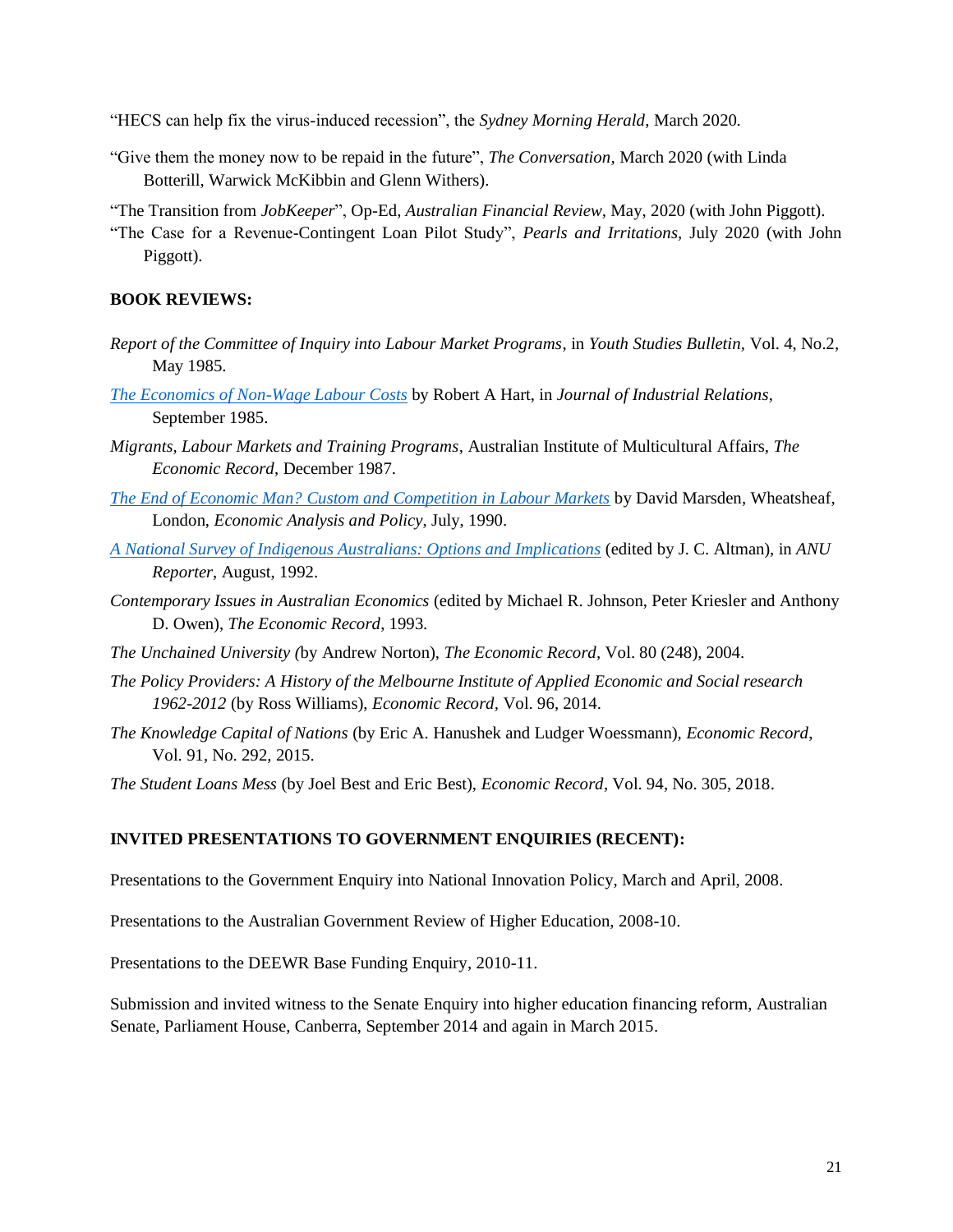### **RECENT SUBMISSIONS TO PRODUCTIVITY COMMISSION ENQUIRIES:**

- "Paid parental leave and income contingent loans" (with Tim Higgins), to the Productivity Commission Enquiry, *Paid Parental Leave,* 2009 – 10.
- Drought Relief Policy (with Linda Botterill), to the Productivity Commission Enquiry, *Drought Policy Reform,* 2009-10.
- "Financing Issues for Reform of VET", to the Productivity Commission Enquiry, *National Agreement for Skills and Workforce Development Review,* 2020.

#### **INVITED, KEYNOTE AND CONFERENCE ADDRESSES:**

- Invited address, 'A Profile of the Australian Labour Market', presented to meetings of the Australia-Japan Foundation, Tokyo, March 1983.
- Invited address, 'Affirmative Action for Women: Economic Issues' presented to Australian Financial Review Seminar on Affirmative Action, Melbourne, June 1984.
- Invited address, 'Assessing the Impact of the Accord', presented to the Economics Society of Tasmania, May 1986.
- Invited address, 'Labour Market Outcomes from the Accord', presented to Royal Australian Institute for Public Administration Conference on Public Administration, June 1986.
- Invited address, 'Some Micro and Macro Implications of the Australian Labour Market System', paper presented to Australian Graduate School of Management conference on Australian Labour Market Deregulation, University of NSW, July 1987.
- Invited address, 'Australian Labour Market Reform', presented to the Progressive Economics Society, ANU, August 1987.
- Invited address, 'The Wran Committee Report', Western Australian Centre for Continuing Education, Perth, June 1988.
- Invited address, 'The Wran Committee Report', ACOSS, Sydney, June 1988.
- Invited address, 'Immigrants in the Australian Labour Market' (with John J. Beggs), Symposium on the Economics of Immigration, 1988 Australian Economics Congress, Canberra, August 1988.
- Invited address, 'Apprenticeship Wages in Western Australia', Western Australian Department of Employment and Training, Perth, September 1988.
- Invited address, 'Taxing Students', NSW Economics Society, University of Sydney, October 1988.
- Invited addresses, debates on the tertiary tax, ANU and Melbourne University, February-March, 1989.
- Invited address, 'Who Leaves the Australian Public Service, and Why? or, How Smart is Vince FitzGerald, Really?' address to the ACT Branch of the Australian Economics Society, April, 1989.
- Invited address, 'Long Term Unemployment', presented to Commonwealth Employment Services Senior Officers' workshop, Canberra, November, 1990.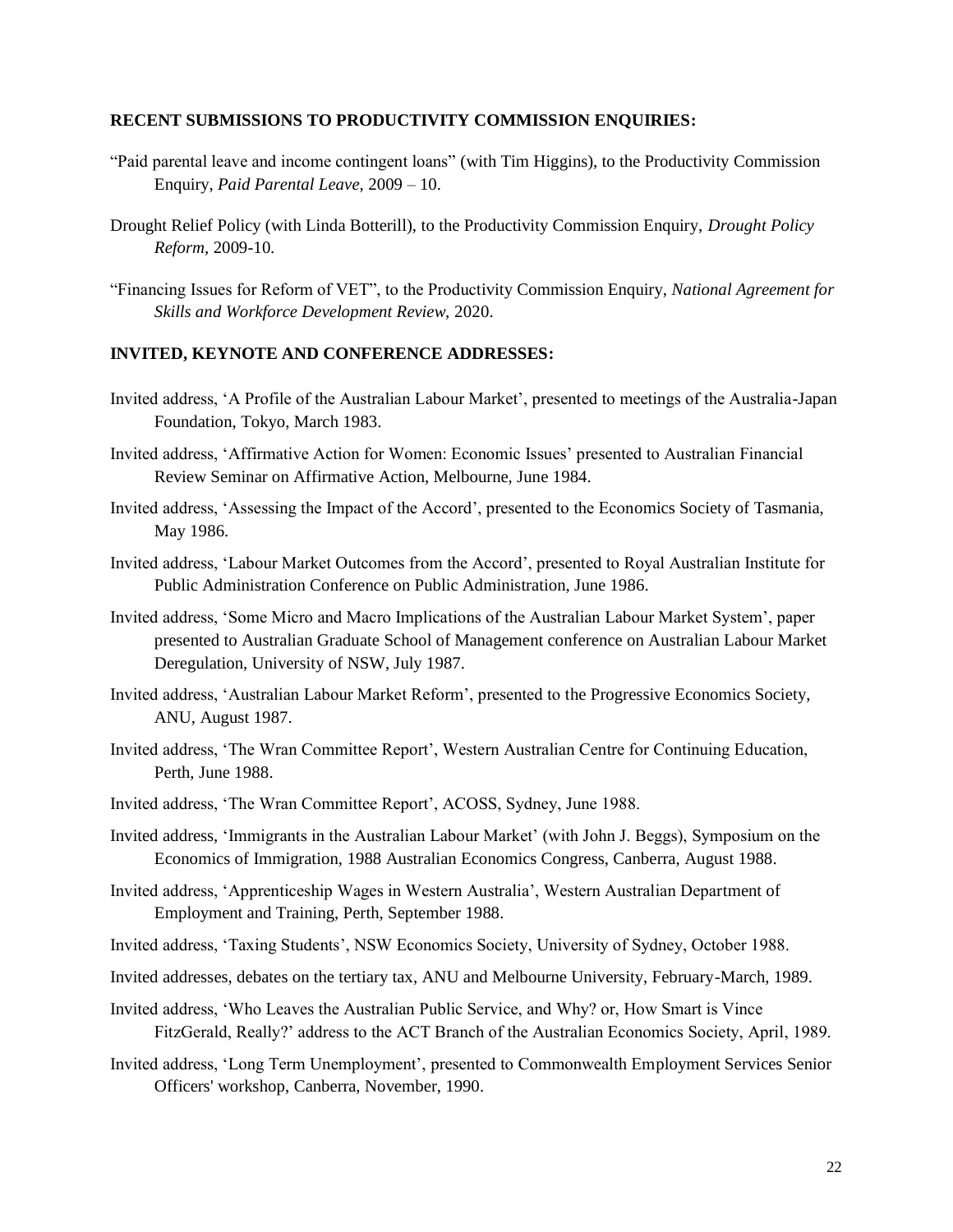- Invited address, 'Microeconomic Reform of the Australian Labour Market', presented to CEPR conference, Microeconomic Reform in Australia, ANU, December, 1990 (with Jeff Borland and Malcolm Rimmer).
- Invited address, 'Political Economy Processes with Respect to the Institution of Australia's Tertiary Tax', presented to World Bank Workshop on International Comparisons of Student Loans, Washington, September 1991.
- Invited address, 'The Economics of Australia's Higher Education Contribution Scheme', presented to The Royal Economic Society Conference, *The Economics of Higher Education*, London, September, 1991.
- Invited address, 'Long Term Unemployment', Department of Employment, Education and Training Workshop, (Office of Labour Market Adjustment) Melbourne, April, 1992.
- Invited address, 'Long Term Unemployment', presented to Commonwealth Employment Services Senior Officers' Workshop, Canberra, June, 1992.
- Invited address, 'Long Term Unemployment and the NAIRU', presented to the Economics Society of Western Australia, Perth, July, 1992.
- Invited address, 'Why Is Economics Interesting?', an address to the Mobil Managing the Australian Economy Competition, The Hyatt Hotel, August, 1992.
- Invited address, 'Long Term Unemployment and Labour Market Programs', presented to Department of Employment, Education and Training, May, 1993.
- Invited address, 'Long Term Unemployment', presented to the ACT Commercial Teacher's Association, Canberra, May, 1993.
- Invited address, 'The HECS Policy', presented to UK Department for Education, London, May, 1993.
- **Keynote address:** 'Income Contingent Charges', presented to London School of Economics Workshop, *Financing Higher Education*, London, May, 1993.
- Invited address, 'Australian Student Loans', presented to UK Research on Education Group, London, June, 1993.
- Invited address, 'Long Term Unemployment', presented to Caucus Task Force on Unemployment, Canberra, June, 1993.
- Invited address, 'Selection Bias in the Assessment of Labour Market Programs', presented to Department of Employment, Education and Training Senior Officers, Canberra, July, 1993.
- Invited address, 'Macroeconomic Policy and Long Term Unemployment', presented to the Australian Treasury Seminar Series, July, 1993.
- Invited address, 'Why Is Economics Interesting?', an address to the Mobil Managing the Australian Economy Competition, The Hyatt Hotel, August, 1993.
- **Keynote address:** 'Theory, Data and Policy Related to Long Term Unemployment', presented to the Annual Meetings of the New Zealand Economics Association, Dunedin, August, 1993.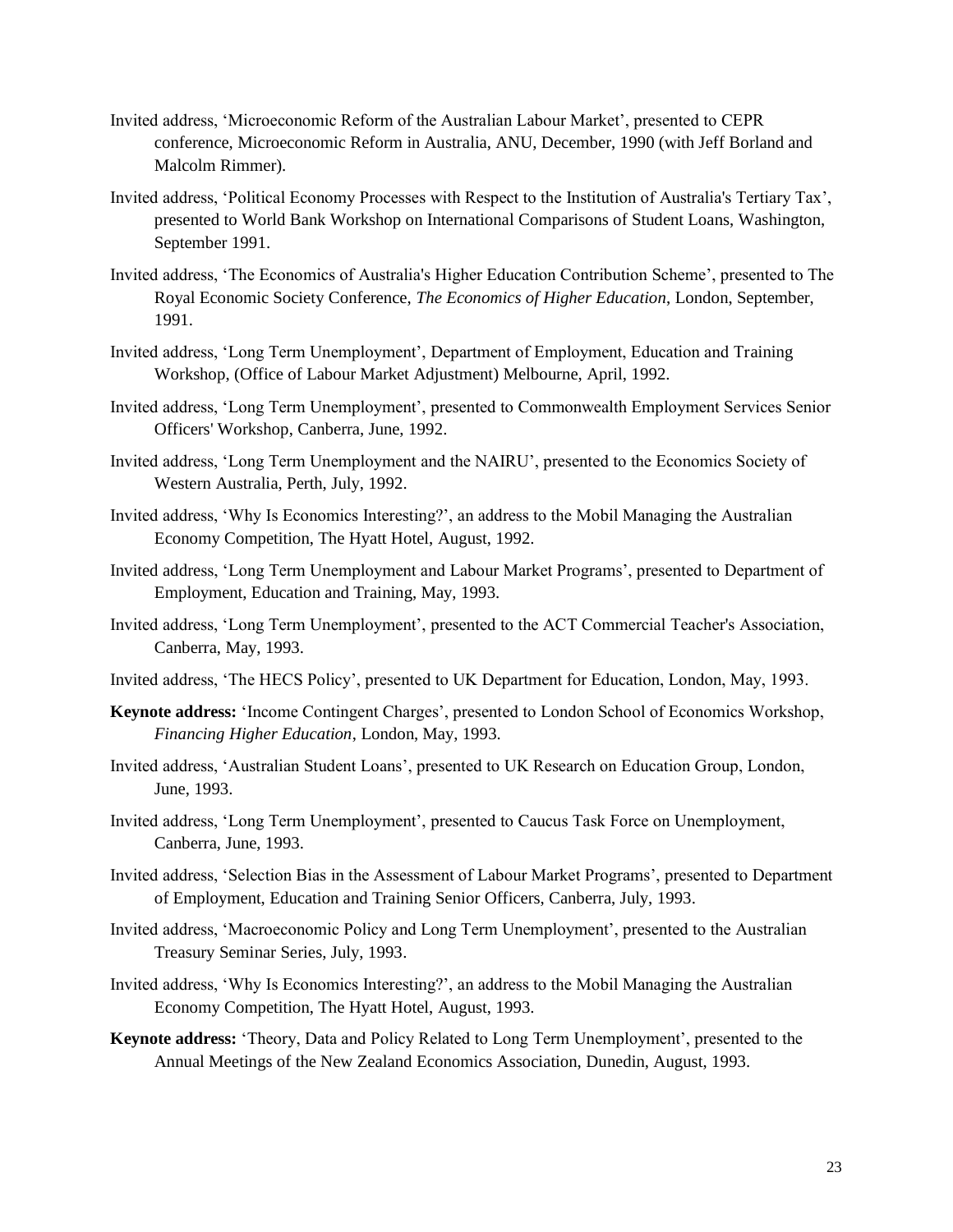- Invited address, 'Labour Market Programs and Long Term Unemployment', presented to the Annual Congress of the Australian Council of Trade Unions, Sydney, September, 1993.
- Invited address, 'Long Term Unemployment: Problems and Policies', presented to the Annual Congress of the Australia Council of Social Security, Melbourne, October, 1993.
- Invited address, 'Australian Long Term Unemployment', presented to the Organisation for Economic Cooperation and Development, Secretariat on Unemployment, Paris, November, 1993.
- Invited address, 'Approaches to Long Term Unemployment', presented to the Victorian Commercial Teacher's Association Annual Meetings, Melbourne, December, 1993.
- **Keynote address:** 'Income Contingent Charges for Higher Education', keynote address to the McMaster University Symposium on Higher Education Financing, Ontario, Canada, February, 1994.
- **Keynote address:** 'Long Term Unemployment and Australian Industrial Relations Reform', address to the 1994 Convention of the ACT Industrial Relations Society, Canberra, April 1994.
- Invited address, 'The Role of the Job Compact in Addressing Long Term Unemployment', presented to the University of Sydney Economics Department Symposium on Analysing Solutions to Unemployment, Sydney, April, 1994.
- Invited address as discussant, 'Research into the Costs and Benefits of Vocational Education and Training', ANTA/National Research Advisory Council Conference *Research priorities in Vocational Education and Training*, Sydney, April 1994.
- Invited address, 'The Jobs Compact', address to the Western Australian Industrial Society, Perth, Western Australia, May 1994.
- **Keynote address:** 'Policy for Long Term Unemployment', presented to the University of New England Conference on the Government's White Paper, Armidale, July, 1994.
- **Keynote address:** 'The Case for The Job Compact', presented to the Deakin University workshop on Case Management, Geelong, May, 1995.
- Invited address, 'The Job Compact as an Example of Public Policy', presented to the University of Melbourne Public Policy Masters Course on Instituting Public Policy, July, 1995.
- **Keynote address:** 'Why There is a Job Compact', presented to the NSW Area Manager's Workshop on Managing Labour Market Programs, Sydney, October, 1995.
- Invited address, 'The Role of Research in Influencing Economic Policy', address at the formal naming of the Centre for Labour Economics, Perth, March, 1996.
- **Keynote address:** 'The Australian Income Contingent University Charge System', address to the Centrum fur Hochschulentwicklung Conference, *University Charge Systems*, Bielfeld, Germany, May, 1996.
- Invited address, 'Preserving the Higher Education Contribution Scheme', address to the Lawson Institute: A 'Better Vision' Seminar, Perth, August, 1996.
- Invited address, 'Dealing with Long Term Unemployment', address to the Lawson Institute: A 'Better Vision' Seminar, Perth, August, 1996.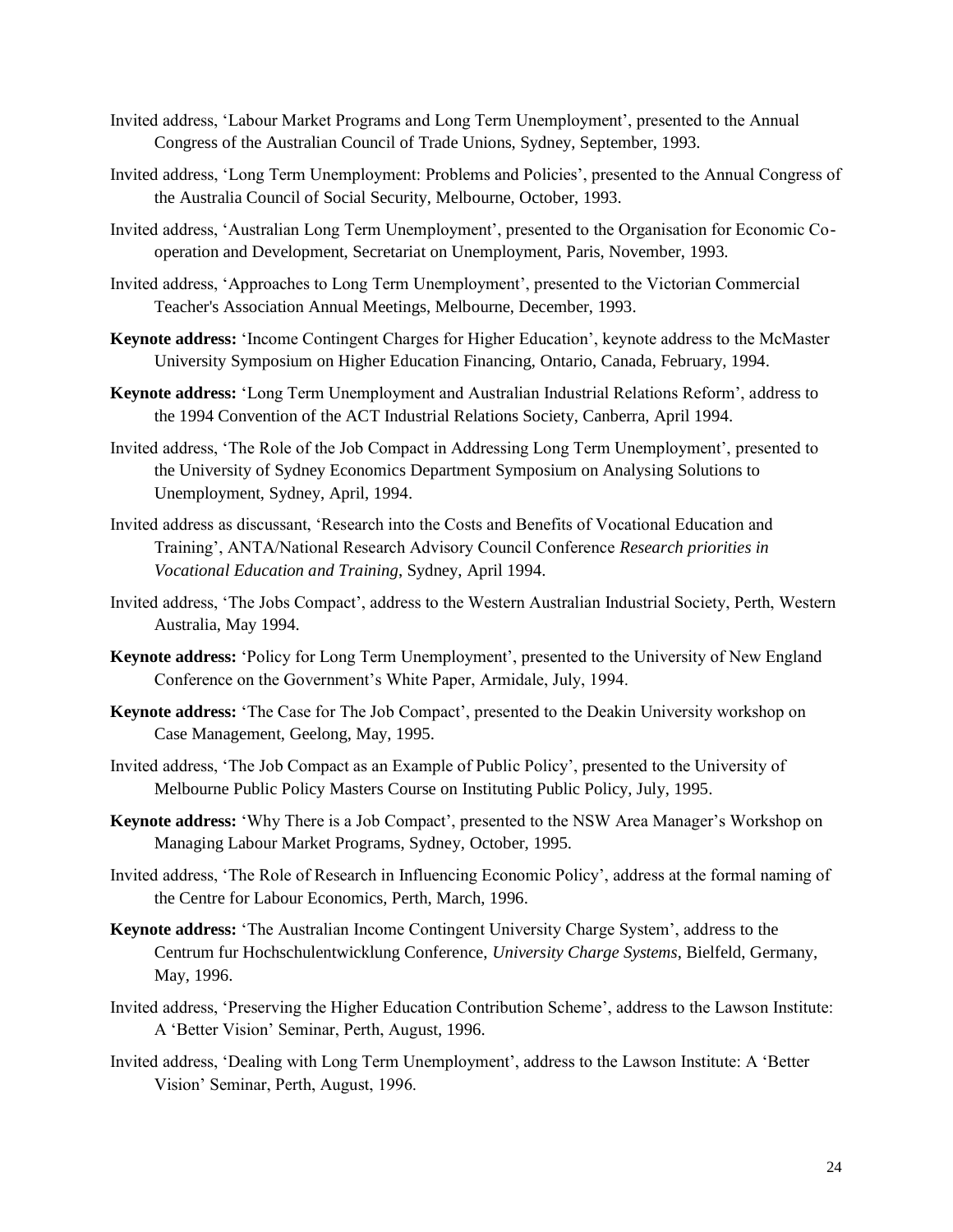- Invited address, 'Australia's Experience with Income Contingent Charges for Higher Education', address to the Papua New Guinea Office of Higher Education, Port Moresby, September, 1996.
- **Keynote address:** 'The 1996/97 Budget and Higher Education Financing Policy', address to the Annual Retreat of the Australian Vice-Chancellors Committee, Brisbane, September, 1996.
- Invited address, 'The 1996/97 Budget and the New Costs of Educating Teachers', address to the Annual Meetings of the Australian Council of Education Deans, Canberra, September, 1996.
- Invited address, 'Higher Education Financing and the 1996/97 Budget', address to Australian University Registrars, Canberra, October, 1996.
- Invited address, 'Labour Market Programs and the 1996/97 Budget', address to the ACOSS Annual Congress, Canberra, October, 1996.
- Invited address, 'Alternative Approaches to Unemployment', address to the Community and Public Sector Union Conference on Unemployment, Sydney, November, 1996.
- **Keynote Address and Bankers Trust Inaugural Lecture:** 'The Effect on Engineers and Maths and Science Teachers of the 1996/97 Budget', address to the Department of Industry, Science and Technology, Canberra, November, 1996.Key'Research and the Public Policy Process: HECS as a Case Study', 1996 Australian Annual Economics PhD Conference, Canberra, November, 1996.
- Invited address, 'Understanding HECS', address to the Public Policy Program Orientation Day, March, 1997.
- Invited address, 'Who Should Pay for Vocational Education and Training?', address to the Centre for the Economics of Education and Training, Monash University Conference, *Vocational Education Policy*, Melbourne, March, 1997.
- Invited address, 'Direct Policy Lessons for the Economics of Education and Training', address to the Centre for the Economics of Education and Training, Monash University Conference, *Links Between Research and Policy, Planning and Performance in Vocational Education and Training*, Melbourne, February, 1997.
- Invited address, 'Labour Market Programs', address to the Industry Commission Conference, *Changing Labour Markets - Prospects for Productivity Growth*, Melbourne, February, 1997.
- Invited address, 'Australian Higher Education Financing', address to the Society for Research on Higher Education, UK, April, 1997.
- **Keynote address:** 'Income Contingent Charges: Evidence for the UK Debate', London School of Economics Workshop, *Reforming UK Higher Education*, London, April, 1997.
- Invited address, 'HECS and the UK Financing of Higher Education Debate', address to the Committee of Inquiry into UK Higher Education Reform, London, April, 1997.
- Invited address, 'Labour Market Adjustment Issues', invited address to the Department of Foreign Affairs and Trade *Roundtable on Trade Liberalisation,* Parliament House, Canberra, June, 1997.
- Invited address, 'The Economics of Training', invited address to the Academy of Social Sciences of Australia Workshop on Training, Melbourne, June, 1997.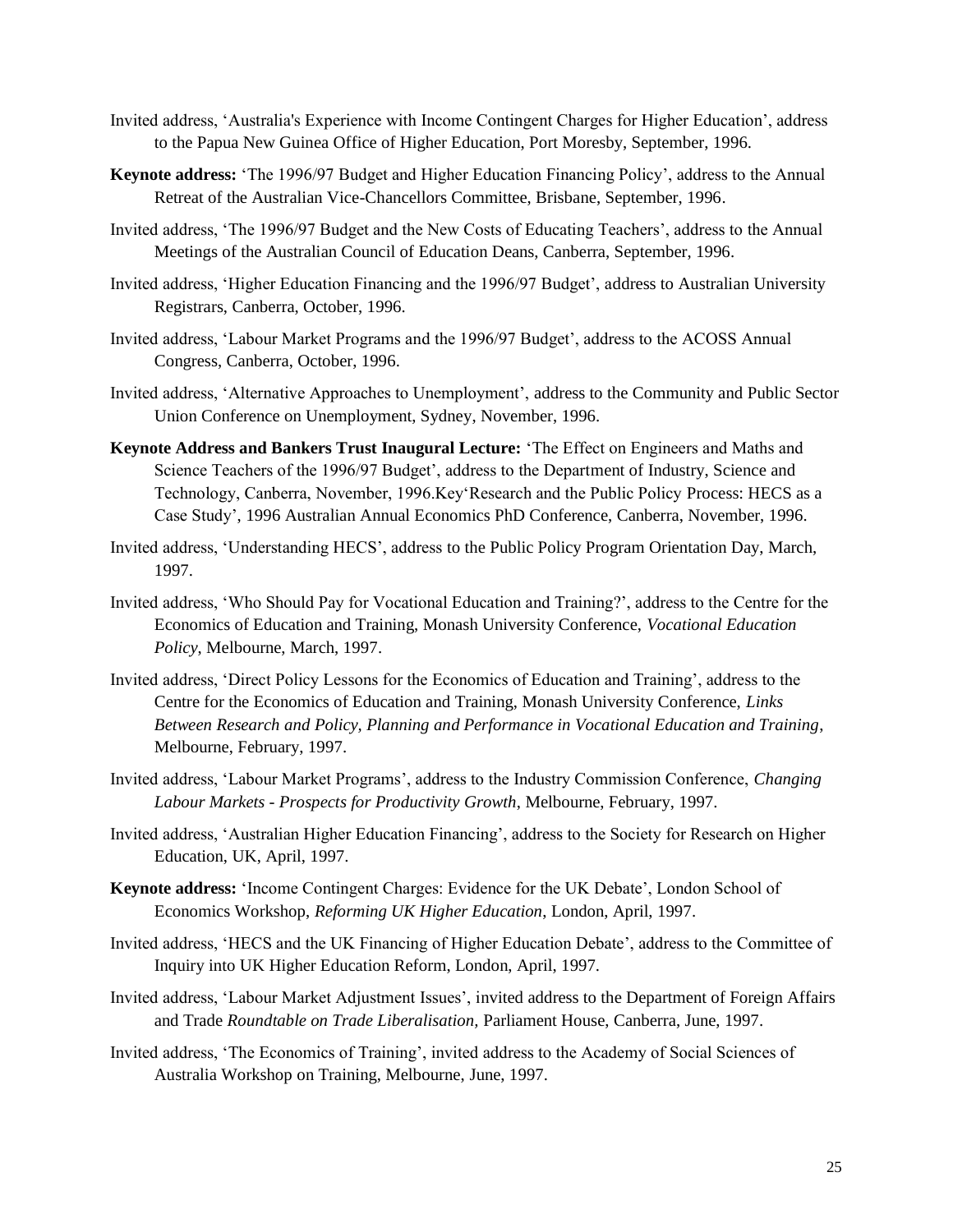- Invited address, 'Long Term Unemployment and the Role of Labour Market Programs', invited participant in The Labour Market Roundtable of the SSRC Annual Congress, University of NSW, July, 1997.
- Invited address, 'Some Financing Issues for Australian Higher Education Teaching', presented to the Conference *Reforming Australian Higher Education,* Gold Coast, August, 1997.
- Invited address, 'The Publishing Game', presented to Public Policy Program PhD Seminar, September, 1997.
- Invited address, 'Applied Econometric Issues in Labour Market Analysis', presented to Case Studies in Applied Econometrics, Master's Economics Program, Faculty of Economics and Commerce, ANU, August, 1997.
- Invited address, 'Parliamentary Process', presented to the Centre for International and Public Law series on Parliament, Australian National University, September 1997.
- **Keynote address: '**Reforming Canada Student Loans', presented to the forum, Student Finances Debate, University of York, Toronto, Canada, October 1997.
- Invited address, 'Conceptual Issues in Income Contingent Loans', presented to the Department of Human Resources, Ottawa, Canada, October 1997.
- Invited address, 'Analysing the West Report', presented to the Conference, *The West Report*, organised by the Australian Academy of Sciences, Australian National University, Canberra, December, 1997.
- Invited address, 'Exploring and Explaining Australia's Higher Education Contribution Scheme', invited address to the International Conference of University Teachers, Melbourne, February, 1998.
- Invited address, 'Getting Your Australian Labour Market Research Published', invited address to the Australian Labour Market Research Workshop, Victoria University of Technology, Melbourne, February, 1998.
- Invited address, 'Implementing Policy: HECS as a Case Study', presented to the Public Policy Program Conference, *Academics and Policy*, Australian National University, Canberra, February 1998.
- **Keynote address:** 'Long term Unemployment: Background, Forecasts and Policy Analysis', Jobs Australia First National Congress, Adelaide, March 1998.
- Invited discussant, 'Canadian Longitudinal Data and Research: Lessons for Australia', Department of Social Security Seminar Series, Canberra, March 1998.
- Invited address, 'From Rubbish to Publish', presented to the Post-graduate Training Seminar, RSSS, August 1998, and October, 1999.
- Invited commentator on the Five Economist's plan, Melbourne Institute Lunch Parliament House, Canberra, March 1999.
- Invited address, 'The Role and Evaluation of Labour Market Programs', Productivity Commission, Canberra, April 1999.
- Invited address, 'Unemployment Duration and Policy', to a Chinese Government Delegation, Public Policy Program, ANU, May 1999.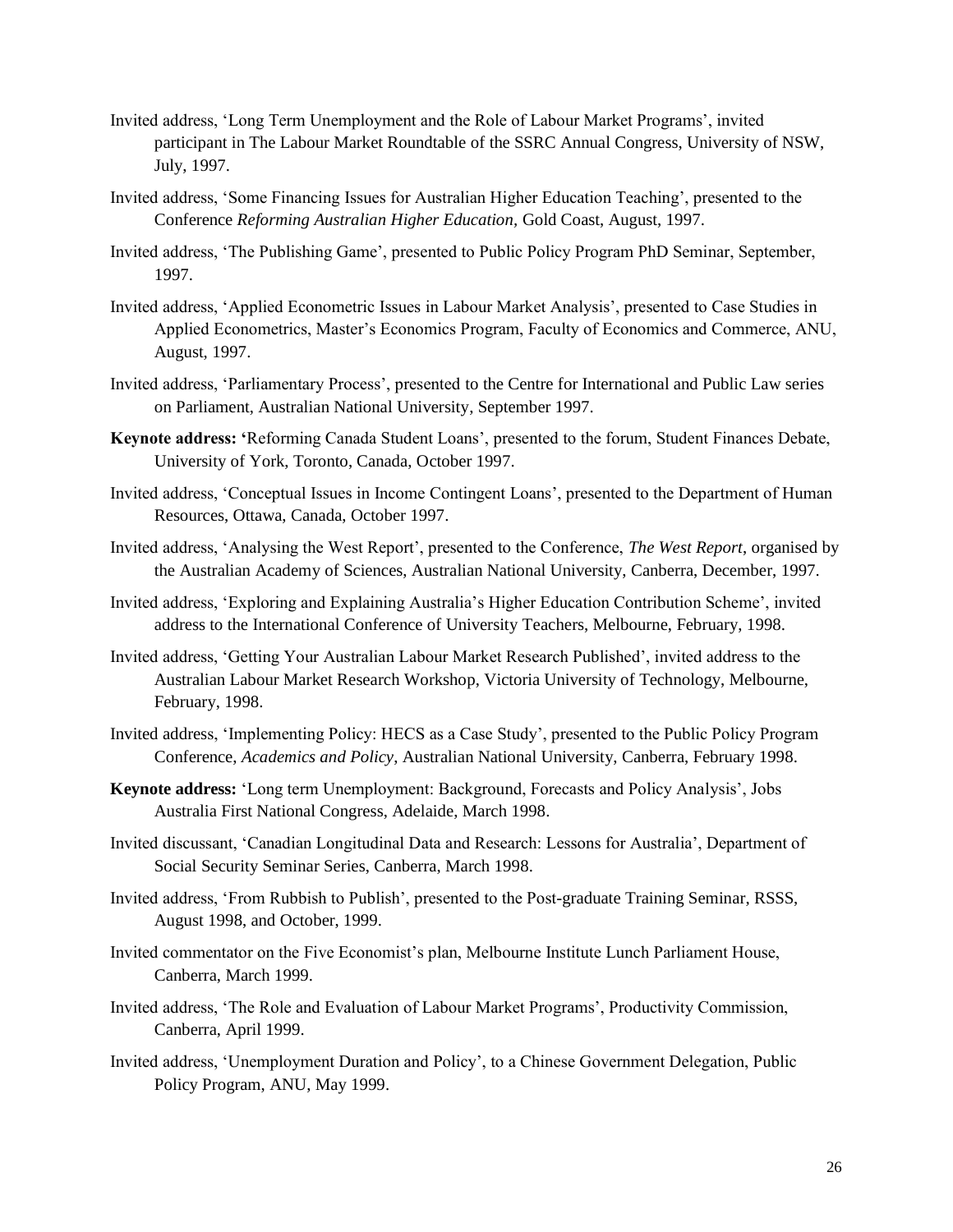- Invited address, 'The Role of Labour Market Programs and Education in Reducing Unemployment: Evaluation, Method and Analysis', presented to the Economic Policy Branch, Victorian Department of Premier and Cabinet, Melbourne, August 2000.
- **Keynote address:** 'The History and Political Economy of the Higher Education Contribution Scheme', presented to the Student Financial Advisers' Annual Conference, Warrnambool, September 2000.
- Invited address, 'Reforming VET Financing', to the Simion Bowles Conference, *Understanding Good Governance',* Perth, November 2000.
- Invited address, 'Education and the Labour Market: Gender Issues', to the Australian Institute of Political Science Conference, *Education Symposium: Educational Attainment and Labour Market Outcomes – factors affecting boys and their status in relation to girls,* Sydney, November 2000.
- Invited commentator on Dan Finn, 'Britain's "work-based" Welfare State: Lessons from the New Deals', Department of Family and Community Services, Canberra, May 2001.
- Invited addresses, 'Higher Education Financing Issues for Reform', to the University of Melbourne's Institute for Applied Economic and Social Research' forums, 'Higher Education Policy Reform', in Melbourne, Sydney and Canberra, June-July 2001.
- Invited expert witness, Senate Inquiry on Higher Education Financing, Canberra, June 2001.
- Invited address, 'The Economics of Higher Education Financing', presented to the ANU/University of Canberra Workshop, 'Cross-sectoral Funding Issues in Post-compulsory Education and Training', ANU, July 2001.
- **Keynote address:** 'The Higher Education Policy Debate', National Press Club, October, 2002, Canberra.
- **Keynote address:** 'International Experiences on funding and Access to Higher Education: The Case of Australia', The University of Nottingham Conference, *Future Funding Options for Higher Education in Britain,* University of Nottingham, October, 2001.
- **Keynote Address:** 'Higher Education Financing Principles for Nepal' World Bank Roundtable on Higher Education Reform in Nepal, Kathmandu, May, 2002.
- Invited Address, 'Resource Flexibility for Australian Universities', Centre for the Economics of Education, UNE Conference, *Higher Education Reform*, ANU, May, 2002.
- Invited Addresses (post May, 2002): Lifecycle Distributions (ALP Economic Policy Caucus, June, 2003); 'Property Crime and Schooling', for the Australian Institute of Criminology Conference, *The Role of Schools in Crime Prevention. Melbourne,* September 2002; Youth Unemployment (August 2002), *The 2003/04 Budget Changes to HECS.*
- Invited address, "The Publishing Game", to University of Western Sydney Economics Graduate Students, July, 2003.
- Invited address "The 2003/04 Budget: Higher Education Financing", to the University of Queensland Economics Alumni Club, Brisbane, July, 2003.
- Invited address, "Higher Education Financing After 2003", 32nd Annual Conference of Australian Economists, Australian National University, Canberra, September, 2003.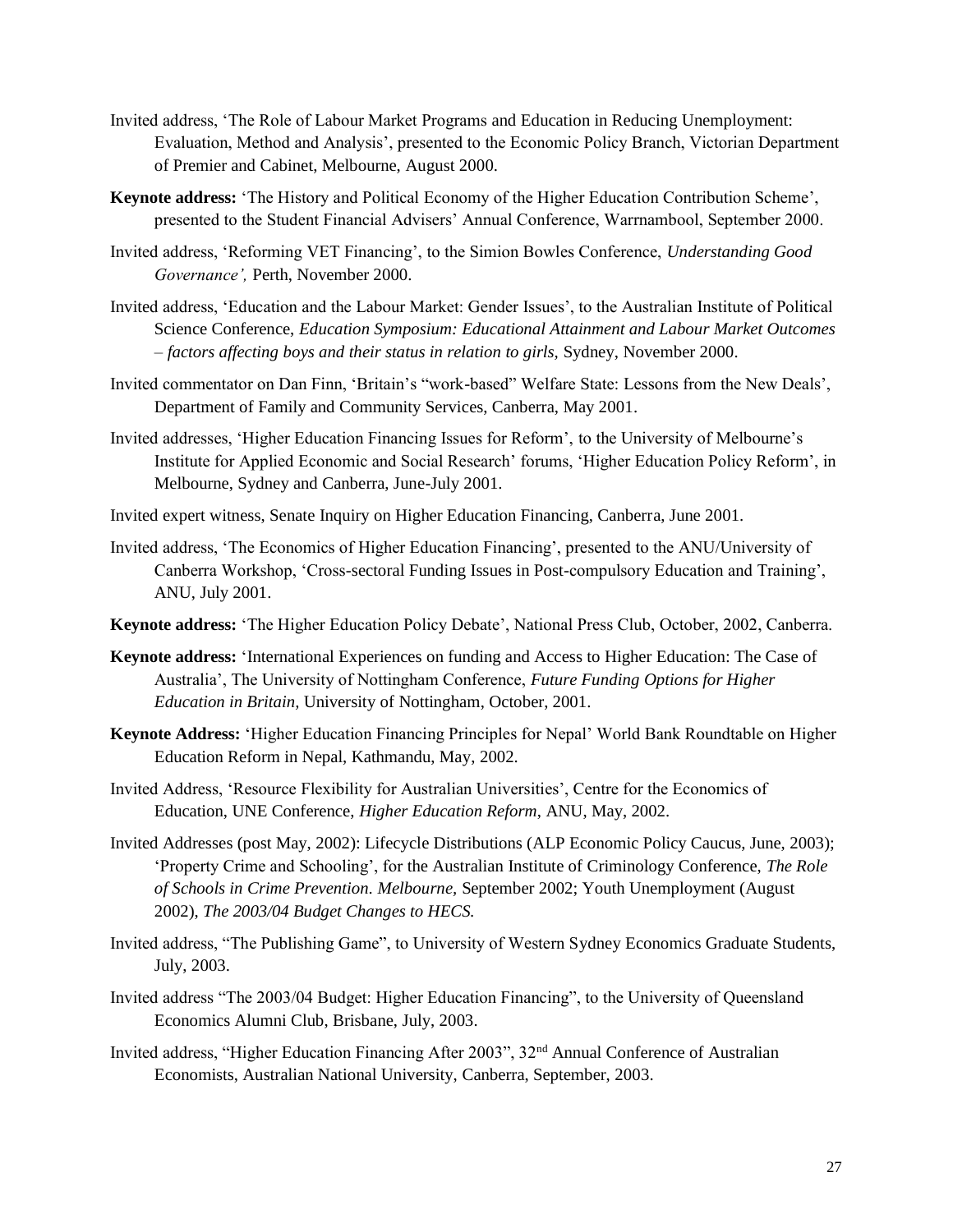- Invited expert witness, Senate inquiry into Higher Education Financing Reform, Parliament house, Canberra, October, 2003.
- Invited address, "Income Related Loans for High Education" at the Colombian Higher Education Reform Conferences, Carthagena, Colombia (October 2003).
- Invited address, "Income Related Charges for Mexico?" at the Mexican Higher Education Reform Conference, Mexico City, Mexico (October, 2003).
- Invited address, "Student Charging Mechanisms: The Australian Experience with income related Charges", Australia Centre/Hochschul Rektoren German-Australia Conference on Higher Education Financing, Australian Embassy, Berlin, Germany, October, 2003.
- Invited address, "Income Contingent Charges for Higher Education", at the Thailand Higher Education Financing Reform Workshop, Bangkok, Thailand, October, 2003.
- Invited address, to the Academy of Social Sciences in Australia Colloquium, "A critical review of the government's higher education proposals", November, 2003, ANU.
- Invited address, to the Australian Association of Student Assistance Annual Conference, "The 2003/04 Federal Higher Education Budget", Melbourne, November, 2003.
- Invited address, to Curtin University, "A critical review of the government's higher education proposals", November, Curtin University of Technology, November, 2003.
- Invited address, to the University of Western Australia Senate, "The Effect of HECS Changes on Students", Perth, November, 2003 (with Gillian Beer).
- Invited address, to the RMIT Senate, "The Effect of HECS Changes on Students", Melbourne, February, 2004 (with Gillian Beer).
- Invited address, "A Critique of the Nelson Reforms", South Australian Economics Society, Adelaide, February, 2004.
- Invited address, 'Student Loans', to the World Bank conference, The Management of Universities, Bangkok, Thailand, April, 2004.
- Invited address, "A Critique of the Nelson Reforms", Higher Education Forum, University of NSW Student's Association, Sydney, May, 2004.
- **Keynote address:** The Blake Dawson Waldron ANU Lecture, "Income Related Loans for Social and Economic Progress", National Museum of Australia, Canberra, June 2004.
- Invited address, National Institute for Economics and Business Invited Lecture, "A Critical Appraisal of the Government's Higher Education Policies", Parliament House, Canberra, September, 2004.
- Invited address, "TAFE Financing Reforms", Australian Labour Market Research Workshop, University of Western Australia, Perth, December, 2004.
- Invited address, "Income Contingent Loans for Higher Education: Conceptual Issues and International Experience', to the KEDI-World Bank International Forum, *Financing Reform for Tertiary Education in the Knowledge Economy,* Seoul, Korea, April 2005.
- **Keynote address:** "Student Loans for Private Education and Training", Australian Council for Private Education and Training Annual Conference, Adelaide, August, 2005.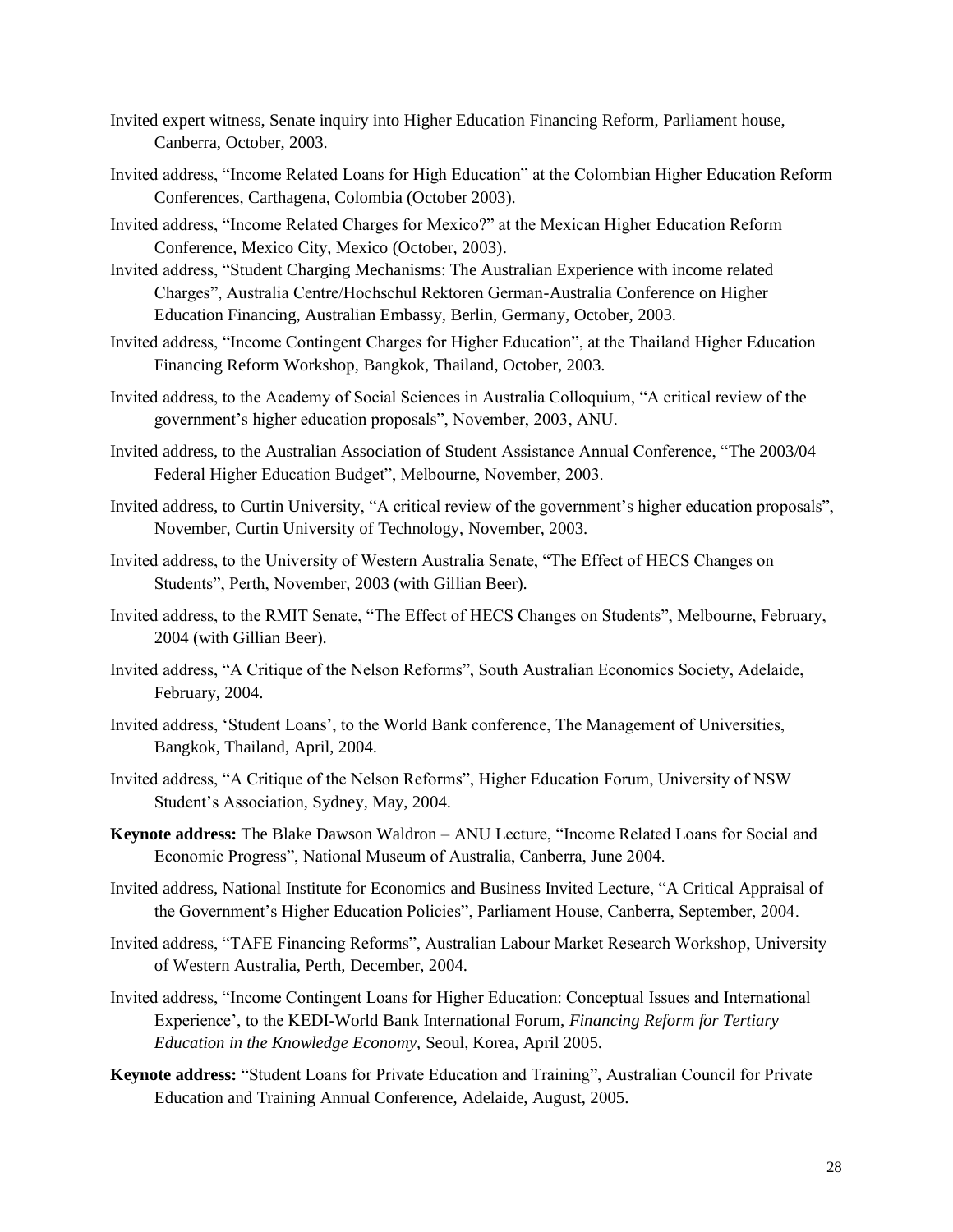- **Keynote address**: "Understanding the Case for Student Tuition and Income Contingent Loans", at the Annual RWI: Essen Policy Conference, *Higher Education Financing for Germany,* Rheinisch-Westfälisches Institut für Wirtschaftsforschung, Essen, Germany, November 2005.
- Invited address, "Income Contingent Loans for Higher Education: Conceptual Issues and International Experience", to Israeli education officials and education economist, Tel Aviv, Israel, November, 2005.
- Invited address (to the Liberal Party of Germany), "Student Loans for Germany", University of Potsdam, November 2005.
- **Keynote address:** "Conceptual Issues and the Australian experience with income contingent loans" to the Thai Government conference, *Income Contingent Loans for Thailand*, Bangkok, Thailand, November 2005.
- **Keynote address:** "Theoretical Issues for Higher Education Financing", to the International Symposium on Student Loan Policy, organised by UNESCO and the Thai Student Loans Fund, Bangkok, Thailand, March, 2006.
- **Keynote address:** "The Australian Experience with Income Contingent Loans for Higher Education", to the International Symposium on Student Loan Policy, organised by UNESCO and the Thai Student Loans Fund, Bangkok, Thailand, March, 2006.
- **Keynote address:** "The Impact of Income Contingent Student Fees A Global Perspective", to the *Higher Education Futures Conference,* The Knowledge Partnership, University of Cambridge, England, April, 2006.
- **Keynote address:** "Income Contingent Loans for Higher Education: Lessons for the UK Debate", to the *Celebrating Professionalism,* the UCAS Annual Conference, Nottingham, England, April, 2006.
- Invited address, "Income Contingent Loans for Higher Education: Lessons for the UK Debate", to the UK Department of Further Education and Science, London, England, April, 2006.
- Invited address, "Higher Education Futures", to the National Union of Students Annual Conference, Monash University, June, 2006.
- **Keynote address:** The Edward Shann Memorial Lecture, "Government as Risk Manager: Income contingent loans for social and economic progress", University of Western Australia, Perth, Western Australia, September, 2006.
- Invited address, "Student Unionism", to the National Union of Students 20th Anniversary Dinner, November, 2006, Sydney.
- Invited address, "Income contingent loans for the UK", address to the British House of Commons Education Steering Committee, British High Commission, November, 2006, Canberra.
- **Keynote address**, "Income contingent loans: lessons from the colonies", presented to the Russell Group, Bristol, England, February, 2007.
- Workshop presentation, 'What does the spread of FEE-HELP to the private sector mean?', to the one day workshop "An Analysis of FEE-HELP in the Private tertiary Education Sector", convened by the Crawford School of Economics and Government in conjunction with the Melbourne Institute, ANU, December, 2007.
- **Keynote address,** "Financing Thailand Higher Education", to the Thai Government conference, *Student Loans for Thailand,* Bangkok, Thailand, February, 2007.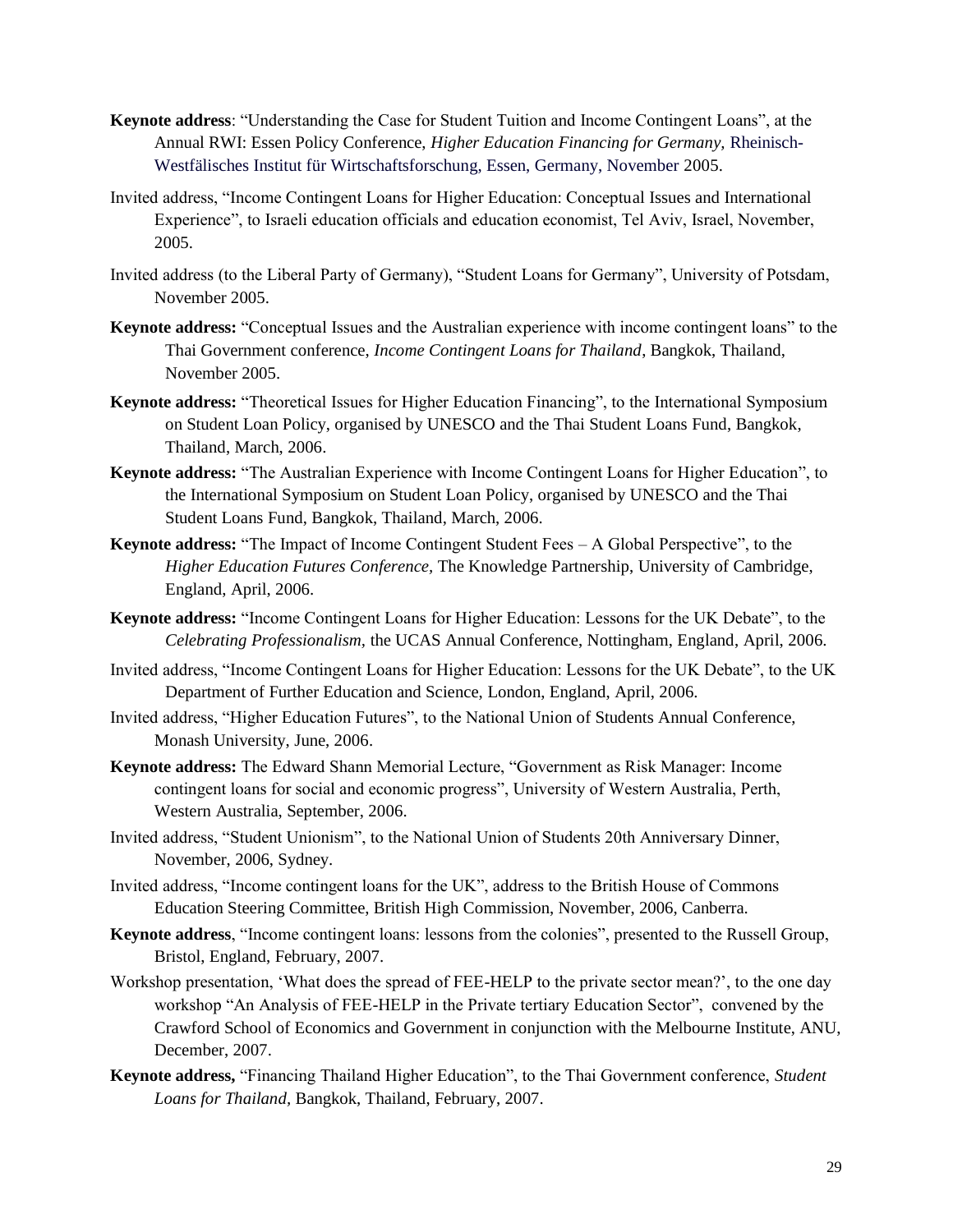Invited address, "Innovative policies for the mature aged training", to the Group Training Association of Victoria Annual Conference, Bendigo, July, 2007 (with Dehne Taylor).

Invited address, "Thailand Student Loans", DP University, Bangkok, Thailand, January, 2008.

- **Keynote address,** "Student Loans in International Context", *Financing Tertiary Education Conference,*  50th Anniversary of the Association of Colombian Universities, Bucaramanga, Colombia, February, 2008.
- Invited address: "Alternative Funding Models for Higher Education", presented to the Australian Financial Review Higher Education Conference, Sydney, March 2008.
- Invited address: "Income Contingent Loans for Policy Reform", EDIOS Foundation, Brisbane, April, 2008.
- Invited conference presentation: "Income contingent student loans", to the UNESCO Conference, *Higher Education in Latin America,* Carthegna, Colombia, July 2008.
- Conference presentation, "Thailand Student Loans: Towards Reform", to the ANU/DPU conference, *Higher Education Financing in South and East Asia,* Bangkok, Thailand, July 2008.

Conference presentation, "Australia's Income Contingent Loan System", to the ANU/DPU conference, *Higher Education Financing in South and East Asia,* Bangkok, Thailand, July 2008.

- Conference presentation, "Summarising the Debate on Thai Loan Scheme Possibilities", to the ANU/DPU conference, *Higher Education Financing in South and East Asia,* Bangkok, Thailand, July 2008.
- Invited expert appearance: "Sharing the costs of paid parental leave" (with Tim Higgins), to the Productivity Commission Inquiry, Paid Parental Leave, July 2008, Canberra.
- Invited address: "Sharing the costs of paid parental leave", to the Committee of Economic Development of Australia*,* Melbourne, August, 2008.
- Presentations to the Government Enquiry into National Innovation Policy, March and April, 2008.
- Presentations to the Australian Government (Bradley) Review of Higher Education (March October, 2008).
- Invited address, "Income Contingent Loans", to the ACT Treasury, August, 2008.
- Presentations on Colombian Student Loan Policy to the Colombian Department of Education and Skills, Bogota, Columbia, February and July 2008.
- Invited expert witness: "Sharing the costs of paid parental leave" (with Tim Higgins), to the Productivity Commission Inquiry, Paid Parental Leave on the Draft Report, October, 2008, Canberra.

Invited address, "The Higher Education Contribution Scheme:", Australian Centre for Social and Population Research public lecture series, September, 2008, Australian National University.

- Invited address, "Income contingent loans as Innovatory Public Policy", Spatial Innovations Conference, Canberra, November, 2008.
- Conference presentation, "Student Loans and the Financial Crisis", to the Annual Wellington Group Forum, international higher education issues, Sydney, December, 2008.
- Conference presentation, "Income Contingent Loans for Social and Economic Progress: Conceptual Issues and Design Challenges" to the Academy of Social Sciences Workshop *The Great Risk Shift? Examining the Institutionalisation of Individualism in Australian society,* December, UQ, Brisbane.
- Invited expert witness: "Drought Policy Reform" (with Linda Botterill), to the Productivity Commission Inquiry into Government Drought Support, December, 2008, Canberra.
- **Keynote Address:** "Student Loans Schemes in Theory and Practice", Higher Education Financing in the OECD Conference, Luxembourg, January, 2009.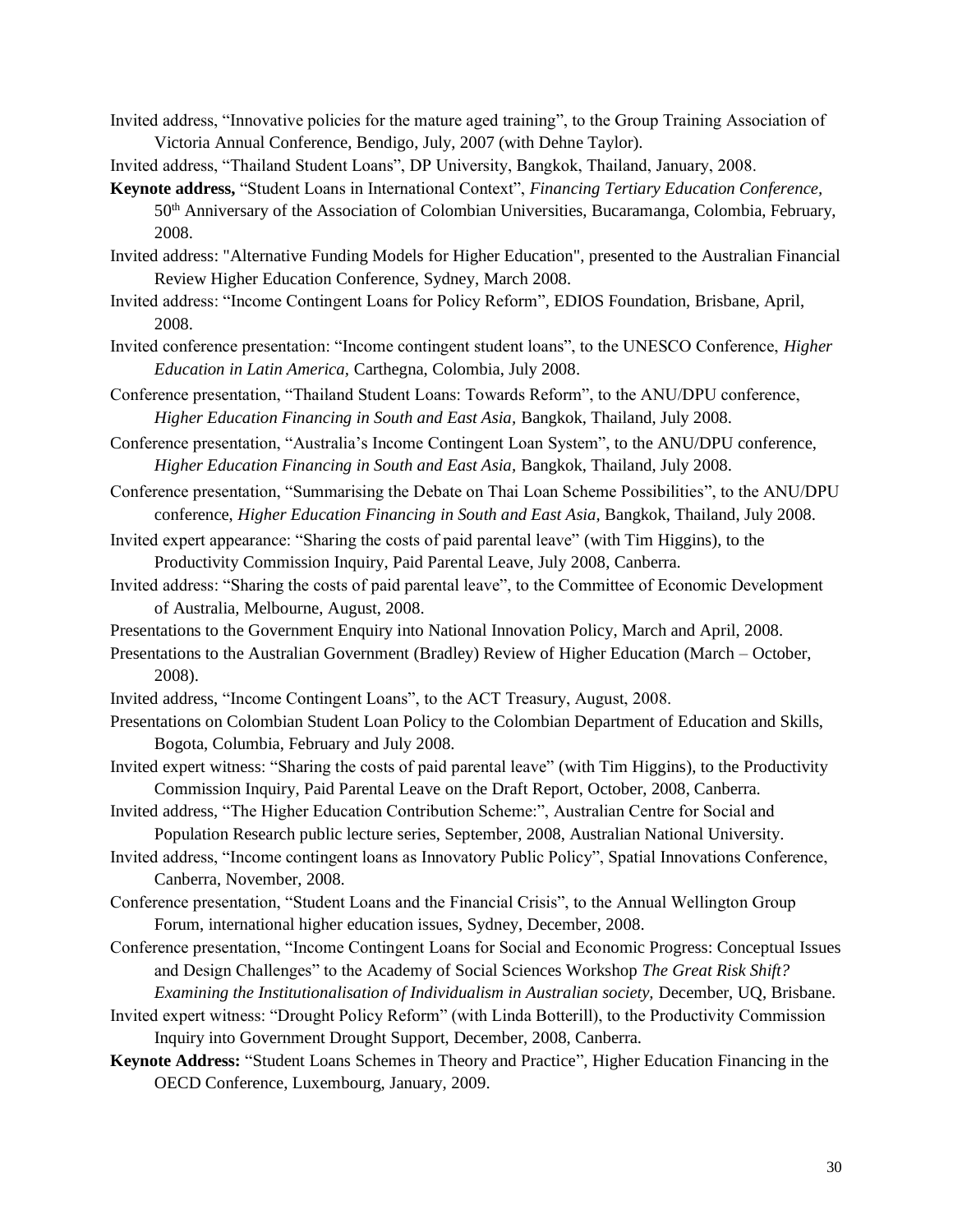- Invited address: "Income Contingent Loans: Lessons for Ireland", to the Irish Department of Skills and Training, Dublin, January, 2009.
- Invited address: "Reflections on the UK Higher Education Income Contingent Loan Scheme", to the UK Department of Innovation, Skills and Training, London, January, 2009.
- Invited address: "The Australian Higher Education Contribution Scheme: Lessons for Malaysia", to the visiting delegation of Malaysian higher education officials, ANU, February, 2009.
- Invited address: "The Global Financial Crisis and Australian Higher Education", to the Griffith University Council Retreat, Brisbane, February 2009.
- Invited address: "HECS and the Bradley Review", to a University of Canberra Council Workshop, Canberra, April, 2009.
- **Keynote address:** "Long Term Unemployment", to the Prime Minister's *Community Jobs Summit*, Melbourne, May 1, 2009.
- **Keynote address:** "Thailand's Student Loan Debate" to the DPU Conference, *Higher Education Policy Reform*, Bangkok, July 9-11, 2009.
- Invited address: "Evidence on Evidence-Based Policy", to the Productivity Commission Conference, *Towards the Adoption of More Evidence-based Policy,* Old Parliament House, Canberra, August 17-18, 2009.
- Invited address: "Long Term Unemployment Back from the Dead with the GFC", the Australian Economic Forum, Darling Harbour, Sydney, August 19, 2009.
- Invited address: "Long Term Unemployment: Back from the Dead with the GFC", the Economics Society of Western Australia, Perth, October 1, 2009.
- **Keynote address:** "Back from the Dead: Long Term Unemployment and the GFC", Judicial Commission of Australia Annual Conference. Melbourne, October 10, 2009.
- **Keynote address:** "Back from the Dead: Long Term Unemployment and the GFC", Jobs Australia Conference, Hobart, October 21, 2009.
- **Keynote address:** "International Reforms to Student Loans", Chile Student Financing Commission Conference, *Financing Higher Education,* Santiago, Chile, November 25, 2009.
- **Keynote address:** "Back from the Dead: Long Term Unemployment and the GFC", Hanover Annual Conference, Melbourne, December 2, 2009.
- **Keynote address:** "Evidence-based Policy and Policy-based Evidence", Liquid learning conference, *Economics for Policy-makers,* Canberra, June, 2010.
- Invited address: "Reforming Papua New Guinea's Higher Education Financing", for the Garnaut/Namalui Australian and Papua New Guinea Government's Review of Papua New Guinea Higher Education, Madang, Papua New Guinea, February 2010.
- Invited address: "Thailand student loans", DPU Public Lecture, Bangkok, Thailand, November, 2010.
- **Keynote address:** "Student loans: Conceptual, empirical and policy issues", Catholic University of Mons, Belgium Conference, *Financing the Mobility of Students in the EU,* Mons, Belgium, November, 2010.
- Invited address: "Evidence Based Policy, and Policy Based Evidence", DEEWR Seminar Series, Canberra, February, 2011.
- Invited address: "Evidence Based Policy, and Policy Based Evidence", Liquid learning Conference, *Public Policy Making in Practice,* Canberra, February, 2011.
- **Keynote address:** "Student Loans in Concept", DPU/World Bank conference, *Access and Equity in Higher Education,* Bangkok, June 2011.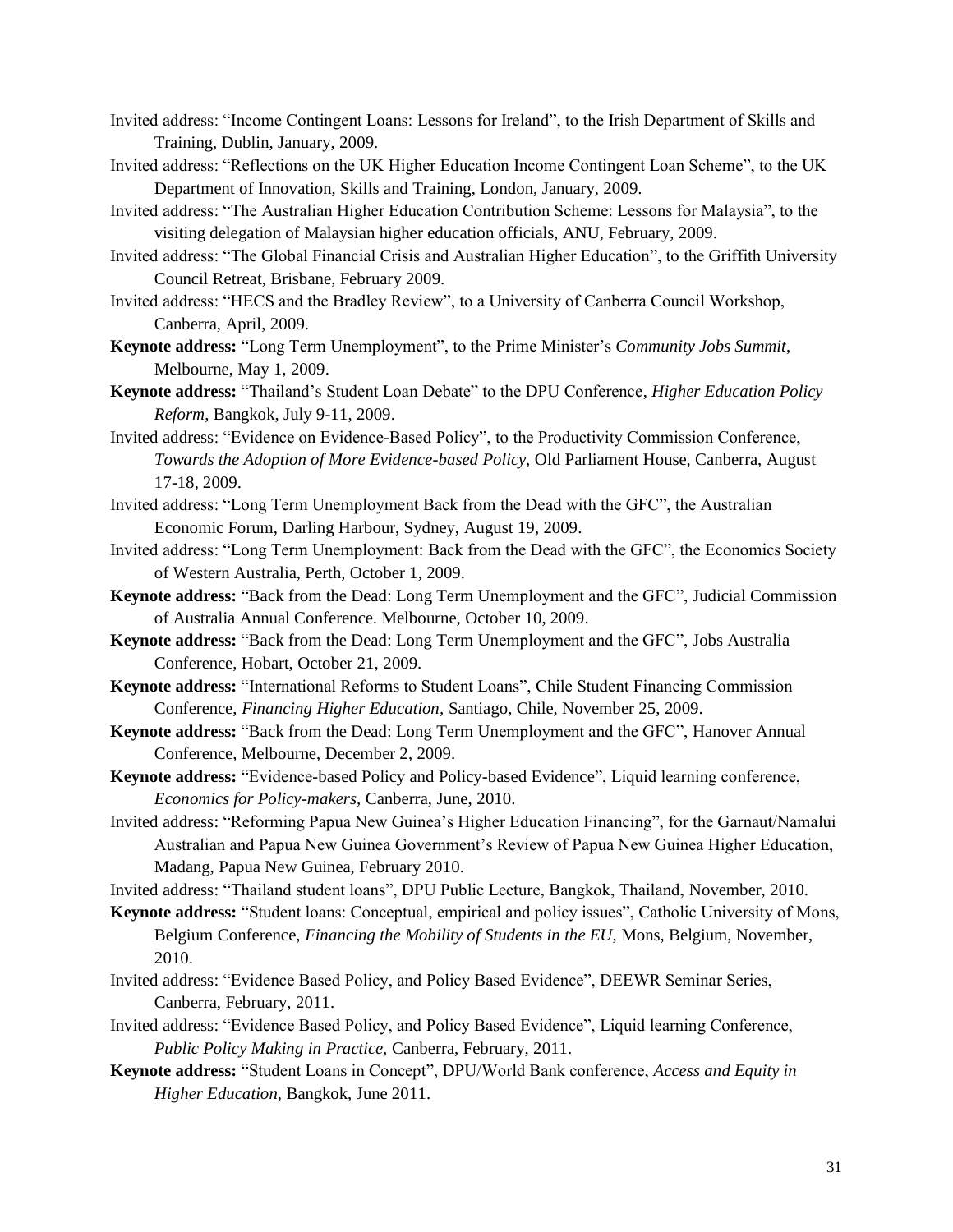- Invited presentation: *Government as risk manager,* Commonwealth Department of Attorney-General's Worksop, *The Innovation Agenda.* July 2011.
- Invited presentation: *The potential for income contingent loans for government policy,* Commonwealth Department of Finance and Reregulation, Canberra, August, 2011.
- Invited presentation: "How many jobs is 23,510 really?", to the Crawford School Dialogue, *Climate Change Policy*, Crawford School, Australian National University, September, 2011.
- Invited presentation: to the Parliamentary Enquiry into Clean Energy Bill, Canberra, October 2011.
- Invited presentation: "Thailand's Student Loans Policy", presented to the *Thai Update 2011*, Australian National University.
- Invited presentation: "Government as a risk manager", to Commonwealth Department of Finance and Reregulation, Canberra, February, 2012.
- Invited presentation: "Evidence-based policy or policy-based evidence?", Science Meets Policymakers Annual Conference, National Museum, February, Canberra, February, 2012.
- Conference presentation: "How many jobs is 23,510, really?, *Australian Labour Market Research Workshop*, University of Canberra, February, 2012.
- **Keynote address: "**Income contingent loan schemes: Conceptual issues and international comparative lessons", presented to the conference, *Funding of Student Finance,* School of Government, Victoria University of Wellington, April, 2012.
- **Keynote Address:** "The externalities from Australian higher education", presented to the conference *The Base Funding Review,* Centre for the Study of Higher Education, University of Melbourne, April, 2012.
- Invited presentation: "Higher Education Financing and Income Inequality", presented to the 35<sup>th</sup> PAFDA conference, *Human Capital and Economic Growth,* Vancouver, Canada, June 2012.
- Invited presentation: "Taxing the Brain Drain: Policy Issues", Crawford School Forum, *Taxing the Brain Drain,* Australian National University, Canberra, July 2012.
- Invited presentation: "Student Loans in Concept and International Experience", Malaysian Ministry for Higher Education Conference, *Financing Higher Education*, Kuala Lumpur, September 2012.
- Invited presentation: "Income contingent loans in concept and practice", International Economics Association Workshop, *Income Contingent Loans,* DPUniversity, Bangkok, March 2013.
- Invited presentation: "Student Loan Issues for South and East Asia", ANU/DPU Conference, ASEAN Tertiary Education reform, DPUniversity, Bangkok, March 2013.
- Invited presentation: "Student Loans Policy", American Council for Education Conference *Student Loans: Towards a New Design?* Washington DC, April 2013*.*
- Invited presentation: "Australian Higher Education Financing", Lumina Foundation Workshop on Australian Higher Education Arrangements, Washington DC, April 2013.
- **Keynote Address:** "The Australian Awards Celebration", DFAT, Old Parliament House, December 2013.
- Invited address: "Income contingent loans for the financing of Legal Aid", Commonwealth Department of the Attorney-General, Canberra, September 2013.
- Conference presentation: "Income contingent loans", Student Loans Workshop, Dhurakij Pundit University, Bangkok, Thailand, February 2014
- Invited address: "Using the tax system to collect criminal fines", NSW Department of the Attorney-General's special seminar, April 2014.
- Invited address: "Income contingent loans for reform of Myanmar Higher Education", University Policy Reforms, UNESCO Rangoon, Myanmar, May 2014.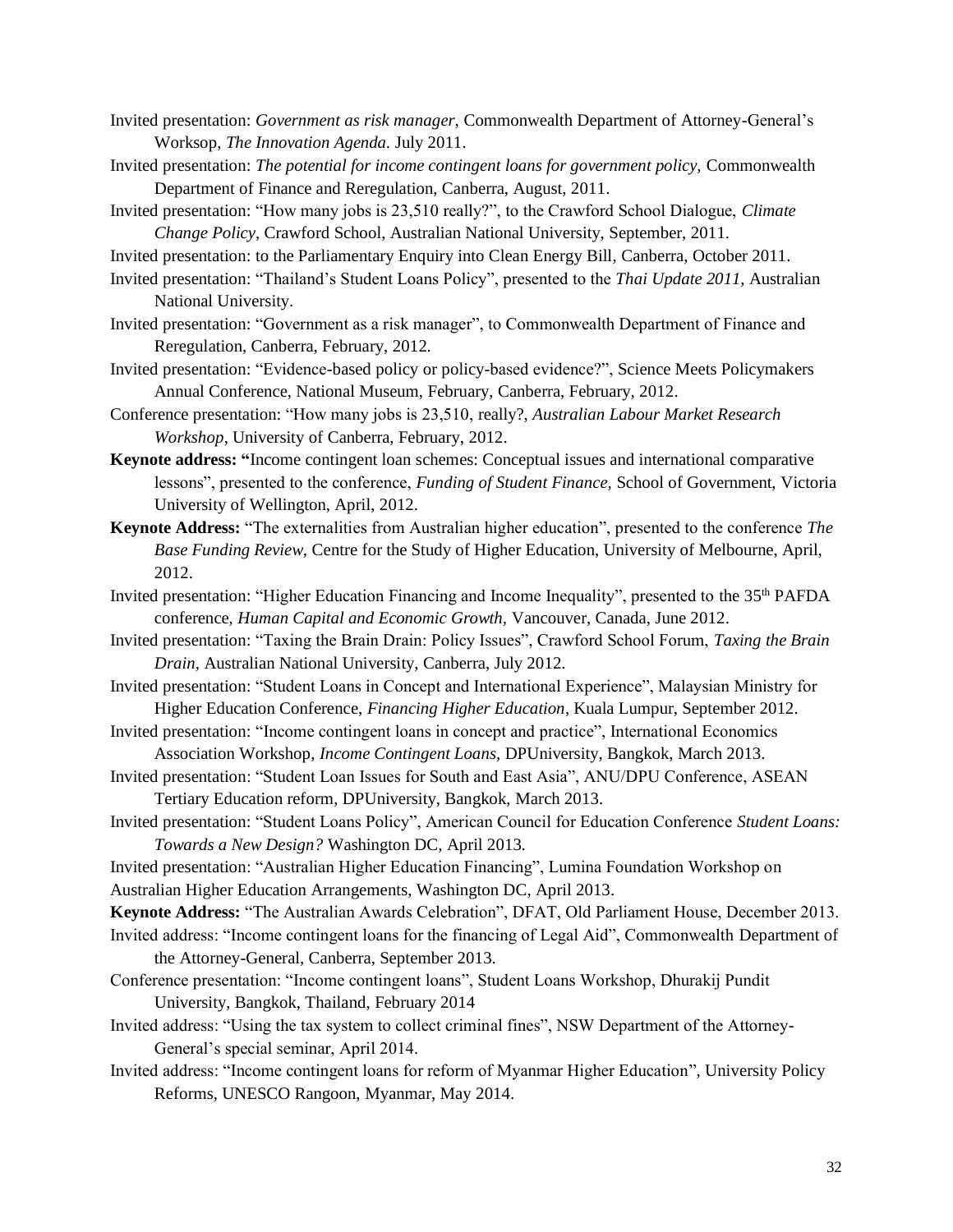- Conference presentation: "Income Contingent Loans for Higher Education", World Congress of the International Economics Association Congress, Jordan, June 2014.
- Conference presentation: "Income Contingent Loans in concept and practice", World Congress of the International Economics Association Congress, Jordan, June 2014.
- Conference presentation: "Income Contingent Loans as a Risk Management Instrument", World Congress of the International Economics Association Congress, Jordan, June 2014.
- Invited address: "The Australian Experience" presented to the University of the Sorbonne Conference, *Higher Education Policies for France,* Paris, June 2014.
- Invited presentation: "The Australian and UK higher education financing systems compared", University of London Higher Education Workshop, London, June 2014.
- Invited presentations: "The higher education reforms of the 2014/15 Commonwealth budgets", Price Waterhouse Coopers seminars in Brisbane, Sydney and Melbourne, July/August 2014.
- **The Cunningham Lecture**: annual invited lecture of the Academy of the Social Sciences of Australia, ["The Government as Banker: Income contingent loans for social and economic progress"](https://youtu.be/Xi1A3WXndR0), Canberra, November 2014.
- Invited presentations: "Higher Education Financing Reforms: the 2014/15 Budget", to the Executives of the University of Queensland (October, 2014), the University of Western Sydney (October 2014), Victoria University (February, 2015), and the Queensland University of Technology (April, 2015).
- Invited Presentation: "Higher Education Financing Reforms: the 2014/15 Budget", University of Canberra Higher Education Funding Conference (February 2015).
- **Keynote Address**: "Higher Education Funding: Theory and International Practice", NUEPA conference *Innovative University Funding Mechanisms,* Delhi, India, February, 2015.
- Invited presentation: "The Brain Drain Tax" (with Philip Clarke), DPU/ANU/CEPAR Conference, *Immigration Ageing and the Labour Market,* February, 2015.
- Invited Presentation: "Higher Education Financing Reforms: the 2014/15 Budget", Melbourne Economic Forum*, The University Funding Debate,* March, 2015.
- Invited presentations: 'The Government's 2014/15 Plans for Australian Higher Education Reform', presented to several forums (2014/15) at: University of Western Sydney; the University of Queensland; the Australian Human Rights Annual Conference; and Victoria University.
- Invited presentation: "Higher Education Financing Reforms: the 2014/15 Budget", CBE and Crawford School forum, *Income contingent Loans,* ANU, Canberra, August 2014.
- **The Joseph Fisher Lecture,** the annual invited public lecture of the University of Adelaide, ["The](https://youtu.be/BdTayeqOwBY)  [Government as Banker: Income contingent loans for social and economic progress"](https://youtu.be/BdTayeqOwBY), Adelaide, October, 2015.
- Invited address: 'Australian Student Loan Policy Lessons for the US', University of Michigan forum *Student Loan Reform for the US,* Washington DC, June 2016.
- Invited address: 'Student Loan Reform Around the World', Colombia International Education Congress, Bogota, Colombia, July 2016.

Invited address: "The 1980s", 70<sup>th</sup> Birthday Celebrations of the Australian National University, July 2016. Invited address: ["HECS: Origins, Evolution, International Adoption and Extensions"](https://youtu.be/WJjcnD_WJak), Inaugural Lecture,

College of Business and Economics, Australian National University, December 2016.

Invited address: "Higher Education Financing: Theory, Evidence and Policy Issues" (with L. Dearden), National Graduate Institute for Policy Studies (GRIPS) presentation, Tokyo, Japan, February 2017.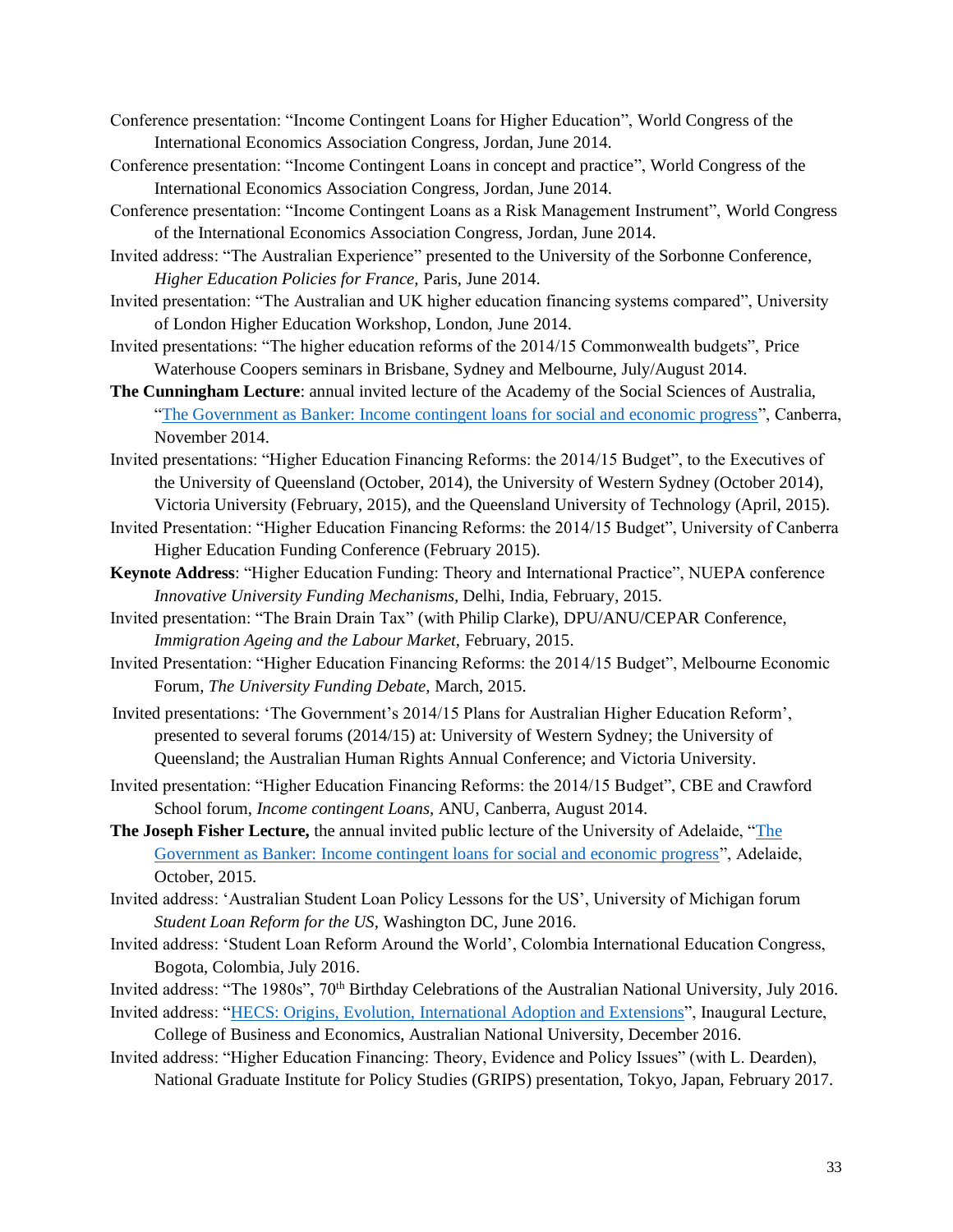- Invited address: "Student Loan Design for Higher Education Financing: Conceptual Issues and Empirical Evidence", Leuven Economics of Education Research (LEER) Workshop on Education Economics, Leuven, Belgium, March 2017.
- Invited address: "Higher Education Financing in Colombia: Concepts and views from Australia and England", Colombian Public Forums, Bogota & Medellin, June, 2017.
- Invited address: "The Australian Experience of HE Finance", Australian High Commission in London public event, *The future of higher education in the UK and Australia: what can we learn from each other?*, London, September 2017.
- Invited address: "The Case for Tuition Charges", Resolution Foundation public event, *[Still fees-ible? The](https://www.resolutionfoundation.org/events/still-fees-ible-the-future-and-funding-of-higher-education-in-the-uk/)  [future of funding on higher education in England](https://www.resolutionfoundation.org/events/still-fees-ible-the-future-and-funding-of-higher-education-in-the-uk/)*, London, September 2017.
- Invited address: "Student Loans in Concept and International Practice", Irish Forum on Higher Education Funding, *[The Potential Role of Income-Contingent Student Loans](https://youtu.be/ftKTlnw0puU)*, Dublin, September 2017
- **Keynote address:** "Student loans: Conceptual and policy issues for Japan", Japanese government Conference on higher education financing issues for Japan, Tokyo, September 2017.
- **Keynote address:** "Conceptual Issues in Higher Education Financing*", ANU International Student Loan Forum*, Canberra, December 2017.
- Invited address: "The Basis to Higher Education Financing", Australasian Society of Labour Economics conference, *Economics Research and International Reforms in Tertiary Education Funding,* Canberra, December 2017.
- **Keynote address:** "Student loan reform issues for Brazil", Brazilian government Conference on higher education financing policy for Brazil, Sao Paulo, February, 2018.
- **Keynote address:** "HECS: Concepts, History, Policy Issues and International Comparisons", *Australian Association for Institutional Research Conference: Special Interest Groups,* Canberra, July 2018.
- **Keynote address:** "The Economics and Public Policy of Student Loans: Lessons for Vietnam", ANU/Vietnam Academy of Social Sciences Conference, *Higher Education Financing: the need and potential for reform in Vietnam*, Hanoi, Vietnam, July 2018.
- **Keynote address:** "Student Loans issues for Chile", at the Government of Chile and CBE (ANU) Forum, *Higher Education Financing Policy*, Santiago, Chile, October 2018
- **Keynote address:** "Higher Education financing international experience: Lessons for Chile", at the University of Chile and CBE (ANU) Conference, *Student Loan Policy*, Santiago, Chile, October 2018
- Invited address: "HECS: Origins, international spread and extensions", RSE Masterclass, National Press Club, Canberra, November 2018.
- Invited address: "The International Student Loans Situation", Australian Embassy Policy Series, Kuala Lumpur, Malaysia, March 2019.
- Invited address: "The International Debate on Higher Education Financing", *Monash University public policy series,* Kuala Lumpur, Malaysia, March 2019
- Invited address: "The economics and public policy of student loans", *Times Higher Education Leadership and Management Summit*, Hong Kong, July 2019.
- **Keynote address:** "Student Loans: An Introduction", at the IPEA/ANU Conference *Income-contingent Debt for Higher Education and Beyond,* Brasilia, Brazil, July 2019.
- Invited webinar address: "Higher Education Funding in the COVID Pandemic", *World Bank International Webinar Series*, Washington (by Zoom), April 2020.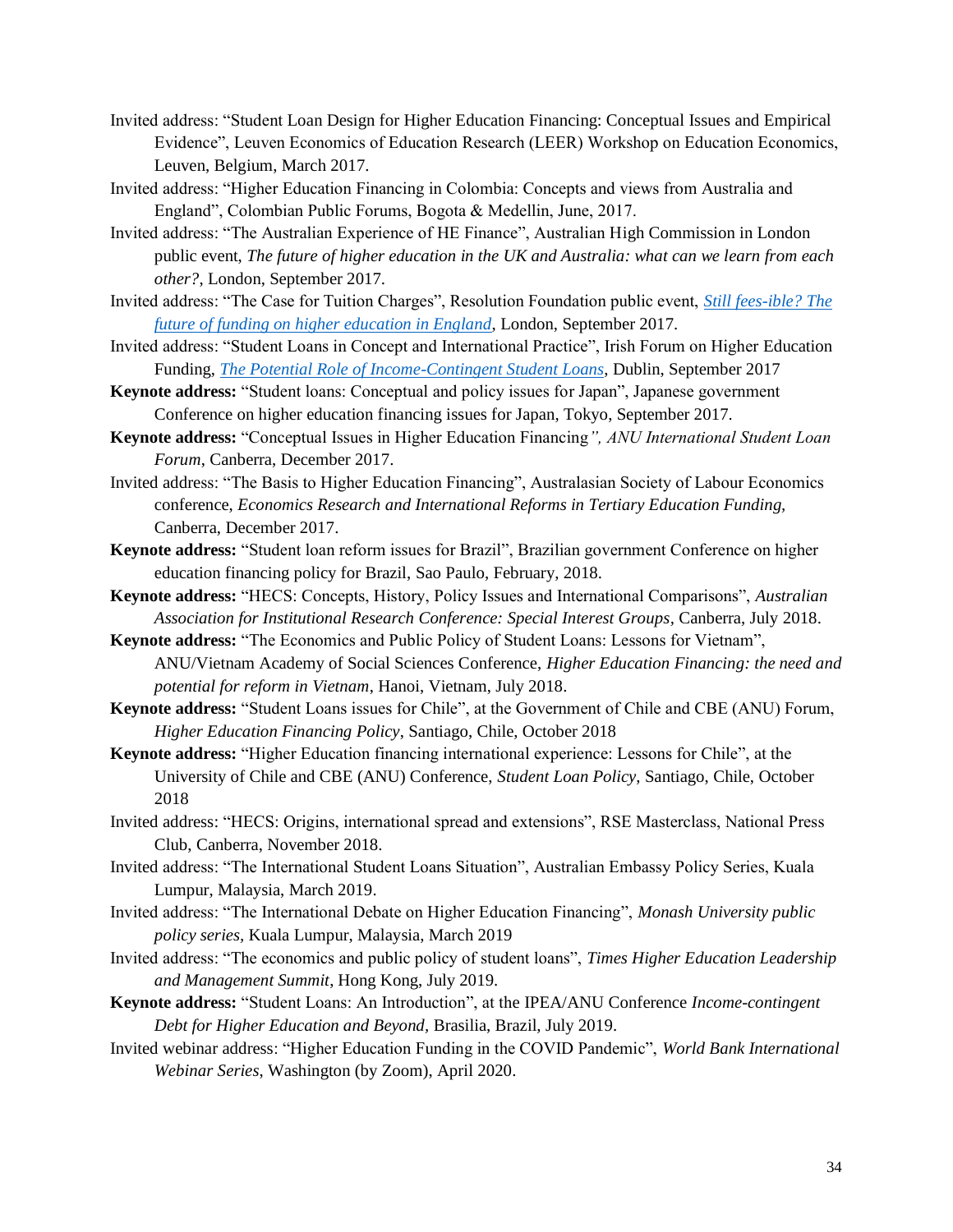- Invited address: "Revenue-Contingent Loans for Small Business", to the COSBOA Executive Committee, August, 2020.
- Invited address: "The Meaning of the Government's Radical Changes to HECS-HELP Prices", *ANU Learning Communities Webinar Series,* September, 2020.

# **SEMINARS:**

- 'Ability Differences in Wages Between Jobs', presented to Yale University Labor and Population Workshop, December 1977.
- 'Firm, Industry and Occupation Specific Training', presented to Brookings Institution Research Fellows Seminar, October 1978.
- 'Modelling Labor Turnover', presented to Yale University Labor and Population Workshop, October 1979.
- 'An Economic Analysis of Quit Behaviour', presented to Research School of Social Sciences Seminar, Australian National University, March 1980 and University of Adelaide Economics Department Seminar, April 1980.
- 'Sex Differences in Earnings: An Examination of the Clerical/Administrative Division of the Australian Public Service over the 1970s', presented to the Bureau of Labour Market Research Workshop, November 1981.
- 'Testing Issues of Labour Turnover', presented to the Bureau of Labour Market Research Workshop, September 1983.
- 'Labour Turnover and Wage Determination', presented to the Research School of Social Sciences, Australian National University, April 1984.
- 'An Analysis of Sex Differences in Australian Earnings', presented to University of Melbourne Economics Department, April 1985.
- 'Labour Turnover, Selectivity Bias and Wage Structures' (with John J. Beggs), presented to Research School of Social Sciences, Australian National University, May 1985.
- 'Labour Turnover Bias in Estimating Wages: An Application to Male-Female Differentials' (with John J. Beggs), presented to Research School of Social Sciences Seminar Series, Australian National University, October 1985.
- 'Labour Market Programs in Australia' presented to Western Australian Department of Employment and Training, May 1986.
- 'Factors Affecting Recent Strike Activity in Australia' (with John J. Beggs), presented to Research School of Social Sciences Seminar Series, Australian National University, March 1986, Murdoch University Economics Seminar Series, March 1986, Economics Department, University of Tasmania, April 1986, and Bureau of Labour Market Research Seminar Series, June 1986.
- 'Australian Strike Activity in International Context' (with John J. Beggs), presented to Research School of Social Sciences Economics Seminar Series, Australian National University, March 1987, Treasury Seminar Series, March 1987, Economics Department, University of Sydney, April 1987, Economics Department, University of Newcastle, April 1987 and Economics Department, La Trobe University, May 1987.
- 'An Analysis of the Determinants of Australia-England Test Match Crowds: The Value of Don Bradman', presented to Economic History Seminar Series, Research School of Social Sciences, Australian National University, March 1987.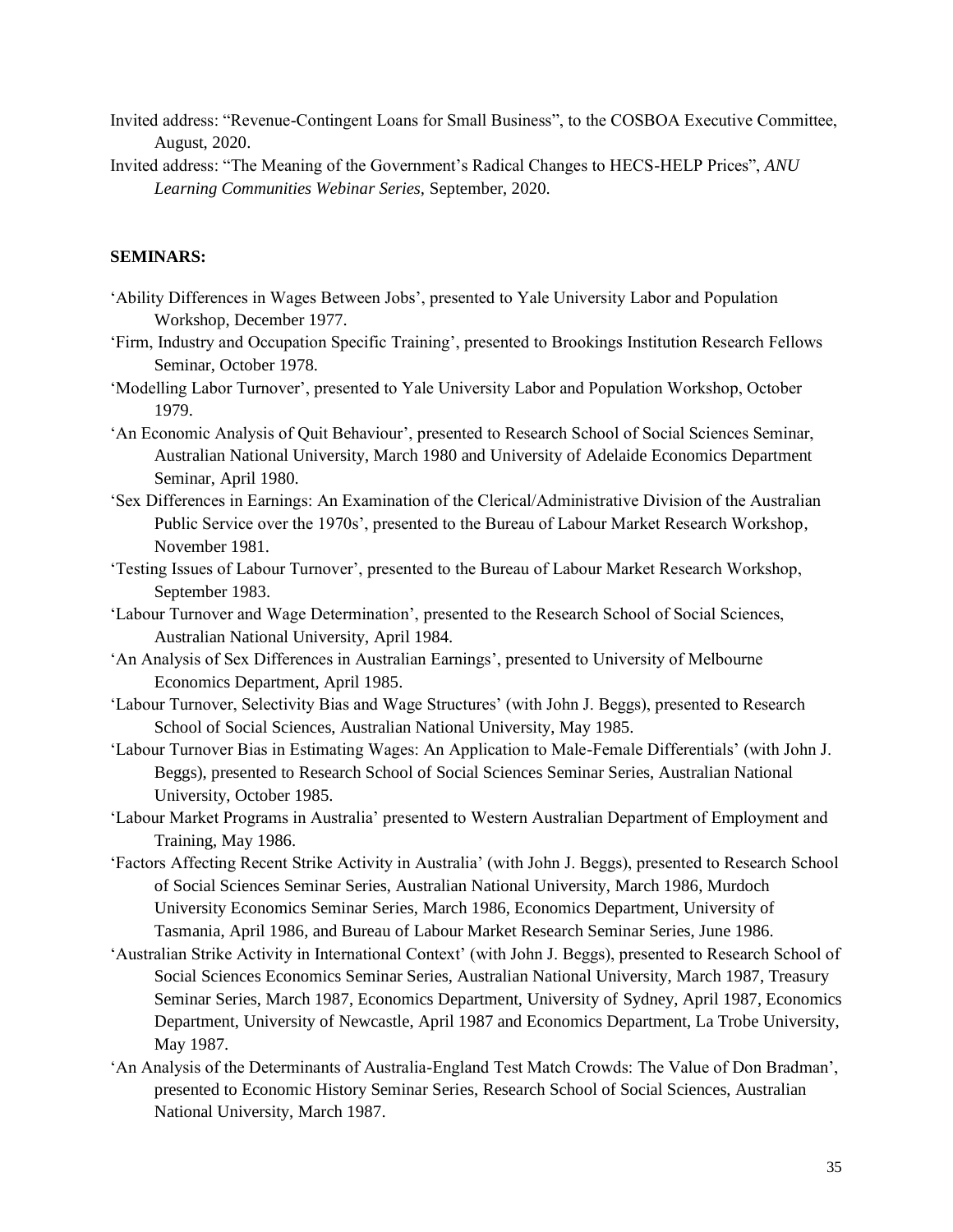- 'Government Intervention in the Provision of Training' (with Peter J. Stemp), Economics Department, Research School of Social Sciences, Australian National University, March, 1989.
- 'The Economics of the Tertiary Tax', Economics Department, University of New South Wales, April 1989.
- 'The Australian Higher Education Contribution Scheme', Institute for Employment Research, University of Warwick, England, October 1989 and UK Treasury, October 1989.
- 'An Analysis of the Australian Prices and Incomes Accord' presented to: Economics Department, INSEAD, France, October 1989; Economics Department, University of Essex, October 1989; Economics Department, Birkbeck College, October 1989; Employment and Earnings Division, International Labour Organisation, October 1989; Economics Department, Murdoch University, October 1989.
- 'The Impact of the Accord on the Australian Labour Market', presented to Economics Department, Monash University, August 1990.
- 'Microeconomic Reform of the Australian Labour Market', presented to the Curtin University of Technology Labour Market Seminar series, December, 1990.
- 'Long Term Unemployment: Projections and Policy', presented to Economics Department Seminar series, University of Western Australia, October, 1992, and Economics Department, Research School of Social Sciences, ANU, April, 1992.
- 'Income Contingent Higher Education Loans', presented to University of Melbourne Economics Seminar, October, 1992, and University of Adelaide/Flinders University Joint Seminar Series, October, 1992.
- 'Australian Student Loans', presented to Economics Department, University of New South Wales, March, 1993.
- 'Income Contingent Repayment Schemes', presented to Economics Program, Research School of Social Sciences, Australian National University, April, 1993.
- 'Income Contingent Repayment Schemes', presented to Economics Departments at Brunel University, University of Essex and University of Warwick, May - June, 1993.
- 'Predicting the Long Term Unemployed', presented to McMaster University Economics Department Seminar Series, February, 1994.
- 'Income Contingent Charges: Conceptual Issues and Cross-subsidies from the Higher Education Contribution Scheme', Murdoch University Economics Department, May, 1994, and the University of Queensland Economics Department Seminar Series, June, 1994.
- 'HECS in Retrospect: A Policy Assessment', RSSS Economics Program, ANU, December, 1996.
- 'Long Term Unemployment and the Costs of Labour Market Programs', UK Treasury, London, April, 1997.
- 'The Publishing Game: Tricks of the Trade', RSSS Economics PhD Seminar, May, 1997.
- 'Australian Higher Education Financing Reform', presented to La Trobe University Economics Department Seminar Series, September, 1997.
- 'The Effect of Immigration on the Employment Prospects of Unemployed Residents', presented to the Economics Department, University of York, Toronto, Canada, October, 1997.
- 'The Transferability of Human Capital', presented to the Economics Department, Simon Fraser University, Vancouver, Canada, October, 1997.
- 'The Effect of Immigration on the Employment Prospects of Unemployed Residents', presented to the Economics Department, Research School of Social Sciences, ANU, March, 1998.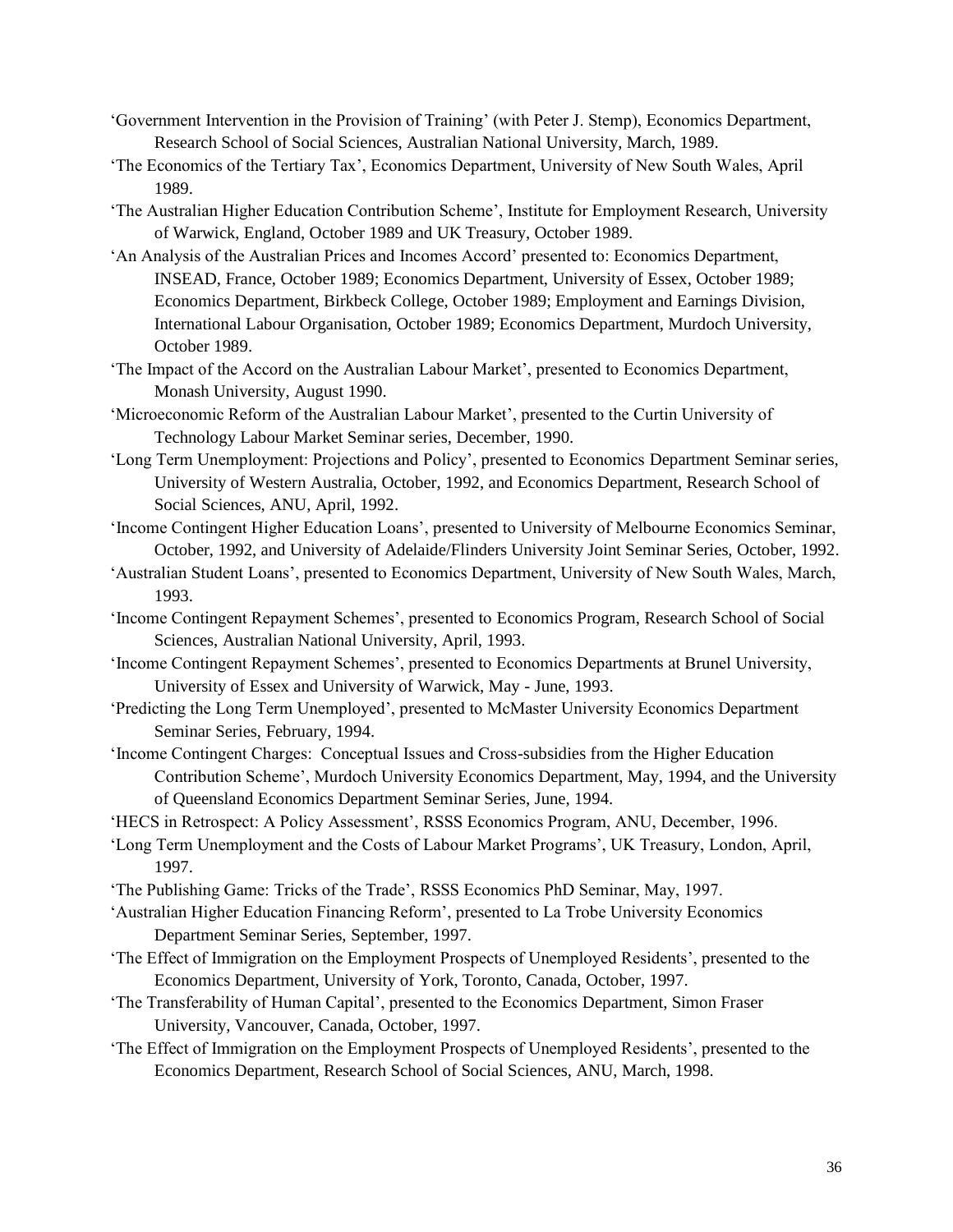- 'The Effect of Immigration on the Employment Prospects of Unemployed Residents', presented to the Economics Department, University of Queensland, April, 1998.
- 'The Methodology of Labor Market Program Evaluation', presented to the World Bank, Washington DC, October, 1998.
- 'Income Contingent Loan Mechanisms', presented to the World Bank, Washington, October, 1998.
- 'From Rubbish to Publish', presented to the Institute of Applied Economic and Social Research, the University of Melbourne, March, 1999, and the Economics Department, University of Wollongong, April, 2001.
- 'Would Increasing the Skills of the Unemployed Solve the Australian Unemployment Problem?', presented to the Institute of Applied Economic and Social Research, University of Melbourne, March, 1999.
- 'The Unemployment Trap Meets the Age-earnings Profile', presented to the Institute of Applied Economic and Social Research, University of Melbourne, March, 1999.
- 'The Unemployment Trap Meets the Age-earnings Profile', presented to the Economics Department, The Faculties, ANU, October, 1999.
- 'Reforming Rwandan Education', presented to a workshop of Government officials, Kigali, Rwanda, May, 2000.
- 'Towards Consistency in Post-Compulsory Education Financing', presented to the Institute of Applied Economic and Social Modelling, University of Melbourne, September, 2000.
- 'Avoiding Recessions and Long-term Unemployment', presented to the Economics Department, University of Melbourne, September, 2000, and to the Economics Department, University of Wollongong, April, 2001.
- 'Income Contingent Loans in International Context', The World Bank, Washington, April, 2003.
- 'Access Implications of Income Related Loans for Higher Education", University of Queensland Economics Department, Brisbane, July 2003.
- 'Long term unemployment, education and property crime', presented to the NSW Economics Society, Sydney, December, 2003.
- 'The Costs of Divorce', presented to the RSSS Economics Program Seminar Series, March 2004 (with Matthew Gray).
- 'A Critical Appraisal of the Government's Higher Education Reforms', presented to the RSSS Political Science Seminar Program, April, 2004.
- 'A Critical Appraisal of the Government's Higher Education Reforms', presented to the RSSS Economics Seminar Program, April, 2004.
- 'Profit incentives and income related loan applications to white-collar crime and insider-trading', presented to REGNET lunchtime Seminar Series, RSSS, ANU, November, 2004 (with Richard Denniss).
- 'The effects on students of the 2005 changes to HECS', Economics Department, University of Adelaide, October, 2005.
- 'Higher education financing: Conceptual and background issues for Germany', Economics Department, University of Heidleberg, Heidleberg, Germany, November 2005.
- 'Income contingent loans for higher education financing', Economics Group, Ruhr Graduate School of Management, Essen, Germany, November, 2005.
- 'Do Very High Tax Rates Induce Bunching: Implications for the design of income contingent loan schemes', the *Australian Tax Office*, Canberra, January, 2006 (with Andrew Leigh).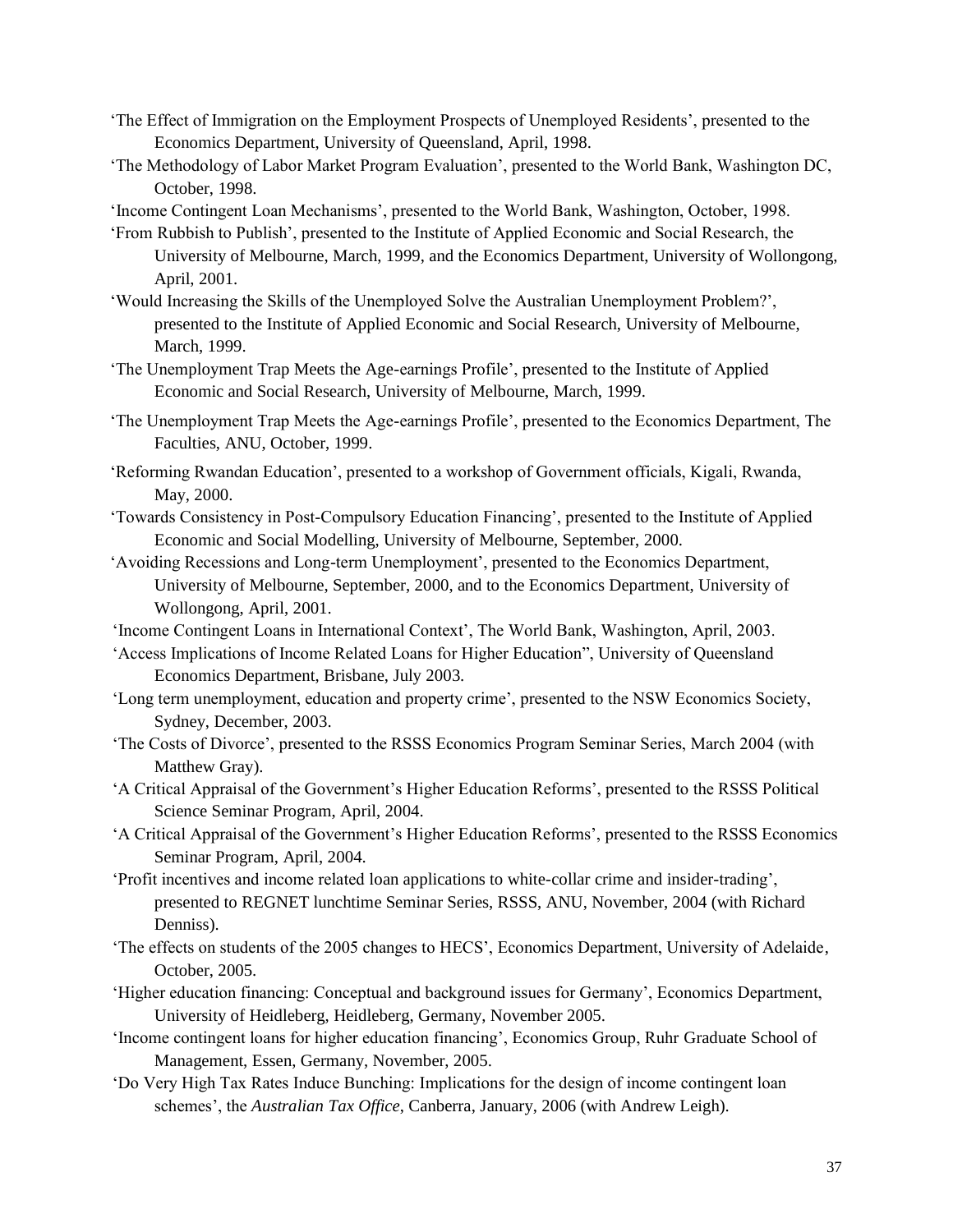- 'The Value of Don Bradman', presented to the Economics Department, University of Nottingham, Nottingham, England, April, 2006.
- 'Do Very High Marginal Tax Rates Induce Bunching: Implications for the Design of Income Contingent Loan Schemes', presented to Macquarie University Economics Department Seminar Series, June, 2006.
- 'Understanding Australian Higher Education Financing', presented to the University of Western Sydney Economics Department Seminar series, October, 2007.
- 'Methods for Analysing Student Loans Policy', presented to the Crawford Research Workshop, Crawford School of Economics and Government, ANU, June 2009.
- 'Long term Unemployment and the GFC', presented to the Deakin Economics Department Seminar Series, Deakin University, September 16, 2009.
- 'Back from the Dead: The Resurrection of Long Term Unemployment and the GFC', Crawford School of Economics and Government Seminar, ANU, September 22, 2009.
- 'Gambling on the 2010 Federal Election', Crawford School of Economics and Government Seminar, September 2010.
- 'Marital Status is Misunderstood in Happiness Models', National Institute of Labour Studies, October 21, 2010.
- 'How many jobs is 23,510, really?', Crawford School research workshop series, February 2011.
- 'How many jobs is 23,510, really?', Crawford School Seminar, June 2011.
- 'How many jobs is 23,510, really?' University of Queensland Economics Department Seminar Series, August 2011.
- 'Higher Education Financing Problems for South East Asia', ACDE Crawford School of Public Policy, May, 2013.
- Invited talks on ICL/HECS in France, Germany and England, June 2014.
- 'The Australian higher education financing debate', University of Adelaide Economics Department seminar, October 2015.
- 'What's Wrong with Mortgage-type Loans?', Centre for Global Higher Education, seminar series, February 2016.
- 'Modelling Repayment Burdens for Mortgage-type Loans: Methods and International Comparisons', RSFAS Brown Bag workshop, College of Business and Economics, Australian National University, October 2016.
- 'Understanding Repayment Burdens in Time-based Repayment Loans', Research School of Economics Seminar series, October 2017.
- 'Higher education funding for Vietnam', Crawford School of Public Policy seminar Vietnam: political and economic challenges and opportunities, Canberra, October 2019 (with Dung Doan).

# **SERVICE TO JOURNALS:**

Referee for the journals:

*American Economic Review, Australian Economic Papers, The Economic Record, Journal of Industrial Relations, Review of Economics and Statistics, Education Finance and Policy, Applied Economics, Journal of Applied Econometrics, Australia and New Zealand Journal of Sociology, Australian Journal of Social Issues, Australian Journal of Labour Economics, Economic Analysis and Policy, Scottish Journal of Political Economy*, *Education Economics, Economics of Education*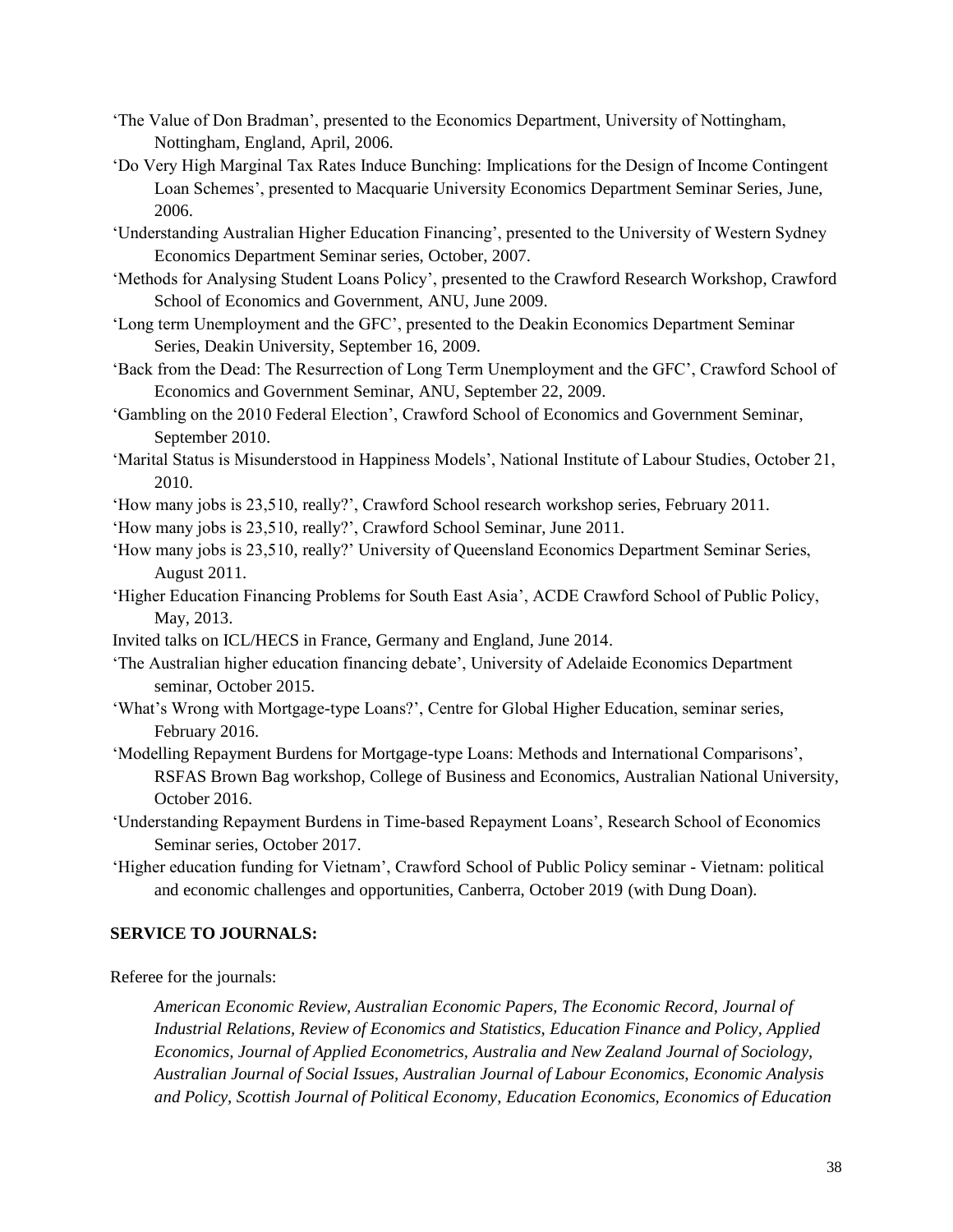*Review, Industrial and Labor Relations Review, Australian Economic Review*, *Australian Journal of Education, European Journal of Political Economy, The Journal of Population Economics, Higher Education, Economic Papers, Technology, Forecasting and Science, Australian Bulleting of Labour* and for *Cambridge University Press*.

Associate Editor, *Education Economics,* 1992 - .

Editorial Board Member, *Economics of Education Review*, 1997 - .

Editorial Board Member, *Australian Journal of Labour Economics*, 2000 - .

Editorial Board Member, *Public Policy,* 2005 - .

Editorial Board Member, *Australian Journal of Labour Economics,* 2004 – .

Editorial Board Member, *Australian Journal of Education,* 2014 - .

Editorial Board Member*, Economic Record*, 2014 -18.

- Special Issue editor, "Research for Education Policy", *Economics of Education Review,* Vol 37*,* December 13 (with Kiatanantha Lounkaew).
- Special Issue editor, "Immigration, the Labour Market and Ageing", *Population Review,* Vol x, April 2016 (with Kiatanantha Lounkaew and John Piggott).
- Special Issue editor, "Financing Higher Education: Student Loans", *Economics of Education Review* (July 2019) (with Dung Doan).

# **CONSULTANCIES:**

Bureau of Labour Market Research, on labour economics courses, and labour turnover in the Australian Public Service, 1981-85.

Bureau of Labour Market Research, on labour economics in the high school curriculum, 1985.

Committee for the Economic Development of Australia (CEDA), on immigration and the labour market, 1985.

Adviser, Australian Tax Summit, July 1985.

Australian Public Service Board, on Public Service wages, 1985-86.

Western Australian Department of Employment and Training, on labour market programs, 1986.

- Australian Institute of Family Studies, on the forgone earnings from child-rearing, 1987 (with John J. Beggs).
- Office of Economic Planning Advisory Council, on medium term prospects for the Australian labour market, 1987 (with Steve Dowrick and R.G. Gregory).
- Minister for Employment, Education and Training (John Dawkins), on employment and higher education financing issues, 1987-89.
- Wran Committee on Higher Education Funding, 1987-88.

Western Australian Department of Employment and Training, on apprenticeship arrangements, 1988.

Department of Employment, Education and Training (DEET), Working Party on Industry Training, 1988.

Office of Multicultural Affairs, on the recognition and wage implications of immigrant qualifications, 1989-90 (with Robyn R. Iredale).

US Department of Education, on youth training labour markets, 1988-1991.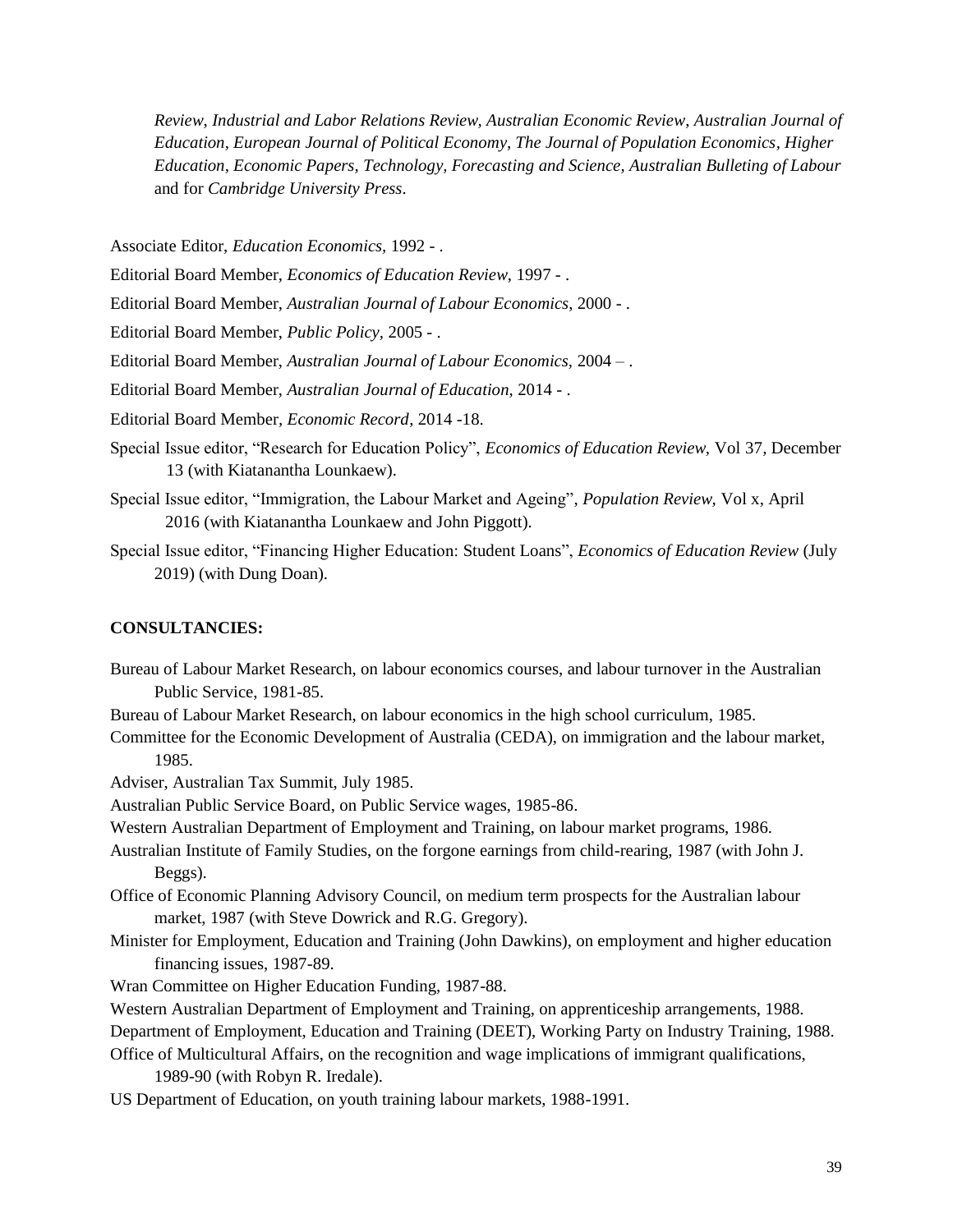DEET, for an independent review into AUSTUDY, August 1991 to May 1992.

ACCESS Economics, on predicting NSW secondary students in the 1990s, March-August 1992.

DEET, on the effects of introducing loans into higher education, July, 1992.

- DEET, on technical issues associated with the attractiveness of a trade-in grant for loan scheme for Australian higher education students, August-September, 1992.
- DEET, on Long Term Unemployment, May-December, 1993.
- New Brunswick Department of Advanced Education and Labor, on introducing income contingent loans in Canada, February 1994.
- Office of the Prime Minister of Australia, on labour market programs, employment and unemployment, industrial relations, macroeconomics, superannuation and incomes policy, August, 1994 - March 1996.
- Government of Papua New Guinea, on designing a higher education financing model for that country, September-November 1996.
- Australian National Training Authority, on the role of Government in the Provision of Training, 1996-97.
- Australian Council of Deans of Education, on the implications of the 1996/97 Budget for Teachers' higher education charges, September 1996.
- Rothschilds Australia, on Contemporary Industrial Relations and Wages Issues, 1996-97.
- NSW Dairy Corporation, Chair of a Committee to Explore Issues for NSW Agriculture Related to Microeconomic Reform, 1996-97.
- West Review of Australian Higher Education Financing, June-September, 1997.
- OECD, on Self-employment in Australia, June-September 1998 (with Jeni Klugman and Bob Gregory).
- World Bank, Public Expenditure Review of the Malaysian Economy, December, 1998 to April 1999.
- World Bank, Higher Education Financing Reform for Ethiopia, Ethiopia, April/May, 1999.
- UK Department for International Development, Higher Education Financing reform in Rwanda, May/July, 2000.
- Department of Employment, Workplace Relations and Small Business, for analysis of labour market programs for Indigenous Australians (with Dr B. Hunter and Dr M. Gray, ANU)
- National Centre for Vocational Education Research, Cross-sectoral Funding Issues for Reform, January/July, 2001 (with Louise Watson (University of Canberra) and Leesa Doughney (Victoria University of Technology).
- Department of Health and Community Services, on Forecasting Medical Specialists, July 2001 (with Rhema Variathianathan and Bob Gregory)
- Department of Community Services and Health, on issues of method relating to the Australian Medical Workforce Advisory Committee's review of forecasting of medical specialists, November 2001 (with Chris Ryan).
- World Bank, for keynote address to Roundtable on Reforming Higher Education in Nepal, Kathmandu, 2002.

World Bank, Higher Education Financing Reform for Mexico, 2003.

**Plus a very large number since then. There are too many to document, but since 2010 there have been at least 15, mostly for the Commonwealth Government.**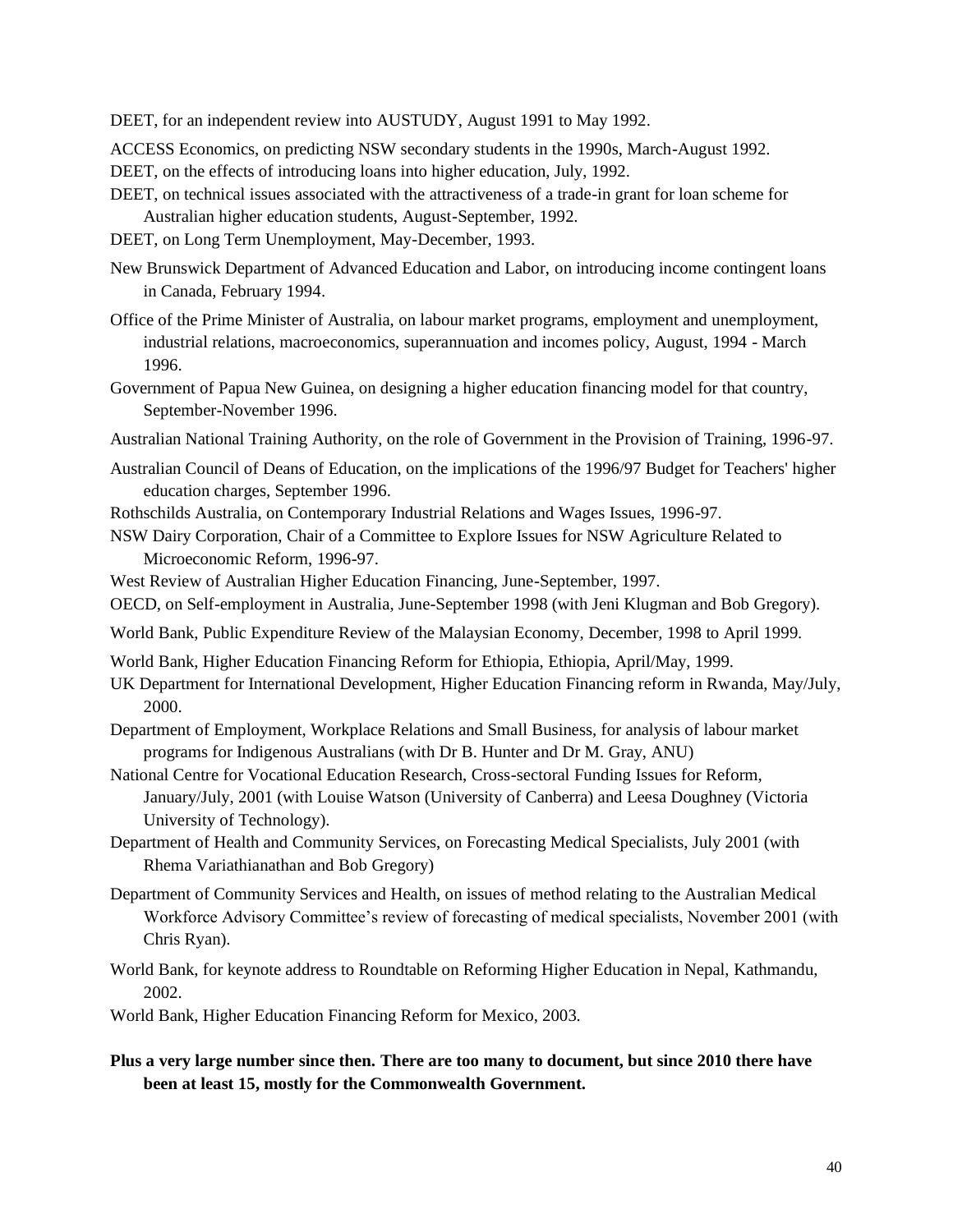# **HISTORICAL RESEARCH GRANTS (additional to consultancies):**

- Bureau of Labour Market Research, \$3,385 in 1983-84, to investigate issues of labour turnover in the Australian Public Service.
- Bureau of Labour Market Research, \$500 in 1983, to outline the use of panel data to test labour market hypotheses.
- Bureau of Labour Market Research, \$500 in 1984, to investigate labour economics in the Australian Secondary Schools Curricula.
- Committee for the Economic Development of Australia, \$5,000 in 1985, to investigate the labour economics of immigration (with David Pope and Glenn Withers).
- Australian Institute of Family Studies, \$10,000 for 1987-88 to investigate the wage consequences of childrearing (with John J. Beggs and Steve Happel).
- Office of EPAC, \$8,000 in 1987, to report on the medium-term prospects for the Australian labour market (with Steve Dowrick and Bob Gregory).
- Office of Multicultural Affairs, Department of Prime Minister and Cabinet, \$5000 in 1989, to investigate the success of immigrant groups in the Australian labour market (with Robyn R. Iredale).
- Reserve Bank of Australia, \$5000 in 1989-90, to analyse the aggregate Australian labour market over the 1980s.
- Western Australian Labour Market Research Centre, \$4000 in 1990, to investigate the labour market outcomes of Vietnamese, Lebanese and Maltese immigrants in Australia (with Thorsten Stromback, Peter Dawkins and Shane Busche-Jones).
- US Department of Education, \$4000 in 1988-90, to investigate youth training labour markets, 1988-90 (with Hong W. Tan).
- Government of Papua New Guinea, \$4700 in 1996, to explore the potential for the introduction of an income contingent charge for university education in that country.
- Department of Immigration and Multicultural Affairs, \$2100 in 1998, to examine labour market adjustment processes of Australian immigrants using the Longitudinal Survey of Immigrants in Australia (with Deborah Cobb-Clark).
- AUSTUDY Loans Supplement Lessons for Canadian Employment Insurance arrangements, \$1500 in 1998, for Human Resources Development Canada (with Tom Crossley).

#### **Plus a very large number since then.**

# **RECENT ARC GRANTS**

- 2003-2007: ARC Discovery Grant, Chief Investigator, *Literacy and Numeracy Effects on Schooling and Labour Market Success*, \$350,000 (with Chris Ryan, SPEAR, ANU).
- 2006-2009: ARC Discovery Grant, Chief Investigator, *The Determinants of University Participation: Why Aren't the Poor There?*, \$550,000 (with Buly Cardak and Vince Martin, Deakin University).
- 2006-2007: ARC Learned Academies' Grant, *Income Contingent Loans for Public Policy: Applications to Child Care, Paid Maternity Leave and R & D Financing*, \$110,000 for 2006-07 (with Tim Higgins and Glenn Withers, ANU).
- 2012-2016: ARC Linkage Grant, *Government as Risk Manager* (with Universities Australia and DPUniversity, Thailand), \$470,000.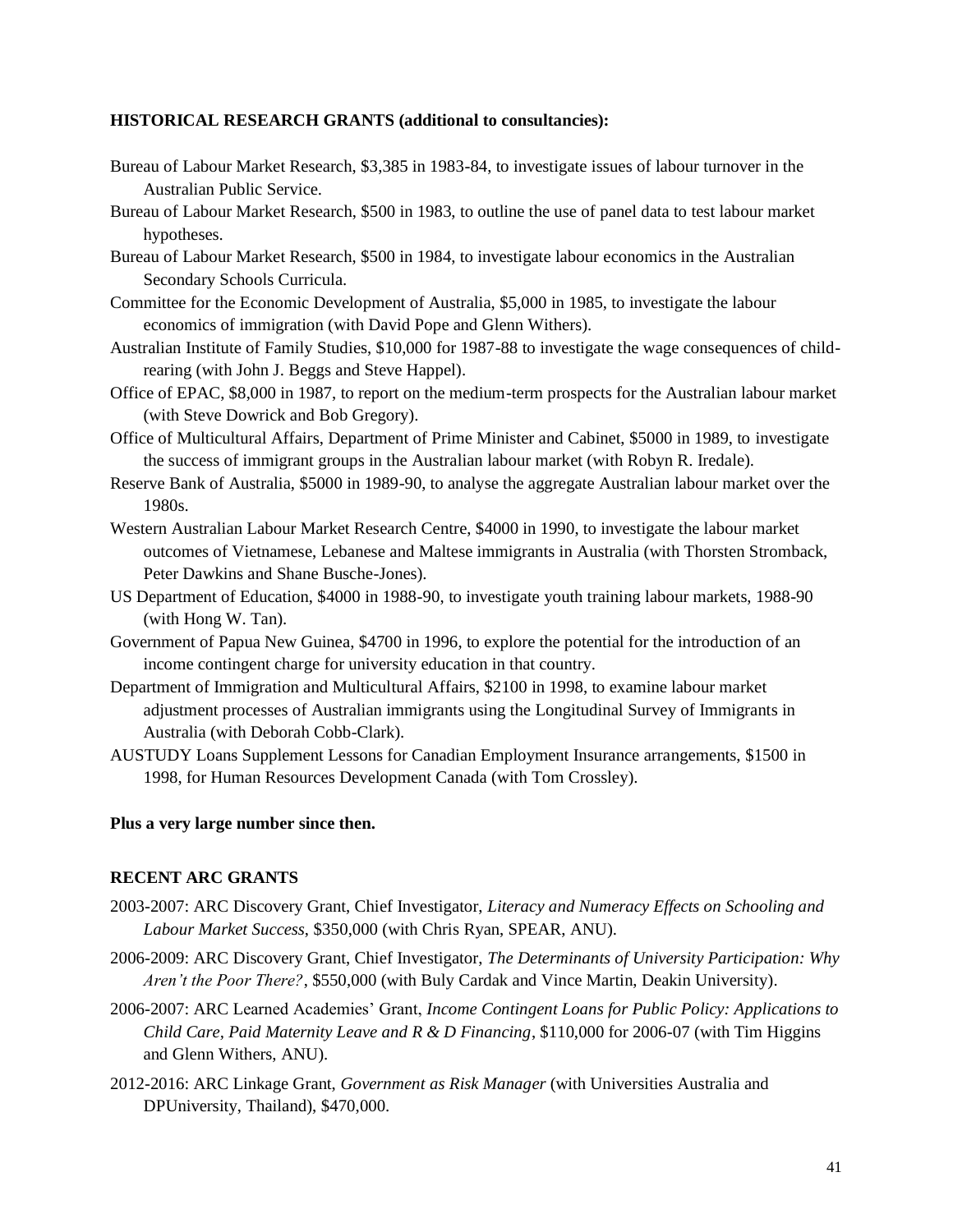### **CONFERENCES CONVENED:**

- One-day seminar, *Labour Market Issues in the 1930s*, Australian National University, October 1985 (jointly with Bob Gregory).
- One-day seminar *The UK Labour Market*, Australian National University, June 1986.
- Centre for Economic Policy Research (CEPR) Conference, *Recent Australian Economic Growth*, Australian National University, November 1986.
- One-day workshop, *Industry Training*, Australian National University, June 1988.
- CEPR Conference, *Industry Training Reform*, Australian National University, March, 1989.
- CEPR/Department of Employment, Education and Training (DEET) Joint Conference, *Youth Training Wage*s, Australian National University, August, 1990.
- CEPR Conference, *The Australian Labour Market Research Workshop,* Australian National University: February, 1990; February, 1991; February, 1992; February, 1997; November, 1999.
- CEPR/DEET Conference, *Unemployment: Causes, Costs and Cures,* Australian National University, February, 1993.
- CEPR/ACCESS Economics Conference, *Economic Forecasting and Unemployment Policy*, Canberra, October, 1993.
- CEPR/NBEET, *Costs, Performance and Educational Incentives*, Canberra, March, 1994.
- CEPR/NBEET Conference, *Equity and Efficiency in Australian Education,* Canberra, September, 1995.
- CEPR Symposium, *Policy Options for Financing Higher Education*, Canberra, June, 1996.
- CEPR/Economics Society *Economic Policy Development Symposium*, Canberra, May, 1997.
- CEPR/Reshaping Australian Institutions (RAI) ANU Joint Conference, *Economics and Industrial Relations: Reassessing the Relationship*, Australian National University, Canberra, December, 1997 (Joint Convenor, with Keith Hancock, Peter Gahan and David Peetz).
- CEPR/Victoria University of Technology Conference, The Australian Labour Market Research Workshop, Melbourne, February, 1998 (Joint Convenor, with Ken Wilson).
- CEPR/University of New South Wales Workshop in Public Finance and Tax Reform, ANU, February, 1998 (Joint Convenor, with John Piggott).
- Host of the Sydney Institute's seminar, *The Current Tax Reform Debate*, Australian National University, Canberra, March, 1998.
- CEPR *Economic Policy Development Seminar*, Canberra, August, 1998.
- CEPR/Department of Community Services joint conference, *Towards a Social Security Research Agenda,*  ANU, Canberra, November, 1998 (co-convenor with Bob Gregory, Chris Foster and James Jordan).
- CEPR/Productivity Commission Workshop, *Do Youth Wages Matter?,* joint, ANU, Canberra, November, 1998 (with Phillippa Dee).
- CEPR *Economic Policy Development Seminar*, September, 1999.
- 13thAnnual *PhD conference in Economics and Business*, October, 2000 (jointly with Bob Gregory, ANU).
- CEPR *Economic Policy Development Seminar*, October, 2000.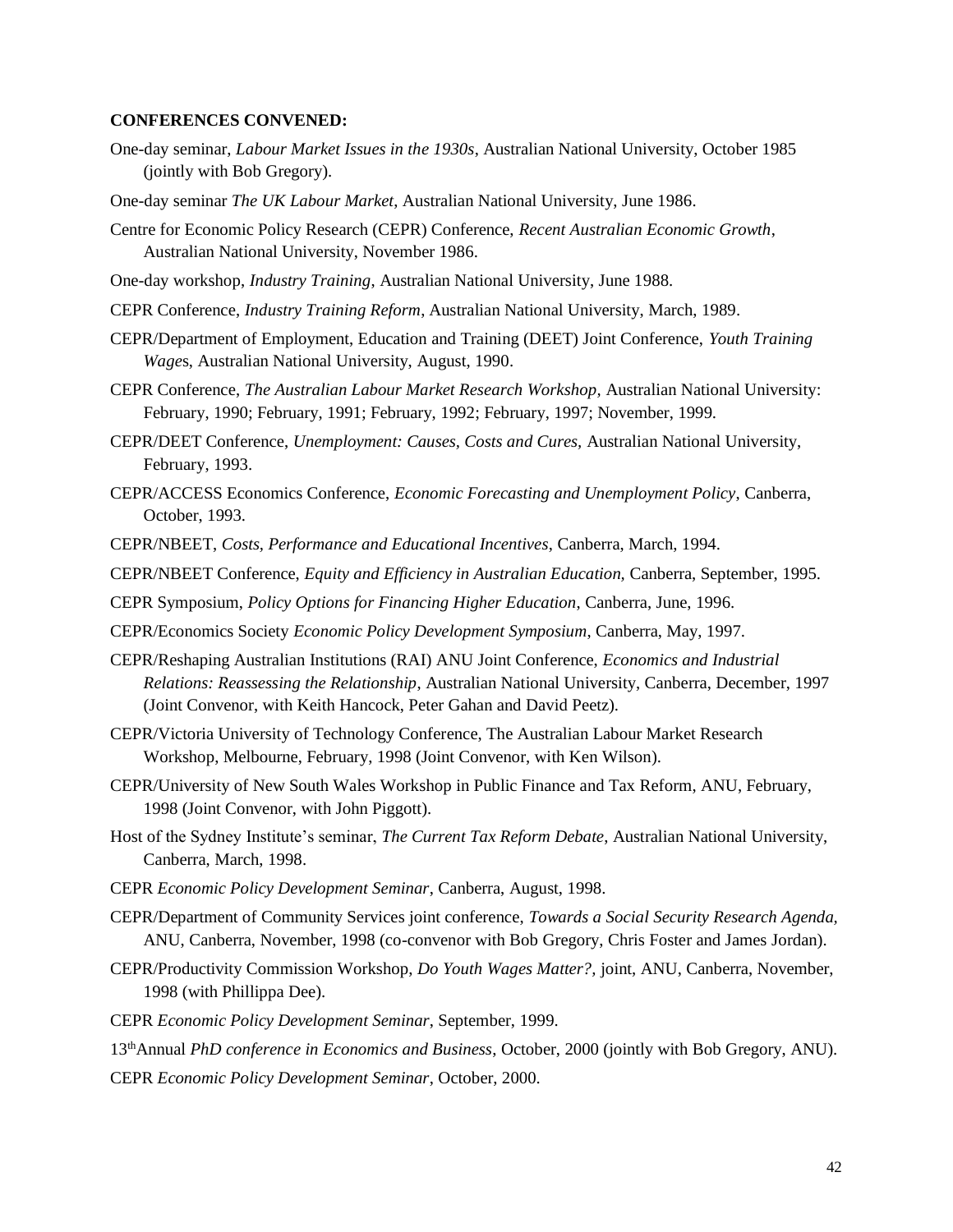*Australian Labour Market Research Workshop'*, November, 2000 (jointly with Russell Ross, University of Sydney).

- *7th Annual Unemployment Conference*, November, 2000 (jointly with Raja Junankar, University of Western Sydney).
- CEPR/University of Canberra Workshop, 'Cross-sectoral Funding Issues in Post-compulsory Education and Training', ANU, July, 2001 (jointly with Louise Watson).
- CEPR and Melbourne Institute Joint Conference, *Job Creation: The Role of Government*, ANU, September, 2001.
- CEPR and NISS Conference, *The Future of Australian Higher Education,* Australian National University, Canberra, November, 2002.
- Academy of the Social Sciences of Australia, 2004 Symposium, *Government as Risk Manager,* Australian National University, Canberra, November, 2004.
- Economics, RSSS, *The Bobfest: A Celebration of the Career of Professor Bob Gregory,* Australian National University, Canberra, June, 2005 (with Paul Frijters).
- Economics RSSS, *The Australian Labour Market Research Workshop,* ANU, November, 2005 (with Prem Thapa).
- The Crawford School of Economics and Government, *Japanese and Australian Labour Markets Compared*, ANU, July, 2007 (with Dehne Taylor).
- The Crawford School of Economics and Government, "An Analysis of FEE-HELP in the Private Tertiary Education Sector", a one-day workshop held in conjunction with the Melbourne Institute, ANU, December, 2007.
- The Crawford School of Economics and Government and D.P. University, *Higher Education Financing in Asia: Lessons for Policy Reform*, July 2008, Bangkok.
- The Learned Academies ARC Grant Workshop, *Income Contingent Loans for Social and Economic Policy,* Crawford School of Economics and Government, ANU, August, 2008.
- Crawford School Dialogue, *Policy Issues for Australia's Future*, Canberra, February, 2010.
- Crawford School Dialogue, *Deforestation*, Canberra, March, 2011.
- Crawford School Dialogue, *The Asian Economies,* April, 2011.
- Crawford School Dialogue, *The Climate Change Policy Debate*, Canberra, September, 2011.
- International Economics Association Workshop, *Income Contingent Loans,* DPUniversity, Bangkok, March 2013 (with Joseph Stiglitz).
- ANU/DPU Conference, ASEAN Tertiary Education reform, DPUniversity, Bangkok, March 2013 (with Kiananthianan Lounkaew).
- ANU/DPU/CEPAR Conference, "Immigration, Ageing and the Labour Market", DPUniversity, Bangkok, February 2015 (with Kiathianan Lounkaew and John Piggott).
- ANU/Tongji University Conference, 'Student Loans', Shanghai, China, October 2016 (with Glenn Withers).
- ANU Forum, *International Student Loan Forum*, Canberra, December 2017 (with Dung Doan).
- ANU/Vietnam Academy of Social Sciences Conference, *Higher Education Financing: the need and potential for reform in Vietnam*, Hanoi, Vietnam, July 2018 (with Dung Doan).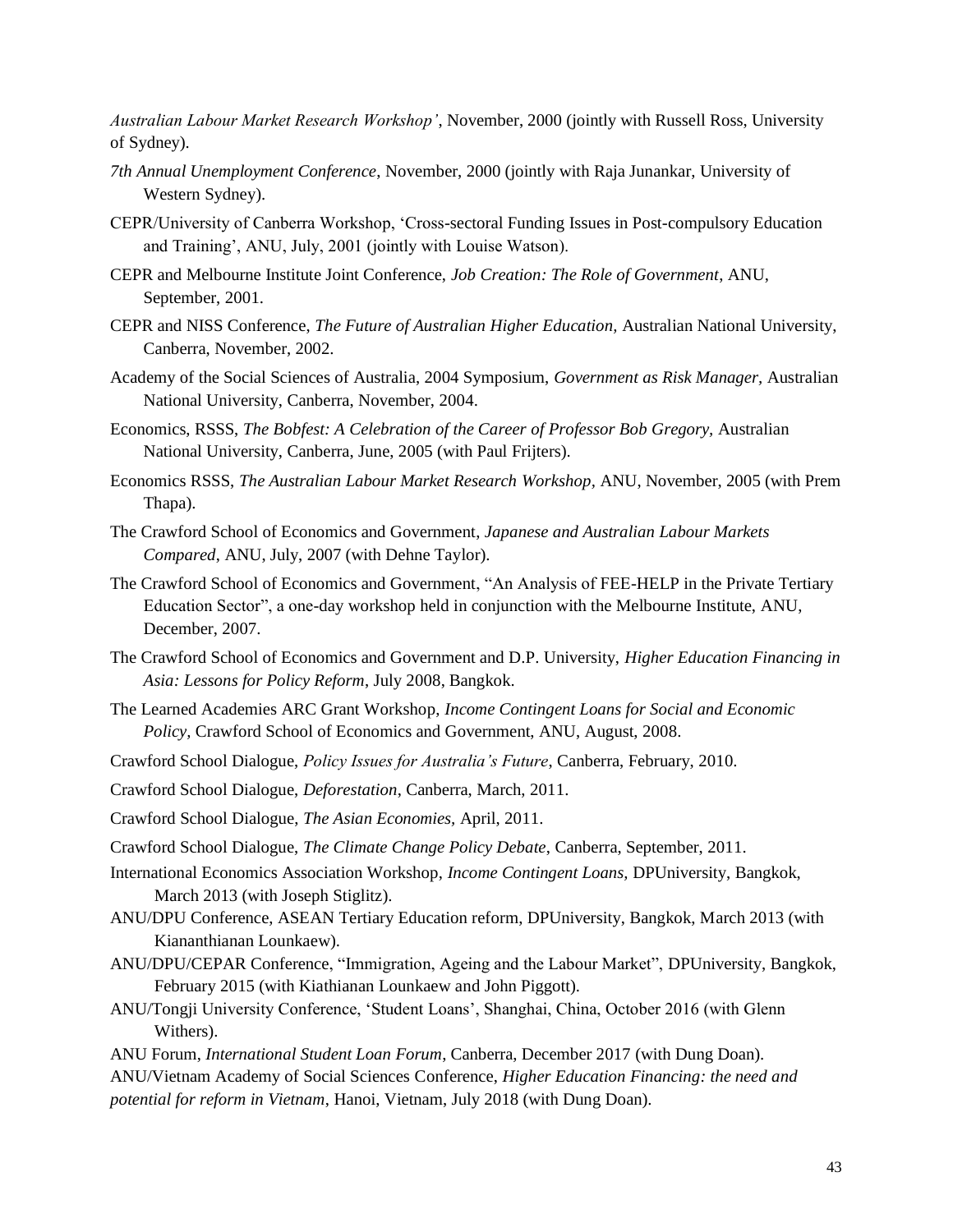The Government of Chile and CBE (ANU) Forum, *Higher Education Financing Policy*, Santiago, Chile, October 2018.

The University of Chile and CBE (ANU) Conference, *Student Loan Policy*, Santiago, Chile, October 2018.

# **TEACHING:**

- Tutor: Economics I, Economics II and Labour Economics, Flinders University of South Australia, 1974- 75.
- Grader for Graduate Macro-economics with Professor James Tobin, Yale University, 1978.
- Teaching Assistant on basic economics with Professor Lloyd Reynolds, Yale University, 1979.
- Lecturer, University of Adelaide, Economics I, Economics III, Contemporary Economic Policy Issues and Honours Labour, 1980-83.

Supervisor for Honours theses, University of Adelaide, 1980-83.

Adviser and supervisor Master's Case Studies in Applied Econometrics and Honours theses, ANU, 1984 -

- Labour Economics, Faculty of Economics and Commerce, Australian National University (with Professor Robert Gregory), 1984 - 93.
- *Human Capital Theory and Higher Education Financing*, a week-long course presented to the Visiting Chinese Delegation, ANU, January 2002.

1990-2006: Lectures in various Masters Courses at the ANU, economic policy issues.

- Co-convenor, Case Studies in Applied Econometrics, the Faculty of Economics and Commerce, ANU, second semester, ANU, July-November, 2007.
- Case Studies in Economic Policy, Crawford School of Public Policy (CRWF8004) 2008 . Recent Teaching Evaluation Scores: 2011 (4.2/5); 2012 (4.3/5); 2013 (4.4/5); 2014 (4.6/5) [The ANU average is around 3.5/5]

Convenor, Economics Seminars for PhD Students (IDEC8024), 2012-2015.

Nominated for ANU Teaching Award in 2012 and ANU PhD Supervision Award in 2013 (in both cases I choose not to submit cases for the award because the time involved would have interfered considerably with my teaching, supervision and research commitments).

Convenor, *Case Studies in Applied Econometrics and Economics* (EMET8002) in 2017, 2018, 2019.

# **PhD SUPERVISION (Chair)**

H. Matsushiga; 'Internalisation of the Labour Market' (awarded 1988).

- T.T. Chia: 'Returns to Education in Australia' (awarded 1990).
- A. Kawaguchi: 'Effects of Taxes and Transfer Payments on Married Women's Labour Supply and Welfare' (awarded 1991).
- S. L. Rummery: 'Mobility, Human Capital Acquisition and Gender Growth Differences in the Australian Youth Labour Market" (awarded 1993).
- P. F. M. Grimes: 'The Determinants of Union Membership' (awarded 1994).
- C. Paice: 'The Role of Employer Size in Wage Determination: Distinguishing between the workplace and the company' (awarded 1996).
- L. M. Will: 'Australian Non-English Speaking Background Immigrant's Income Adjustment' (awarded 1997).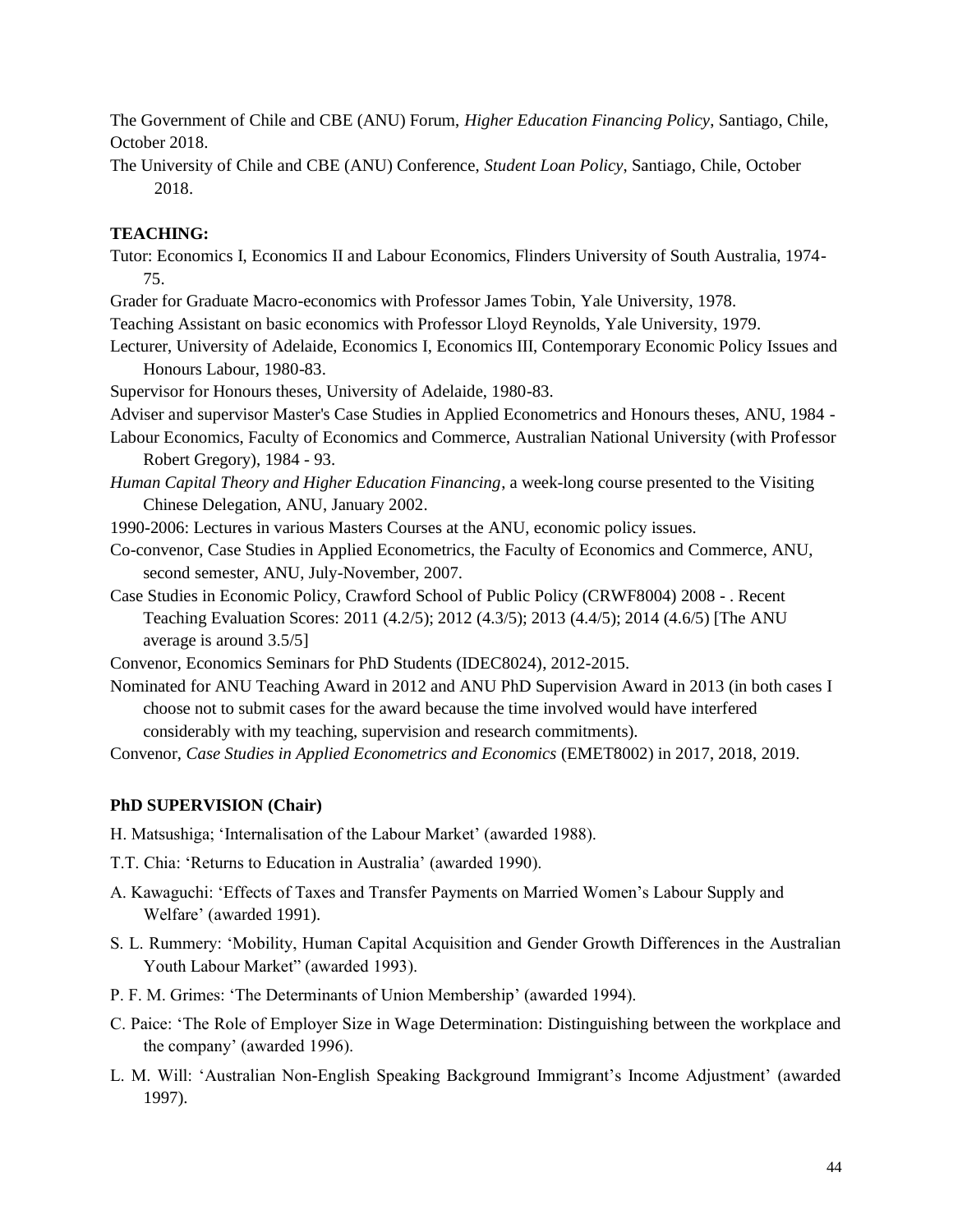Jeni Klugman: 'Transition Processes in Labour Markets: The Case of Uzbekistan' (awarded 2000).

- Matthew Gray: 'The Effect of Past Unemployment on Current Youth Wages' (awarded 2000).
- Yi-Ping Tseng: 'Changes in Wage Structures in Taiwan: Cross-Sectional Versus Cohort Analyses' (awarded 2001).
- Stephen Kennedy: 'The Production of Health: An Examination of the Economic Determinants of Health' (awarded 2002).
- Peng Yu, 'Essays in Social Policy' (awarded in December 2006).
- Ian McCrae: 'Bulk Billing' (awarded 2008).
- Shane Worner, 'Essays on Assortative Mating' (awarded in July 2009).
- Dilaka Lapiphat, 'Essays on Wage Gap Decomposition and Trends in the Thai Educational Wage Structure' (awarded in January 2010).
- Peng Lui, "Essays on the Economics of Education', awarded 2010.

Kiatanantha Lounkaew, 'Higher Education Financing Analysis and Policy' (awarded 2012).

- David Court, 'The Australian Film Industry' (awarded 2014).
- Dung Doan, 'Income, Education and Diet Quality" (awarded 2014).

Mary Stephan, 'The Gender Wage Gap' (awarded 2016).

Eunsup Jang, 'Economics of Education Issues for South Korea', on-going 2017.

Leana Ugrinovska, 'Essays on Financing R & D Investments' (submitted for examination, 2020).

#### **CASE STUDIES IN APPLIED ECONOMETRICS SUPERVISION**

Over the last 35 years or so I have supervised a very large number of Master's students in the course Case Studies in Applied Econometrics, perhaps as many as 50. Two of my students, Mr Dilaka Lapapiphat and Ms Jane Wakeford, won the Chris Higgins Prize for the best Case Studies project in 2006 and 2016 respectively. In 2007 I co-convened the course with Professor Heather Anderson and in 2017 - 2019 I convened the course with Dr Dung Doan.

#### **PHD ADVISER (Panel member)**

A very large number of PhD advisory roles (perhaps as many as 35), including several in other disciplines at the ANU (for example, Demography).

#### **EXAMINER**

- **Doctoral theses:** University of Sydney (1982), ANU (1986), University of Melbourne (1996 and 2001), Victoria University of Technology (1996), Monash University (1999), Macquarie University (2003), University of Western Australia (2005).
- **Masters theses**: Monash University (1990 and 1999); Queensland University of Technology, 2011; ANU, numerous Masters Case Studies in Applied Econometrics, 1987 to present.

**Honours theses**: University of Adelaide and the ANU, 1980 to 1985.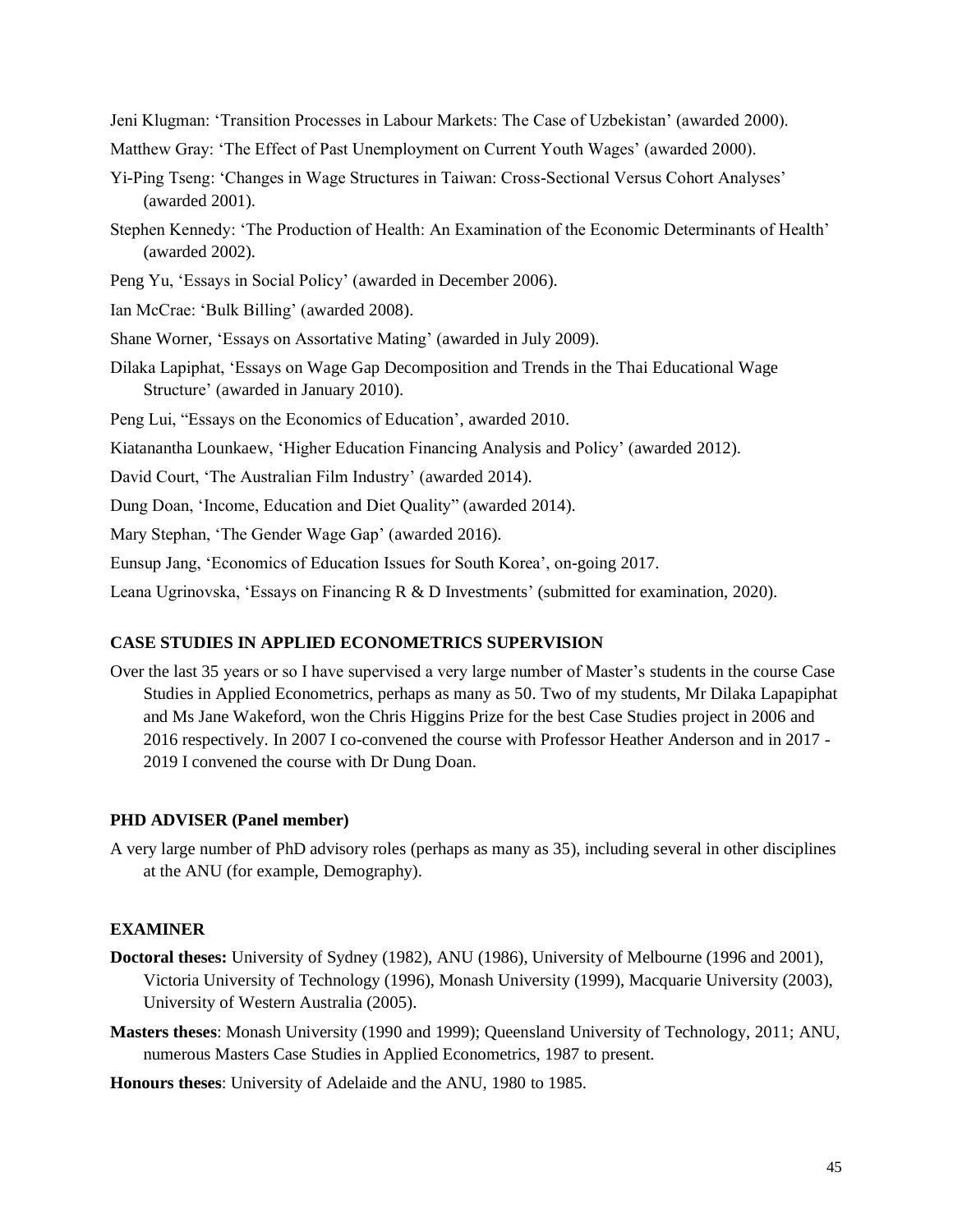#### **SERVICE TO UNIVERSITIES**

#### **Australian National University**:

1985-present Served on many committees, including: (\* denotes current): Centre for Aboriginal Economic Policy Research Advisory Committee\* Sexual Harassment Committee, RSSS Visiting Fellows Committee, RSSS ANU Scholarships Committee RSSS Scholarships Committee\* RSSS Visitor's Committee\* RSSS Faculty Board RSSS Post-graduate Training Committee RSSS Strategic Planning Committee Served on many appointment committees for RSSS and for The Faculties, ANU. Convenor, National Institute of Economics and Business, ANU, 2005. Head, Economics Program, RSSS, January 2005 to November 2006. Member CASS Executive, 2006 - 2007. Numerous job selection committees. Crawford Policy Impact Committee\* (Chair), 2010 - 2014 . Crawford School Management Committee, 2007 - . Crawford School, Outreach and Marketing Committee\*, 2011 - 2013 . Crawford School, Special Events Committee (Chair), 2014 - .

#### **Other Universities**:

Served on a number of committees for other universities, including:

- Advisory Committee, National Centre for Applied Economic and Social Modelling (NATSEM, University of Canberra), 2002-2009.
- Chair, Review Committee for the Western Australian Labour Market Research Centre.

Chair, External Reference Committee, HILDA, 2001-03.

Member, Advisory Board of the Centre for Equity in Higher Education, Curtin University, Western Australia, 2013 - .

References for promotions, a very large number, 1983 - .

# **SERVICE TO OUTSIDE ORGANISATIONS:**

President, Yale Graduate Economics Students Association, 1977-78. Member, Pharmaceutical Pricing Bureau, 1986-87.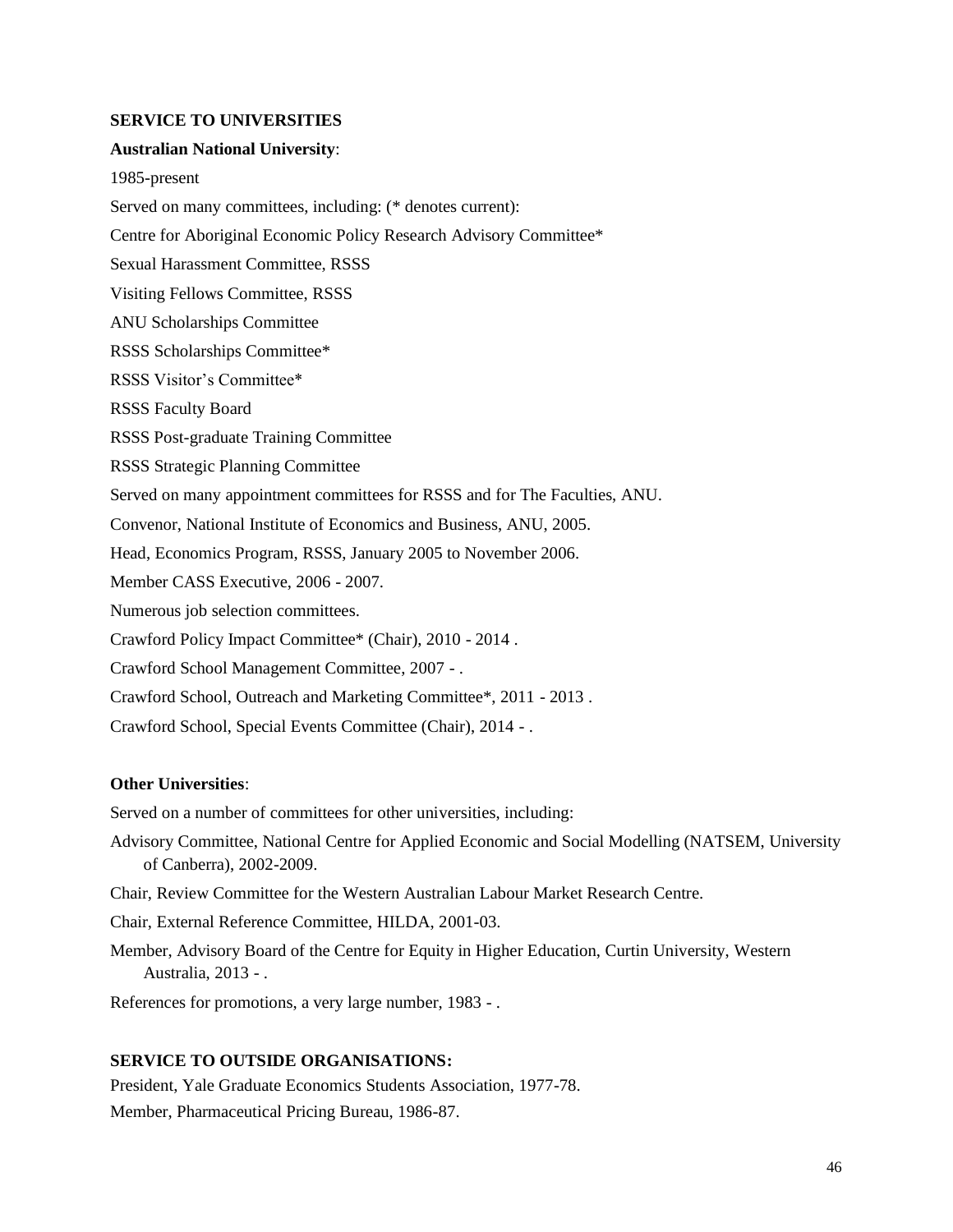Member, Economics Society of Australia Committee on Affirmative Action, 1987 Consultant, Wran Committee on Higher Education Financing, 1987-89. Member, Office of Labour Market Adjustment (OLMA) Working Party, Department of Employment, Education and Training, 1988-89. Member, Steering Committee on Monitoring the Effect HECS on Demand for Higher Education, 1989-90. Associate Commissioner (Part-Time), Industry Commission Inquiry into the Export of Education Services, 1990-91. President, ACT Branch of the Economic Society of Australia, 1991-93. Committee Member, ACT Branch of the Economic Society of Australia, 1994-98, and 2007 - . Member, Australian Bureau of Statistics Labour Market Advisory Committee, 1996-2004. Expert witness, several Senate Enquiries, on higher education financing, 2002-2014. Chair, HILDA Reference Committee, University of Melbourne, 2000 - 2004. Vice President, Australian Society of Labour Economists, 2003-04. President, Australian Society of Labour Economists, 2005 - 2007. President, Economics Society of Australia, 2007 - 2013. Member, Australian Institute of Family Studies Advisory Council, 2008 - 2012 .

Member, Australian Tax Office Statistical Advisory Committee, 2008 - .

Member, Prime Minister's Science, Engineering and Innovation Advisory Council, 2009.

Advisor, Economic Society of Australia Central Committee, 2014 - .

Executive Committee member, Economics Society of Australia, 2014 - .

Member, ACOLA steering committee, 2014 - .

# **RESEARCH IMPACT:**

#### **(A) Direct Policy Involvement:**

(i) While working as a consultant to the Minister for Employment, Education and Training in 1987-89 I prepared an options paper on university funding which outlined the advantages of an income contingent loan (ICL) for higher education financing and this led to the institution of the Higher Education Contribution Scheme in 1989. It was the world's first national income contingent charging system for higher education. Other countries have since introduced a variant of HECS, including New Zealand, Chile, South Africa, and Ethiopia, and several countries including the UK and Thailand are introducing ICL in 2006 or shortly afterwards. I have been an advisor on ICL to the governments of most of the above countries, and was particularly involved in the reforms in the UK, Israel and Thailand. With the World Bank and other agencies I have been engaged on this issue with the governments/academics of Papua New Guinea (1996), Malaysia (1998), Ethiopia (2000), Rwanda (2001-02), Nepal (2002), Mexico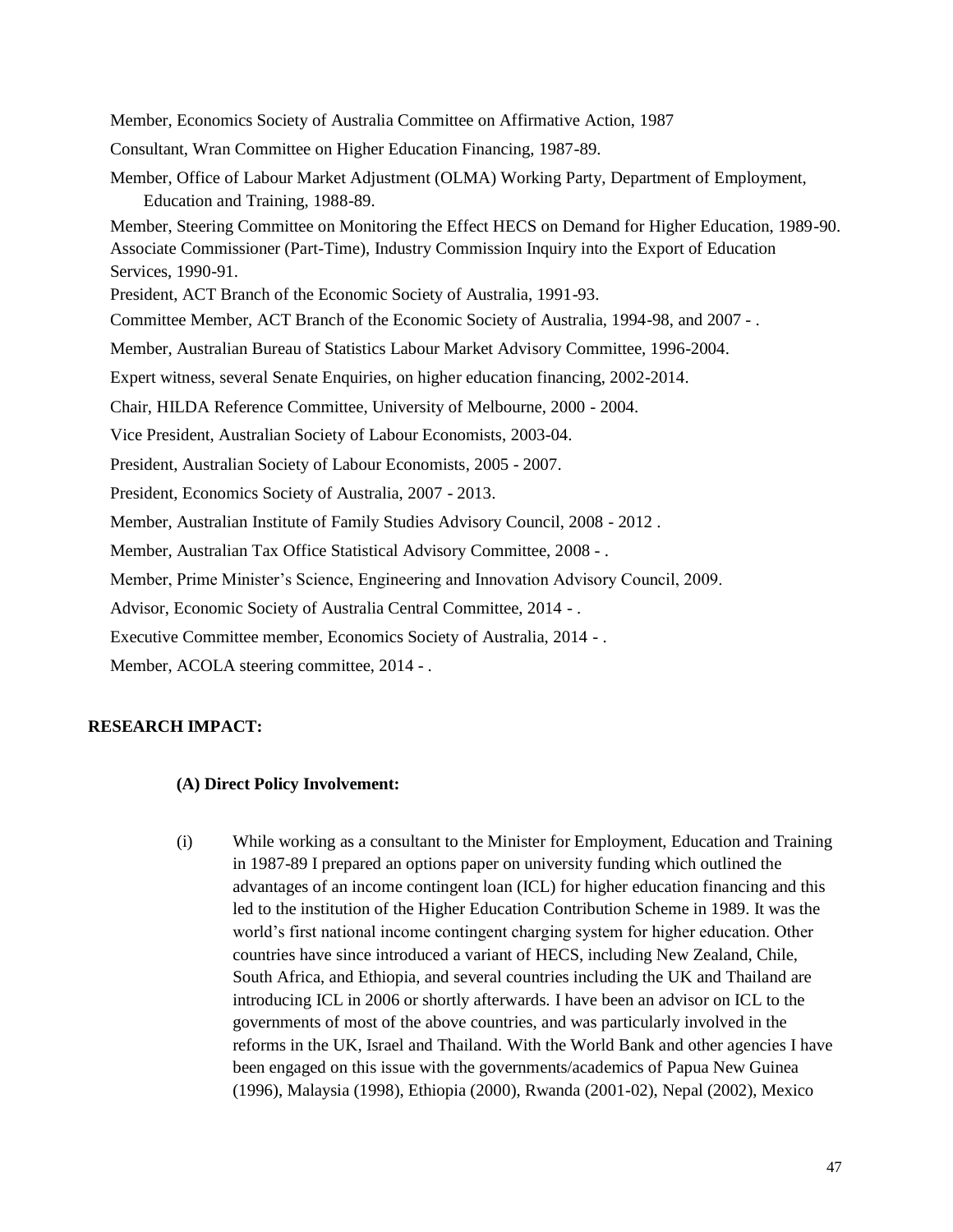(2003), the UK (1997 - 2005), Colombia (2003-2020), Thailand (1996-2006), the UK (1997-2006), Israel (2005), Germany (2005), Brazil (2015 - 2020), Ireland (2015 - 2019), Japan (2017 – 2019), Malaysia (2018 - 2019).

- (ii) In 1992 I was engaged by the Federal Government to help redesign AUSTUDY, the Australian student income support program. My report suggested that a new loan option involving the trade-in of some grants for an ICL should be developed, and this led to the AUSTUDY Loans Supplement, introduced in 1993 (discontinued in 2004).
- (iii) Labour market programs and the long term unemployed. In 1991-94 I wrote a series of papers concerning the size and associated problem of the emerging long term unemployment issue, and I am told that this led to both increased targeting and setting up of the committee which developed the Working Nation labour market programs of 1994-96. I was engaged in the process that led to similar reforms in the UK in the 1997- 99 period.
- (iv) HECS-HELP and FEE-HELP. In 2003-05 the Parliament held several inquiries into higher education, and was invited to write submissions and appear as Expert Witness. I analysed some of the problems with higher education funding and offered suggestions concerning changes to the design parameters of both HECS-HELP and FEE-HELP. Most of these were adopted in 2005.
- (v) Dr Timothy Higgins and I wrote a paper researching the impact of the Government's proposed changes to HELP interest rates in the 2014/05 budget which has been reported as changing the policy position back to the original regime of HECS, a position we illustrated to be much more equitable.

#### **(B) Mentions in newspapers, 1996-2006:**

Over this period it is possible to collect information on the number of times scholars are reported in the Australian press. Excluding newspaper articles authored, my number is 325, which is the highest of all current Academic economists (although Bob Gregory, Economics, RSSS, ANU, who has recently retired, totalled 335). In the Group of Eight (which employs at least 200 economists) there are only four who exceed a count of 200: Chapman, 325; Andrew Leigh, 282 (SPEAR, RSSS, ANU); John Quiggin (University of Queensland, 276; and Peter Dawkins (formerly the Melbourne Institute), 207. If own authored pieces are added back the top four remain the same but the order is changed, the counts being: Quiggin, 479; Chapman, 342; Leigh, 333, and Dawkins, 272. The topics I have been reported on are: HECS; student loans policies; long term unemployment; labour market programs; the economics of crime; income contingent loans for athletes; the forgone earnings from child rearing income contingent loans for white collar crime; the economics of Don Bradman; strike activity; paid maternity leave and drought relief policy.

Since 2006 there has been a very considerable increase in this number and while I don't have the data it is very likely that I am the most cited academic economist in Australia.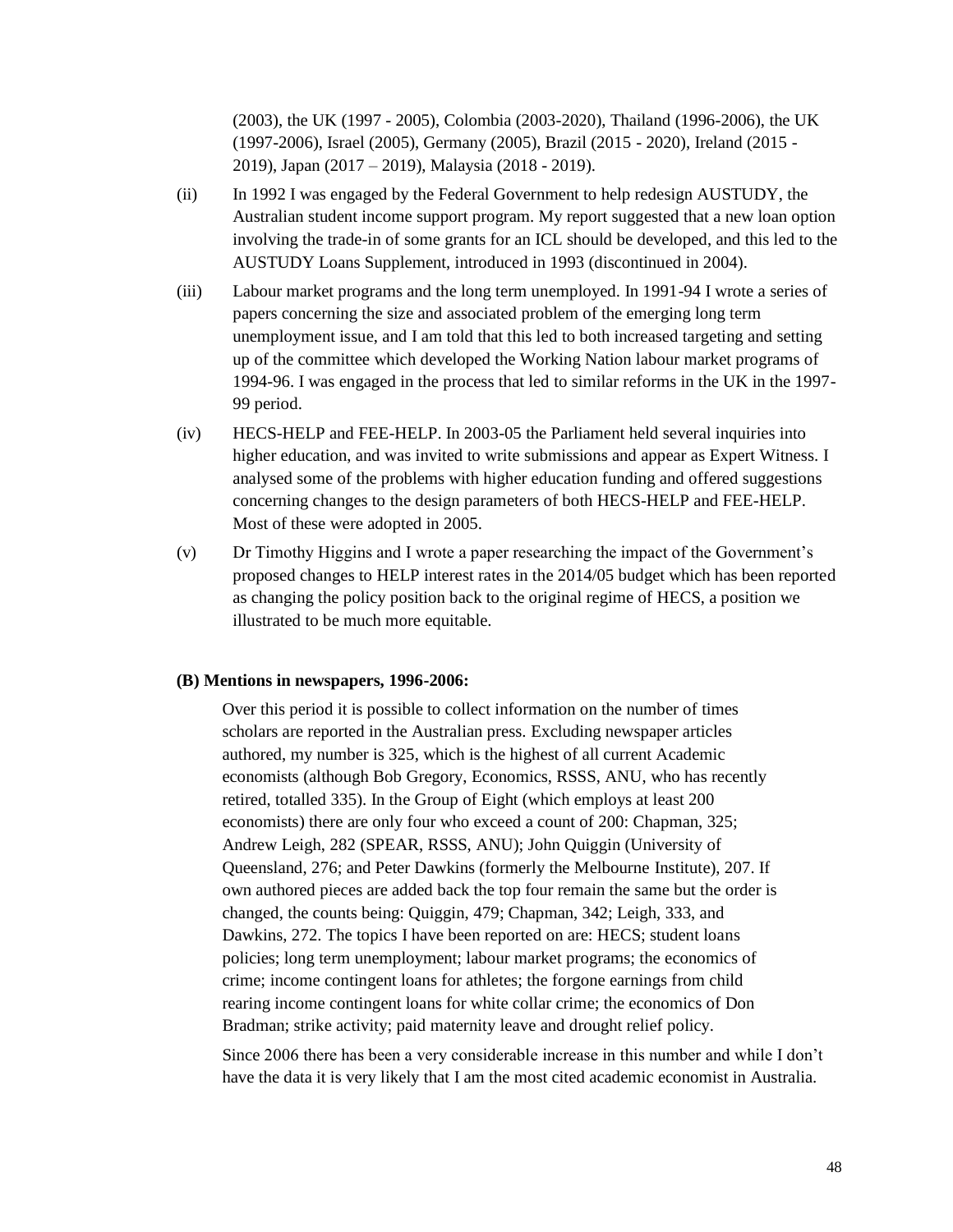### **(C) Mentions in Hansard, 1990 – 2006 (only period for which data are available)**

In this period my research was reported in the Australian Parliament on 92 occasions. This is the highest number for all currently employed Australian academic economists (although Professor Bob Gregory, recently retired from the Economics program, RSSS, ANU, has a count of 103). The next highest number is Professor John Quiggin, University of Queensland), who has 72. The policy and research areas in which my work has been reported include: strikes and the Accord; long term unemployment, Working Nation; HECS; AUSTUDY; the 2003 planned changes to university financing; industrial relations; paid maternity leave; and drought relief policy.

# **(D) Citations.**

I currently have around 4,300 Google Scholar citations and am in the top 8 per cent of REPEC (economics) citations internationally.

# **MEDIA:**

**Radio interviews:** on inflation, wages, the Razor Gang Report, the costs of unemployment, women in the Australian economy, the consequences of expanding the budget deficit, affirmative action for women, the Wran Committee Report, the forgone earnings from child-rearing, the value of Don Bradman, strike activity in Australia, the Higher Education Contribution Scheme, the monthly unemployment figures, long-term unemployment, AUSTUDY, the Jobs Compact, welfare to work and labour market programs, the Nelson higher education reforms, income contingent loans for drought relief , Youth Allowance policy, Canberra Personalities with Alex Sloan, the loss of HECS revenue from graduates going overseas and changes to HECS from the 2014/15 Commonwealth budget and the meaning of the Parliamentary Budget Office HELP projection (2016) (over 1300 interviews in total).

**Television interviews**: Network 9, *Today* show, on the forgone earnings from child-rearing, July 1988; Network 9, AUSTUDY, May, 1992; Network 10, SBS and ABC Television, AUSTUDY, March, 1992; Vic Regional, on long term unemployment, March, 1993; Vic Regional, on AUSTUDY loans, April, 1993, ABC 'First Edition', in May 1994, on the Jobs Compact; *Lateline*, in September, 1996, on *Working Nation; Insight,* SBS, in August 1998, on immigration and unemployment; *Insight,* SBS, March, 2004, on higher education reforms; State Focus, Channel 10, on higher education policies in September 2004; WIN news, income related fines for criminal activity, October, 2004; income contingent loans for drought relief, *The 7.30 Report,* May, 2005; "Long term unemployment in the recession", *The 7.30 Report,* April, 2009; "Long Term Unemployment", SBS News, November 2010; "Paying for Universities", WIN News, July 2012; "The Interest Rate Debate with HECS", four telecasts in 2014; the meaning of the Parliamentary Budget Office HELP projections, three interviews in 2016; Feature interview on incomebased loans as a social insurance, Yomiuri Shimbun (Japanese newspaper), December, 2017; interview on revenue-contingent loans for small business in the recession, Prime TV, The Economics of the Pandemic, September, 2010.s